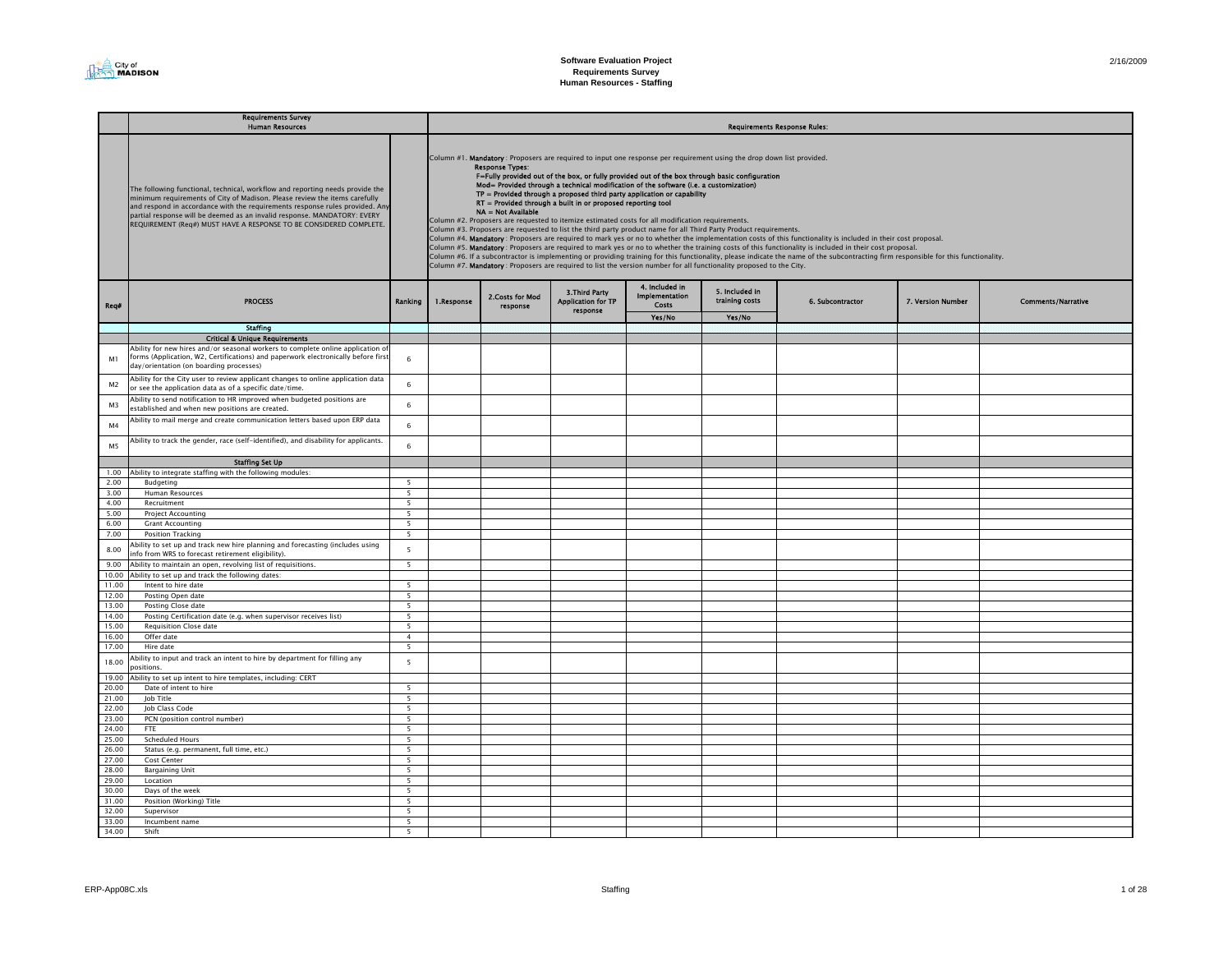

| Req#           | <b>PROCESS</b>                                                                                                  | Ranking                       | 1.Response | 2. Costs for Mod<br>response | <b>3.Third Party</b><br><b>Application for TP</b><br>response | 4. Included in<br><b>Implementation</b><br><b>Costs</b> | 5. Included in<br>training costs | 6. Subcontractor | 7. Version Number | <b>Comments/Narrative</b> |
|----------------|-----------------------------------------------------------------------------------------------------------------|-------------------------------|------------|------------------------------|---------------------------------------------------------------|---------------------------------------------------------|----------------------------------|------------------|-------------------|---------------------------|
|                |                                                                                                                 |                               |            |                              |                                                               | Yes/No                                                  | Yes/No                           |                  |                   |                           |
| 35.00          | Skills/Licenses/Certifications                                                                                  | 5                             |            |                              |                                                               |                                                         |                                  |                  |                   |                           |
| 36.00          | Credentials                                                                                                     | 5                             |            |                              |                                                               |                                                         |                                  |                  |                   |                           |
| 37.00          | Special requirements (e.g. bilingual)                                                                           | 5                             |            |                              |                                                               |                                                         |                                  |                  |                   |                           |
| 38.00          | Narrative field                                                                                                 | 5                             |            |                              |                                                               |                                                         |                                  |                  |                   |                           |
| 39.00          | Other user defined                                                                                              | $\overline{5}$                |            |                              |                                                               |                                                         |                                  |                  |                   |                           |
| 40.00          | Ability to flag and track an intent to hire as following:                                                       |                               |            |                              |                                                               |                                                         |                                  |                  |                   |                           |
| 41.00          | Internal Posting                                                                                                | 5                             |            |                              |                                                               |                                                         |                                  |                  |                   |                           |
| 42.00          | Multiple Requisition Types (e.g. Open Competitive, Departmental, City                                           | $\overline{5}$                |            |                              |                                                               |                                                         |                                  |                  |                   |                           |
|                | promotional, Seasonal/Intermittent)                                                                             |                               |            |                              |                                                               |                                                         |                                  |                  |                   |                           |
| 43.00          | Reinstatement                                                                                                   | 5                             |            |                              |                                                               |                                                         |                                  |                  |                   |                           |
| 44.00          | Interns                                                                                                         | 5                             |            |                              |                                                               |                                                         |                                  |                  |                   |                           |
| 45.00<br>46.00 | Provisional                                                                                                     | 5<br>$\overline{5}$           |            |                              |                                                               |                                                         |                                  |                  |                   |                           |
| 47.00          | <b>Limited Term</b><br><b>Grant Employees</b>                                                                   | $\overline{5}$                |            |                              |                                                               |                                                         |                                  |                  |                   |                           |
| 48.00          | Trainees                                                                                                        | 5                             |            |                              |                                                               |                                                         |                                  |                  |                   |                           |
| 49.00          | Other user defined                                                                                              | 5                             |            |                              |                                                               |                                                         |                                  |                  |                   |                           |
|                |                                                                                                                 |                               |            |                              |                                                               |                                                         |                                  |                  |                   |                           |
| 50.00          | Ability to identify what intent to hire fields are required and which are optional                              | $5\phantom{a}$                |            |                              |                                                               |                                                         |                                  |                  |                   |                           |
| 51.00          | Ability to define the intent to hire approvers by the department, division,<br>services area, and other levels. | 5                             |            |                              |                                                               |                                                         |                                  |                  |                   |                           |
| 52.00          | Ability to route intent to hires based upon the classifications above.                                          | $\overline{\phantom{0}}$      |            |                              |                                                               |                                                         |                                  |                  |                   |                           |
| 53.00          | Ability to approve, deny or edit an intent to hire.                                                             | 5                             |            |                              |                                                               |                                                         |                                  |                  |                   |                           |
| 54.00          | Ability to default information from intent to hire to requisition.                                              | 5                             |            |                              |                                                               |                                                         |                                  |                  |                   |                           |
| 55.00          | Ability to create a new Position Control Number (PCN) to associate with the<br>intent to hire.                  | 5                             |            |                              |                                                               |                                                         |                                  |                  |                   |                           |
|                | 56.00 Ability to attach an existing position control number (PCN) to an intent to hire.                         | 5                             |            |                              |                                                               |                                                         |                                  |                  |                   |                           |
| 57.00          | Ability to input a working title and official job title on a requisition.                                       | $\overline{\phantom{a}}$      |            |                              |                                                               |                                                         |                                  |                  |                   |                           |
| 58.00          | Ability to set up hire requisitions for each of the following:                                                  |                               |            |                              |                                                               |                                                         |                                  |                  |                   |                           |
| 59.00          | Open Competitive                                                                                                | $\overline{5}$                |            |                              |                                                               |                                                         |                                  |                  |                   |                           |
| 60.00          | Departmental                                                                                                    | 5                             |            |                              |                                                               |                                                         |                                  |                  |                   |                           |
| 61.00          | City promotional                                                                                                | 5                             |            |                              |                                                               |                                                         |                                  |                  |                   |                           |
| 62.00          | Seasonal/Intermittent                                                                                           | 5                             |            |                              |                                                               |                                                         |                                  |                  |                   |                           |
| 63.00          | Provisional                                                                                                     | $\overline{\phantom{a}}$      |            |                              |                                                               |                                                         |                                  |                  |                   |                           |
| 64.00          | <b>Limited Term</b>                                                                                             | $\overline{5}$                |            |                              |                                                               |                                                         |                                  |                  |                   |                           |
| 65.00<br>66.00 | <b>Grant Based</b>                                                                                              | 5<br>$\overline{\mathbf{5}}$  |            |                              |                                                               |                                                         |                                  |                  |                   |                           |
| 67.00          | Volunteer                                                                                                       |                               |            |                              |                                                               |                                                         |                                  |                  |                   |                           |
| 68.00          | Emergency                                                                                                       | 5                             |            |                              |                                                               |                                                         |                                  |                  |                   |                           |
| 69.00          | Intermittent<br>Other                                                                                           | 5<br>5                        |            |                              |                                                               |                                                         |                                  |                  |                   |                           |
| 70.00          | Ability to input and track the following requisition information:                                               |                               |            |                              |                                                               |                                                         |                                  |                  |                   |                           |
| 71.00          | Date of requisition initiation                                                                                  | $\overline{\phantom{0}}$      |            |                              |                                                               |                                                         |                                  |                  |                   |                           |
| 72.00          | Date for posting                                                                                                | 5                             |            |                              |                                                               |                                                         |                                  |                  |                   |                           |
| 73.00          | Date for closing                                                                                                | 5                             |            |                              |                                                               |                                                         |                                  |                  |                   |                           |
| 74.00          | Job Title                                                                                                       | 5                             |            |                              |                                                               |                                                         |                                  |                  |                   |                           |
| 75.00          | Job Class Code                                                                                                  | 5                             |            |                              |                                                               |                                                         |                                  |                  |                   |                           |
| 76.00          | PCN (Position Control Number)                                                                                   | 5                             |            |                              |                                                               |                                                         |                                  |                  |                   |                           |
| 77.00          | Number of positions (by department, units, division/service area, job<br>class)                                 | 5                             |            |                              |                                                               |                                                         |                                  |                  |                   |                           |
| 78.00          | Number of vacancies (by department, units, division, job class)                                                 | 5                             |            |                              |                                                               |                                                         |                                  |                  |                   |                           |
| 79.00          | Recruitment type                                                                                                | 5                             |            |                              |                                                               |                                                         |                                  |                  |                   |                           |
| 80.00          | <b>FTE</b>                                                                                                      | 5                             |            |                              |                                                               |                                                         |                                  |                  |                   |                           |
| 81.00          | Scheduled Hours                                                                                                 | 5                             |            |                              |                                                               |                                                         |                                  |                  |                   |                           |
| 82.00          | Location                                                                                                        | 5                             |            |                              |                                                               |                                                         |                                  |                  |                   |                           |
| 83.00          | Days of the week                                                                                                | 5                             |            |                              |                                                               |                                                         |                                  |                  |                   |                           |
| 84.00          | Position (Working) Title                                                                                        | $\overline{5}$                |            |                              |                                                               |                                                         |                                  |                  |                   |                           |
| 85.00          | Supervisor                                                                                                      | 5                             |            |                              |                                                               |                                                         |                                  |                  |                   |                           |
| 86.00          | Incumbent name                                                                                                  | 5                             |            |                              |                                                               |                                                         |                                  |                  |                   |                           |
| 87.00          | Who the contact name is for the posting                                                                         | 5                             |            |                              |                                                               |                                                         |                                  |                  |                   |                           |
| 88.00          | Shift                                                                                                           | 5                             |            |                              |                                                               |                                                         |                                  |                  |                   |                           |
| 89.00          | Skills/Licenses/Certifications                                                                                  | 5                             |            |                              |                                                               |                                                         |                                  |                  |                   |                           |
| 90.00          | Credentials                                                                                                     | 5                             |            |                              |                                                               |                                                         |                                  |                  |                   |                           |
| 91.00          | Special requirements (e.g. bilingual)                                                                           | $\overline{5}$                |            |                              |                                                               |                                                         |                                  |                  |                   |                           |
| 92.00<br>93.00 | Narrative field<br>Drug Test Required                                                                           | $\overline{\phantom{a}}$<br>5 |            |                              |                                                               |                                                         |                                  |                  |                   |                           |
| 94.00          | Other user defined                                                                                              | 5                             |            |                              |                                                               |                                                         |                                  |                  |                   |                           |
|                |                                                                                                                 |                               |            |                              |                                                               |                                                         |                                  |                  |                   |                           |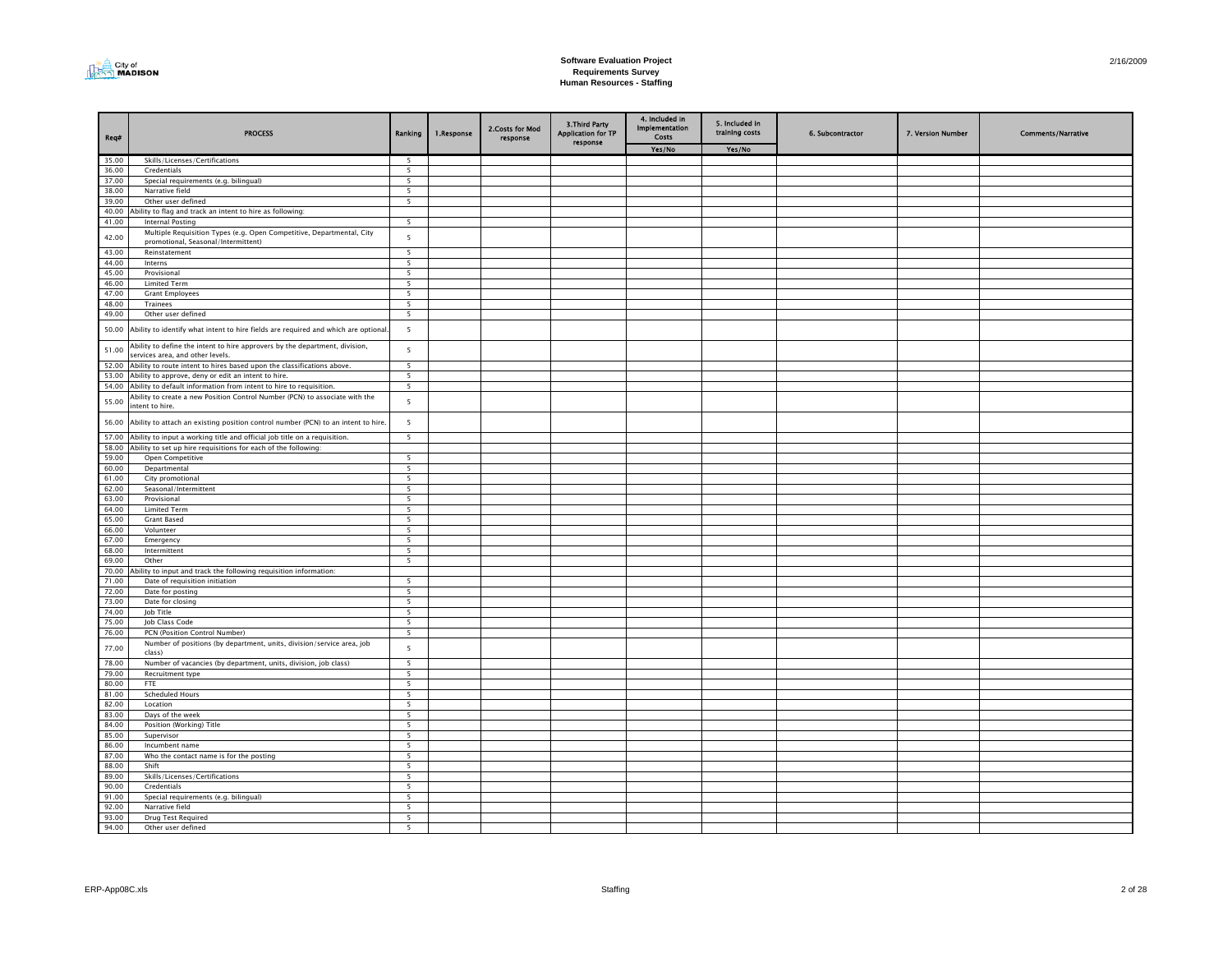

| Req#   | <b>PROCESS</b>                                                                                                                                                                                             | Ranking                  | 1.Response | 2.Costs for Mod<br>response | <b>3.Third Party</b><br><b>Application for TP</b><br>response | 4. Included in<br><b>Implementation</b><br>Costs | 5. Included in<br>training costs | 6. Subcontractor | 7. Version Number | <b>Comments/Narrative</b> |
|--------|------------------------------------------------------------------------------------------------------------------------------------------------------------------------------------------------------------|--------------------------|------------|-----------------------------|---------------------------------------------------------------|--------------------------------------------------|----------------------------------|------------------|-------------------|---------------------------|
|        |                                                                                                                                                                                                            |                          |            |                             |                                                               | Yes/No                                           | Yes/No                           |                  |                   |                           |
| 95.00  | Ability to input and track reason codes for requisitions, including:                                                                                                                                       |                          |            |                             |                                                               |                                                  |                                  |                  |                   |                           |
| 96.00  | <b>Additional Approved FTE</b>                                                                                                                                                                             | $\overline{\phantom{a}}$ |            |                             |                                                               |                                                  |                                  |                  |                   |                           |
| 97.00  | For Reallocation                                                                                                                                                                                           | 5                        |            |                             |                                                               |                                                  |                                  |                  |                   |                           |
| 98.00  | Vacancy                                                                                                                                                                                                    | 5                        |            |                             |                                                               |                                                  |                                  |                  |                   |                           |
| 99.00  | Ability to default information from class specifications to the requisition.                                                                                                                               | 5                        |            |                             |                                                               |                                                  |                                  |                  |                   |                           |
| 100.00 | Ability to default information such as the salary information from the job class<br>code and bargaining unit to the reguisition.                                                                           | 5                        |            |                             |                                                               |                                                  |                                  |                  |                   |                           |
| 101.00 | Ability to default union contract information from the bargaining unit to the<br>requisition.                                                                                                              | 5                        |            |                             |                                                               |                                                  |                                  |                  |                   |                           |
| 102.00 | Ability to produce list of existing/current candidates before posting a new<br>requisition.-Eligibility List                                                                                               | 5                        |            |                             |                                                               |                                                  |                                  |                  |                   |                           |
| 103.00 | Ability to identify existing candidates who would qualify for the position (e.g.<br>match skills).                                                                                                         | $\overline{\mathbf{3}}$  |            |                             |                                                               |                                                  |                                  |                  |                   |                           |
|        | Ability to update a requisition with a job class (e.g. job class of the position on<br>104.00 the requisition is Social Worker but the position may be filled as a Senior Socia<br>Worker).                | 5                        |            |                             |                                                               |                                                  |                                  |                  |                   |                           |
| 105.00 | Ability to fill position with one or more than one job class by position control<br>number.                                                                                                                | 5                        |            |                             |                                                               |                                                  |                                  |                  |                   |                           |
|        | 106.00 Ability to input and track a requisition status based upon the following:                                                                                                                           |                          |            |                             |                                                               |                                                  |                                  |                  |                   |                           |
| 107.00 | Open                                                                                                                                                                                                       | 5                        |            |                             |                                                               |                                                  |                                  |                  |                   |                           |
| 108.00 | Cancel                                                                                                                                                                                                     | 5                        |            |                             |                                                               |                                                  |                                  |                  |                   |                           |
| 109.00 | Filled                                                                                                                                                                                                     | $5^{\circ}$              |            |                             |                                                               |                                                  |                                  |                  |                   |                           |
| 110.00 | Closed                                                                                                                                                                                                     | 5                        |            |                             |                                                               |                                                  |                                  |                  |                   |                           |
| 111.00 | On Hold                                                                                                                                                                                                    | 5                        |            |                             |                                                               |                                                  |                                  |                  |                   |                           |
| 112.00 | Ability to define the requisition approvers by the department, division, services<br>area, and other levels.                                                                                               | 5                        |            |                             |                                                               |                                                  |                                  |                  |                   |                           |
|        | 113.00 Ability to identify what requisition fields are required and which are optional.                                                                                                                    | 5                        |            |                             |                                                               |                                                  |                                  |                  |                   |                           |
|        | 114.00 Ability to approve hiring requisitions online.                                                                                                                                                      | 5                        |            |                             |                                                               |                                                  |                                  |                  |                   |                           |
| 115.00 | Ability to identify job level and specific unique requirements for certain job<br>levels.                                                                                                                  | 5                        |            |                             |                                                               |                                                  |                                  |                  |                   |                           |
| 116.00 | Ability to have multiple user defined special requirements for the position (i.e.<br>Spanish/English bilingual skills, 4 year degree required).                                                            | 5                        |            |                             |                                                               |                                                  |                                  |                  |                   |                           |
|        | 117.00 Ability to edit an existing requisition.                                                                                                                                                            | 5                        |            |                             |                                                               |                                                  |                                  |                  |                   |                           |
|        | 118.00 Ability to add to an existing requisition.                                                                                                                                                          | 5                        |            |                             |                                                               |                                                  |                                  |                  |                   |                           |
|        | 119.00 Ability to reopen a closed/canceled requisition.                                                                                                                                                    | $\overline{\mathbf{3}}$  |            |                             |                                                               |                                                  |                                  |                  |                   |                           |
|        | 120.00 Ability to reopen a filled requisition.                                                                                                                                                             | 5                        |            |                             |                                                               |                                                  |                                  |                  |                   |                           |
| 121.00 | Ability to create a job posting from one or many requisitions based upon job<br>class.                                                                                                                     | 5                        |            |                             |                                                               |                                                  |                                  |                  |                   |                           |
|        | 122.00 Ability to create a unique posting number for each posting.                                                                                                                                         | 5                        |            |                             |                                                               |                                                  |                                  |                  |                   |                           |
|        | 123.00 Ability to create a job posting for many job classes.                                                                                                                                               | 5                        |            |                             |                                                               |                                                  |                                  |                  |                   |                           |
|        | Ability to create user defined templates for online applications and job posting<br>124.00 (example: junior/senior appointments, short term appointments such as<br>intermittent, law clerks, trainees.)   | 5                        |            |                             |                                                               |                                                  |                                  |                  |                   |                           |
| 125.00 | Ability to define additional documents and requirements for a job position (e.g<br>a test, a supplemental questionnaire).                                                                                  | 5                        |            |                             |                                                               |                                                  |                                  |                  |                   |                           |
|        | 126.00 Ability to maintain supplemental questionnaire templates.                                                                                                                                           | 5                        |            |                             |                                                               |                                                  |                                  |                  |                   |                           |
| 127.00 | Ability to identify which information should be public in a posting and what<br>information will stay internal.                                                                                            | 5                        |            |                             |                                                               |                                                  |                                  |                  |                   |                           |
|        | <b>Recruiting and Selection</b>                                                                                                                                                                            |                          |            |                             |                                                               |                                                  |                                  |                  |                   |                           |
| 128.00 | Ability to make requisitions accessible for inquiry and viewing by hiring<br>personnel.                                                                                                                    | 5                        |            |                             |                                                               |                                                  |                                  |                  |                   |                           |
|        | Ability to track applicants based upon information such as personal data, skill<br>129.00 set, academic qualifications, training, supplemental questionnaire and test<br>results.                          | 5                        |            |                             |                                                               |                                                  |                                  |                  |                   |                           |
|        | 130.00 Ability to assign unique applicant IDs per applicant (other than social security).                                                                                                                  | 5                        |            |                             |                                                               |                                                  |                                  |                  |                   |                           |
|        | 131.00 Ability to upload resumes and other application information.                                                                                                                                        | 5                        |            |                             |                                                               |                                                  |                                  |                  |                   |                           |
|        | 132.00 Ability to track recruitment efforts (e.g. web, mail, newspaper, and efforts).                                                                                                                      | 5                        |            |                             |                                                               |                                                  |                                  |                  |                   |                           |
|        | Ability to allow employment applications for open positions without a<br>133.00 requisition from internal City employees. (Example: reassignment to same job<br>class or transfer to a similar job class). | 5                        |            |                             |                                                               |                                                  |                                  |                  |                   |                           |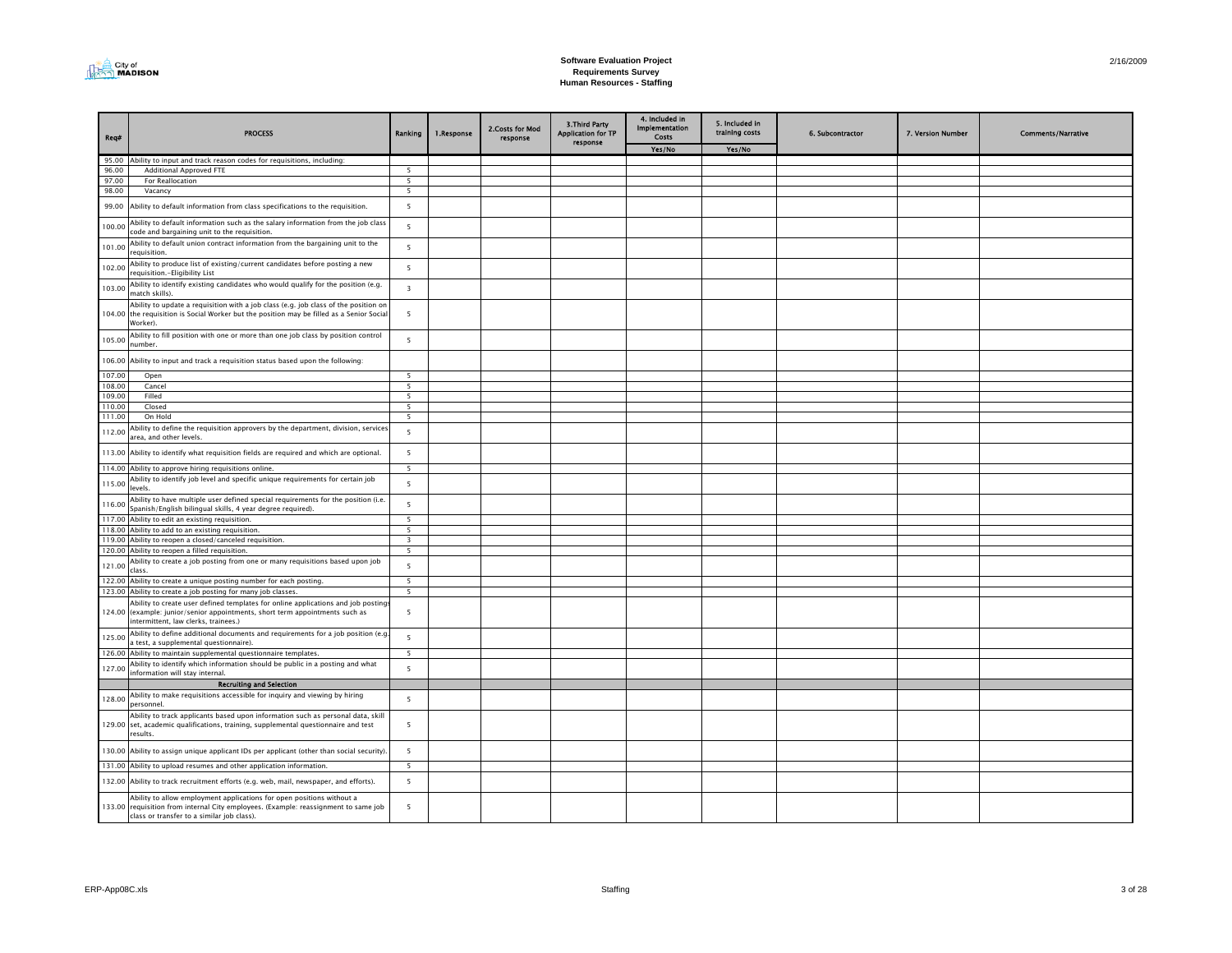

| Reg#   | <b>PROCESS</b>                                                                                                                                                                                                     | Ranking                 | 1.Response | 2. Costs for Mod<br>response | <b>3.Third Party</b><br><b>Application for TP</b><br>response | 4. Included in<br><b>Implementation</b><br>Costs | 5. Included in<br>training costs | 6. Subcontractor | 7. Version Number | <b>Comments/Narrative</b> |
|--------|--------------------------------------------------------------------------------------------------------------------------------------------------------------------------------------------------------------------|-------------------------|------------|------------------------------|---------------------------------------------------------------|--------------------------------------------------|----------------------------------|------------------|-------------------|---------------------------|
|        |                                                                                                                                                                                                                    |                         |            |                              |                                                               | Yes/No                                           | Yes/No                           |                  |                   |                           |
| 134.00 | Ability to collect and track applicants for positions that do not require<br>requisitions (e.g. intermittent applicants).                                                                                          | 5                       |            |                              |                                                               |                                                  |                                  |                  |                   |                           |
| 135.00 | Ability for the system to automatically select candidates with specific criteria to<br>be interviewed (i.e. Veteran).                                                                                              | $\overline{4}$          |            |                              |                                                               |                                                  |                                  |                  |                   |                           |
|        | Ability for the system to identify candidates who do not meet the required<br>136.00 criteria for the positions (i.e. the position requires a Masters and the applicant<br>only has a Bachelors).                  | 3                       |            |                              |                                                               |                                                  |                                  |                  |                   |                           |
|        | 137.00 Ability to create multiple recruitment letter templates (e.g. interview letter).                                                                                                                            | 5                       |            |                              |                                                               |                                                  |                                  |                  |                   |                           |
| 138.00 | Ability for the system to have standard templates for multiple rejection letters<br>based on department, division/service area, and/or job code.                                                                   | 5                       |            |                              |                                                               |                                                  |                                  |                  |                   |                           |
| 139.00 | Ability for the system to generate a certified list of candidates who meet the<br>requirements for the position.                                                                                                   | 5                       |            |                              |                                                               |                                                  |                                  |                  |                   |                           |
| 140.00 | Ability to identify why a candidate was not selected (e.g. missing required<br>qualifications).                                                                                                                    | $\overline{5}$          |            |                              |                                                               |                                                  |                                  |                  |                   |                           |
| 141.00 | Ability to search for eligible applicants and employees based on job<br>requirements, position requirements, candidate information, and other criteria                                                             | $\overline{\mathbf{3}}$ |            |                              |                                                               |                                                  |                                  |                  |                   |                           |
| 142.00 | Ability to track the status (applied, reviewed, interviewed 1st round, etc) of<br>candidates who have applied for the job.                                                                                         | 5                       |            |                              |                                                               |                                                  |                                  |                  |                   |                           |
|        | 143.00 Ability to generate conditional offer letters to selected candidates.                                                                                                                                       | $5^{\circ}$             |            |                              |                                                               |                                                  |                                  |                  |                   |                           |
| 144.00 | Ability to monitor pass/fail of conditional offer requirements, such as drug or<br>alcohol testing, background investigations and other.                                                                           | 5                       |            |                              |                                                               |                                                  |                                  |                  |                   |                           |
| 145.00 | Ability to schedule testing requirements (e.g. drug or alcohol testing,<br>background checks) with third party vendors.                                                                                            | 5                       |            |                              |                                                               |                                                  |                                  |                  |                   |                           |
|        | 146.00 Ability to generate official hire letters to selected candidates.                                                                                                                                           | 5                       |            |                              |                                                               |                                                  |                                  |                  |                   |                           |
|        | Ability to set up initial screening with predefined criteria (e.g. criminal<br>147.00 conviction, drivers license, veterans preference, eligible to work in US, and<br>other criteria).                            | 5                       |            |                              |                                                               |                                                  |                                  |                  |                   |                           |
|        | 148.00 Ability to create an eligible list from a posting for each position/job class.                                                                                                                              | 5                       |            |                              |                                                               |                                                  |                                  |                  |                   |                           |
| 149.00 | Ability to create a certification list of individuals and identify who must be<br>contacted for interview (e.g. Veterans, Disabled Veterans, and City Employees).                                                  | 5                       |            |                              |                                                               |                                                  |                                  |                  |                   |                           |
|        | Ability for employees to be hired without going through a full screening<br>150.00 process, but still filling out an application. This process could happen before,<br>during or after the requisition is filled.  | 5                       |            |                              |                                                               |                                                  |                                  |                  |                   |                           |
| 151.00 | Ability for past employees to be rehired potentially without requiring the<br>completion of the full screening process.                                                                                            | 5                       |            |                              |                                                               |                                                  |                                  |                  |                   |                           |
| 152.00 | Ability to create eligibility lists based upon an acquisition of an organization,<br>function or activity.                                                                                                         | $\overline{5}$          |            |                              |                                                               |                                                  |                                  |                  |                   |                           |
| 153.00 | Ability to remove names from eligibility lists permanently or temporarily and<br>track reason for removal.                                                                                                         | 5                       |            |                              |                                                               |                                                  |                                  |                  |                   |                           |
|        | 154.00 Ability to track applicants who have continually been interviewed but not hired                                                                                                                             | 5                       |            |                              |                                                               |                                                  |                                  |                  |                   |                           |
| 155.00 | Ability to track past City employees or banned employees who cannot apply or<br>be apart of an eligibility list.                                                                                                   | 5                       |            |                              |                                                               |                                                  |                                  |                  |                   |                           |
| 156.00 | Ability to set up individuals as banned for application and the effective dates o<br>the ban.                                                                                                                      | 5                       |            |                              |                                                               |                                                  |                                  |                  |                   |                           |
| 157.00 | Ability to override individuals on a banned list.<br>158.00 Ability to notify HR when banned applicants apply.                                                                                                     | 5<br>5                  |            |                              |                                                               |                                                  |                                  |                  |                   |                           |
| 159.00 | Ability to define requirements for candidates to fill vacancies in a new                                                                                                                                           | 5                       |            |                              |                                                               |                                                  |                                  |                  |                   |                           |
| 160.00 | acquisition area.<br>Ability to create eligibility lists with individuals with required certificates or<br>licenses by the State and/or federal government.                                                        | 5                       |            |                              |                                                               |                                                  |                                  |                  |                   |                           |
|        | Ability to transfer to a new position without application if the maximum pay in<br>161.00 each position is within a predetermined range, job class at similar level, and<br>employee meets minimum qualifications. | 5                       |            |                              |                                                               |                                                  |                                  |                  |                   |                           |
| 162.00 | Ability for employees to change to open positions without application for the<br>position (example: position in same job class).                                                                                   | 5                       |            |                              |                                                               |                                                  |                                  |                  |                   |                           |
|        | Ability to appoint employees hired under pre-identified job classes to<br>163.00 permanent positions upon completion of the training program (e.g. being<br>certified from the trainee list).                      | $5^{\circ}$             |            |                              |                                                               |                                                  |                                  |                  |                   |                           |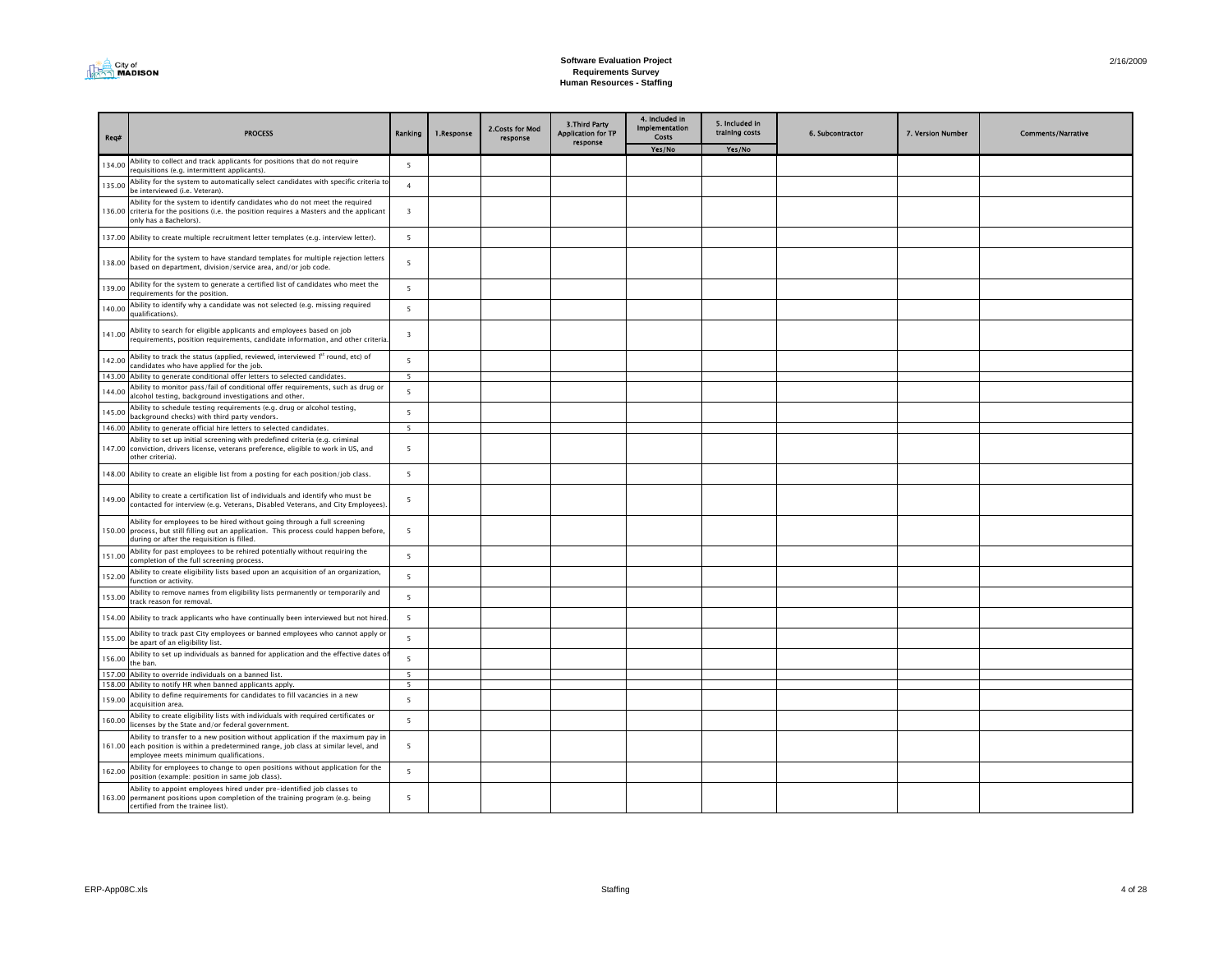

| <b>PROCESS</b>                                                                                                                                                                         | Ranking                                                                                                                                                                                                                                                                                                                                                                                                                                                                                                                                                                                                                                                                                                                                                                                                                                                                                                                           | 1.Response                                                                                | 2.Costs for Mod<br>response | <b>3.Third Party</b><br><b>Application for TP</b> | 4. Included in<br>Implementation<br>Costs | 5. Included in<br>training costs | 6. Subcontractor | 7. Version Number | <b>Comments/Narrative</b> |
|----------------------------------------------------------------------------------------------------------------------------------------------------------------------------------------|-----------------------------------------------------------------------------------------------------------------------------------------------------------------------------------------------------------------------------------------------------------------------------------------------------------------------------------------------------------------------------------------------------------------------------------------------------------------------------------------------------------------------------------------------------------------------------------------------------------------------------------------------------------------------------------------------------------------------------------------------------------------------------------------------------------------------------------------------------------------------------------------------------------------------------------|-------------------------------------------------------------------------------------------|-----------------------------|---------------------------------------------------|-------------------------------------------|----------------------------------|------------------|-------------------|---------------------------|
|                                                                                                                                                                                        |                                                                                                                                                                                                                                                                                                                                                                                                                                                                                                                                                                                                                                                                                                                                                                                                                                                                                                                                   |                                                                                           |                             |                                                   | Yes/No                                    | Yes/No                           |                  |                   |                           |
| Ability to hire employees in pre-identified job classes without the completion<br>164.00 of an application (i.e. the employee had the position before and would like to<br>move back). | 5                                                                                                                                                                                                                                                                                                                                                                                                                                                                                                                                                                                                                                                                                                                                                                                                                                                                                                                                 |                                                                                           |                             |                                                   |                                           |                                  |                  |                   |                           |
|                                                                                                                                                                                        | 5                                                                                                                                                                                                                                                                                                                                                                                                                                                                                                                                                                                                                                                                                                                                                                                                                                                                                                                                 |                                                                                           |                             |                                                   |                                           |                                  |                  |                   |                           |
| 166.00<br>Ability to create a list of candidates for interviews and additional screening.                                                                                              | 5                                                                                                                                                                                                                                                                                                                                                                                                                                                                                                                                                                                                                                                                                                                                                                                                                                                                                                                                 |                                                                                           |                             |                                                   |                                           |                                  |                  |                   |                           |
| 167.00 Ability to schedule and track interviews.                                                                                                                                       | $\overline{4}$                                                                                                                                                                                                                                                                                                                                                                                                                                                                                                                                                                                                                                                                                                                                                                                                                                                                                                                    |                                                                                           |                             |                                                   |                                           |                                  |                  |                   |                           |
| Ability to have user defined interview and testing plans based on multiple<br>factors including division/service area, department and/or job code.                                     | 5                                                                                                                                                                                                                                                                                                                                                                                                                                                                                                                                                                                                                                                                                                                                                                                                                                                                                                                                 |                                                                                           |                             |                                                   |                                           |                                  |                  |                   |                           |
| Ability to have user defined and/or template interview questions specific to<br>169.00<br>each job code, position and/or other criteria.                                               | 5                                                                                                                                                                                                                                                                                                                                                                                                                                                                                                                                                                                                                                                                                                                                                                                                                                                                                                                                 |                                                                                           |                             |                                                   |                                           |                                  |                  |                   |                           |
| Ability to set up templates for email or mail notifications of non eligible<br>candidates.                                                                                             | 5                                                                                                                                                                                                                                                                                                                                                                                                                                                                                                                                                                                                                                                                                                                                                                                                                                                                                                                                 |                                                                                           |                             |                                                   |                                           |                                  |                  |                   |                           |
| Ability to set up templates for email or mail notifications for candidates for<br>171.00<br>interviews.                                                                                | 5                                                                                                                                                                                                                                                                                                                                                                                                                                                                                                                                                                                                                                                                                                                                                                                                                                                                                                                                 |                                                                                           |                             |                                                   |                                           |                                  |                  |                   |                           |
| Ability to set up templates for email or mail notifications for conditional hires<br>(e.g. drug testing, psychological evaluation).                                                    | 5                                                                                                                                                                                                                                                                                                                                                                                                                                                                                                                                                                                                                                                                                                                                                                                                                                                                                                                                 |                                                                                           |                             |                                                   |                                           |                                  |                  |                   |                           |
| Ability to set up mandatory and optional interview requirements based upon<br>job class and/or position (e.g. Top 300).                                                                | 5                                                                                                                                                                                                                                                                                                                                                                                                                                                                                                                                                                                                                                                                                                                                                                                                                                                                                                                                 |                                                                                           |                             |                                                   |                                           |                                  |                  |                   |                           |
| Ability to set up and track multiple interview levels by job class and/or<br>174.00<br>nosition.                                                                                       | 5                                                                                                                                                                                                                                                                                                                                                                                                                                                                                                                                                                                                                                                                                                                                                                                                                                                                                                                                 |                                                                                           |                             |                                                   |                                           |                                  |                  |                   |                           |
| 175.00<br>Ability to set up and track scoring methods for applicants.                                                                                                                  |                                                                                                                                                                                                                                                                                                                                                                                                                                                                                                                                                                                                                                                                                                                                                                                                                                                                                                                                   |                                                                                           |                             |                                                   |                                           |                                  |                  |                   |                           |
| certain score).                                                                                                                                                                        | 5                                                                                                                                                                                                                                                                                                                                                                                                                                                                                                                                                                                                                                                                                                                                                                                                                                                                                                                                 |                                                                                           |                             |                                                   |                                           |                                  |                  |                   |                           |
| 177.00 Ability to set up scoring and weighting criteria by posting.                                                                                                                    | - 5                                                                                                                                                                                                                                                                                                                                                                                                                                                                                                                                                                                                                                                                                                                                                                                                                                                                                                                               |                                                                                           |                             |                                                   |                                           |                                  |                  |                   |                           |
| results, and other information.                                                                                                                                                        | 5                                                                                                                                                                                                                                                                                                                                                                                                                                                                                                                                                                                                                                                                                                                                                                                                                                                                                                                                 |                                                                                           |                             |                                                   |                                           |                                  |                  |                   |                           |
| 179.00<br>Ability to move candidate to new hire and provide justification for hire.                                                                                                    | 5                                                                                                                                                                                                                                                                                                                                                                                                                                                                                                                                                                                                                                                                                                                                                                                                                                                                                                                                 |                                                                                           |                             |                                                   |                                           |                                  |                  |                   |                           |
| non traditional candidate for a job).                                                                                                                                                  | 5                                                                                                                                                                                                                                                                                                                                                                                                                                                                                                                                                                                                                                                                                                                                                                                                                                                                                                                                 |                                                                                           |                             |                                                   |                                           |                                  |                  |                   |                           |
| throughout the City.                                                                                                                                                                   | 5                                                                                                                                                                                                                                                                                                                                                                                                                                                                                                                                                                                                                                                                                                                                                                                                                                                                                                                                 |                                                                                           |                             |                                                   |                                           |                                  |                  |                   |                           |
| Ability to set up and notify hiring supervisors and staffing of outstanding<br>requisitions (e.g. near closing date and not filled or upcoming closing date).                          | 5                                                                                                                                                                                                                                                                                                                                                                                                                                                                                                                                                                                                                                                                                                                                                                                                                                                                                                                                 |                                                                                           |                             |                                                   |                                           |                                  |                  |                   |                           |
| 183.00 Ability to set up and notify hiring supervisors and staffing of other dates.                                                                                                    | 5                                                                                                                                                                                                                                                                                                                                                                                                                                                                                                                                                                                                                                                                                                                                                                                                                                                                                                                                 |                                                                                           |                             |                                                   |                                           |                                  |                  |                   |                           |
|                                                                                                                                                                                        |                                                                                                                                                                                                                                                                                                                                                                                                                                                                                                                                                                                                                                                                                                                                                                                                                                                                                                                                   |                                                                                           |                             |                                                   |                                           |                                  |                  |                   |                           |
| 185.00<br>Ability to set up and track multiple methods of hiring, including:                                                                                                           |                                                                                                                                                                                                                                                                                                                                                                                                                                                                                                                                                                                                                                                                                                                                                                                                                                                                                                                                   |                                                                                           |                             |                                                   |                                           |                                  |                  |                   |                           |
| 186.00<br>Selection from a certified list                                                                                                                                              | 5                                                                                                                                                                                                                                                                                                                                                                                                                                                                                                                                                                                                                                                                                                                                                                                                                                                                                                                                 |                                                                                           |                             |                                                   |                                           |                                  |                  |                   |                           |
|                                                                                                                                                                                        |                                                                                                                                                                                                                                                                                                                                                                                                                                                                                                                                                                                                                                                                                                                                                                                                                                                                                                                                   |                                                                                           |                             |                                                   |                                           |                                  |                  |                   |                           |
| 189.00                                                                                                                                                                                 | 5                                                                                                                                                                                                                                                                                                                                                                                                                                                                                                                                                                                                                                                                                                                                                                                                                                                                                                                                 |                                                                                           |                             |                                                   |                                           |                                  |                  |                   |                           |
| 190.00<br>Promotion                                                                                                                                                                    | $\overline{5}$                                                                                                                                                                                                                                                                                                                                                                                                                                                                                                                                                                                                                                                                                                                                                                                                                                                                                                                    |                                                                                           |                             |                                                   |                                           |                                  |                  |                   |                           |
| 191.00<br>Demotion                                                                                                                                                                     |                                                                                                                                                                                                                                                                                                                                                                                                                                                                                                                                                                                                                                                                                                                                                                                                                                                                                                                                   |                                                                                           |                             |                                                   |                                           |                                  |                  |                   |                           |
|                                                                                                                                                                                        |                                                                                                                                                                                                                                                                                                                                                                                                                                                                                                                                                                                                                                                                                                                                                                                                                                                                                                                                   |                                                                                           |                             |                                                   |                                           |                                  |                  |                   |                           |
| 194.00                                                                                                                                                                                 | 5                                                                                                                                                                                                                                                                                                                                                                                                                                                                                                                                                                                                                                                                                                                                                                                                                                                                                                                                 |                                                                                           |                             |                                                   |                                           |                                  |                  |                   |                           |
| 195.00<br>Trainees/cadets/interns                                                                                                                                                      | 5                                                                                                                                                                                                                                                                                                                                                                                                                                                                                                                                                                                                                                                                                                                                                                                                                                                                                                                                 |                                                                                           |                             |                                                   |                                           |                                  |                  |                   |                           |
| 196.00<br>Grant related                                                                                                                                                                | 5                                                                                                                                                                                                                                                                                                                                                                                                                                                                                                                                                                                                                                                                                                                                                                                                                                                                                                                                 |                                                                                           |                             |                                                   |                                           |                                  |                  |                   |                           |
|                                                                                                                                                                                        |                                                                                                                                                                                                                                                                                                                                                                                                                                                                                                                                                                                                                                                                                                                                                                                                                                                                                                                                   |                                                                                           |                             |                                                   |                                           |                                  |                  |                   |                           |
| 199.00<br>Ability to set up expiration dates and notifications related to job status.                                                                                                  | 5                                                                                                                                                                                                                                                                                                                                                                                                                                                                                                                                                                                                                                                                                                                                                                                                                                                                                                                                 |                                                                                           |                             |                                                   |                                           |                                  |                  |                   |                           |
| Ability to track multiple reinstatement and restoration methods by bargaining                                                                                                          |                                                                                                                                                                                                                                                                                                                                                                                                                                                                                                                                                                                                                                                                                                                                                                                                                                                                                                                                   |                                                                                           |                             |                                                   |                                           |                                  |                  |                   |                           |
| 201.00<br>Reinstatement from leave of absence                                                                                                                                          | 5                                                                                                                                                                                                                                                                                                                                                                                                                                                                                                                                                                                                                                                                                                                                                                                                                                                                                                                                 |                                                                                           |                             |                                                   |                                           |                                  |                  |                   |                           |
| 202.00<br>After resignation                                                                                                                                                            | 5                                                                                                                                                                                                                                                                                                                                                                                                                                                                                                                                                                                                                                                                                                                                                                                                                                                                                                                                 |                                                                                           |                             |                                                   |                                           |                                  |                  |                   |                           |
| 203.00<br>Restoration of sick leave unpaid balance                                                                                                                                     | 5                                                                                                                                                                                                                                                                                                                                                                                                                                                                                                                                                                                                                                                                                                                                                                                                                                                                                                                                 |                                                                                           |                             |                                                   |                                           |                                  |                  |                   |                           |
| 204.00                                                                                                                                                                                 |                                                                                                                                                                                                                                                                                                                                                                                                                                                                                                                                                                                                                                                                                                                                                                                                                                                                                                                                   |                                                                                           |                             |                                                   |                                           |                                  |                  |                   |                           |
| 205.00 hired (i.e. IT for computer account setup, HR benefits information, Payroll<br>forms, and other information).                                                                   | $\overline{5}$                                                                                                                                                                                                                                                                                                                                                                                                                                                                                                                                                                                                                                                                                                                                                                                                                                                                                                                    |                                                                                           |                             |                                                   |                                           |                                  |                  |                   |                           |
| 192.00<br>193.00                                                                                                                                                                       | 165.00 Ability to have user defined recruitment plans for each requisition.<br>Ability to score applicants based upon defined criteria (e.g. veterans receive a<br>Ability to provide statistical testing results based upon application answers, te:<br>Ability to input and report on missed opportunities (e.g. when not selected the<br>Ability to inquire about all methods of communication to an applicant<br>184.00 Ability to set up new hires processing workflow.<br><b>Processing Employees</b><br>187.00<br>Reinstatement<br>188.00<br>Rehire<br>Transfer to a different department<br>Re-classification<br><b>Career Promotion</b><br>Transfer to a similar job class<br>197.00<br>Acting<br>198.00<br>Other user defined<br>unit, department, contract, etc. including:<br>Restoration of vacation/PTO/sick leave accrual rate hours<br>Ability to send information to required departments for data transfer once | $5^{\circ}$<br>5<br>5<br>5<br>$5^{\circ}$<br>5<br>5<br>5<br>$\overline{\phantom{a}}$<br>5 |                             |                                                   | response                                  |                                  |                  |                   |                           |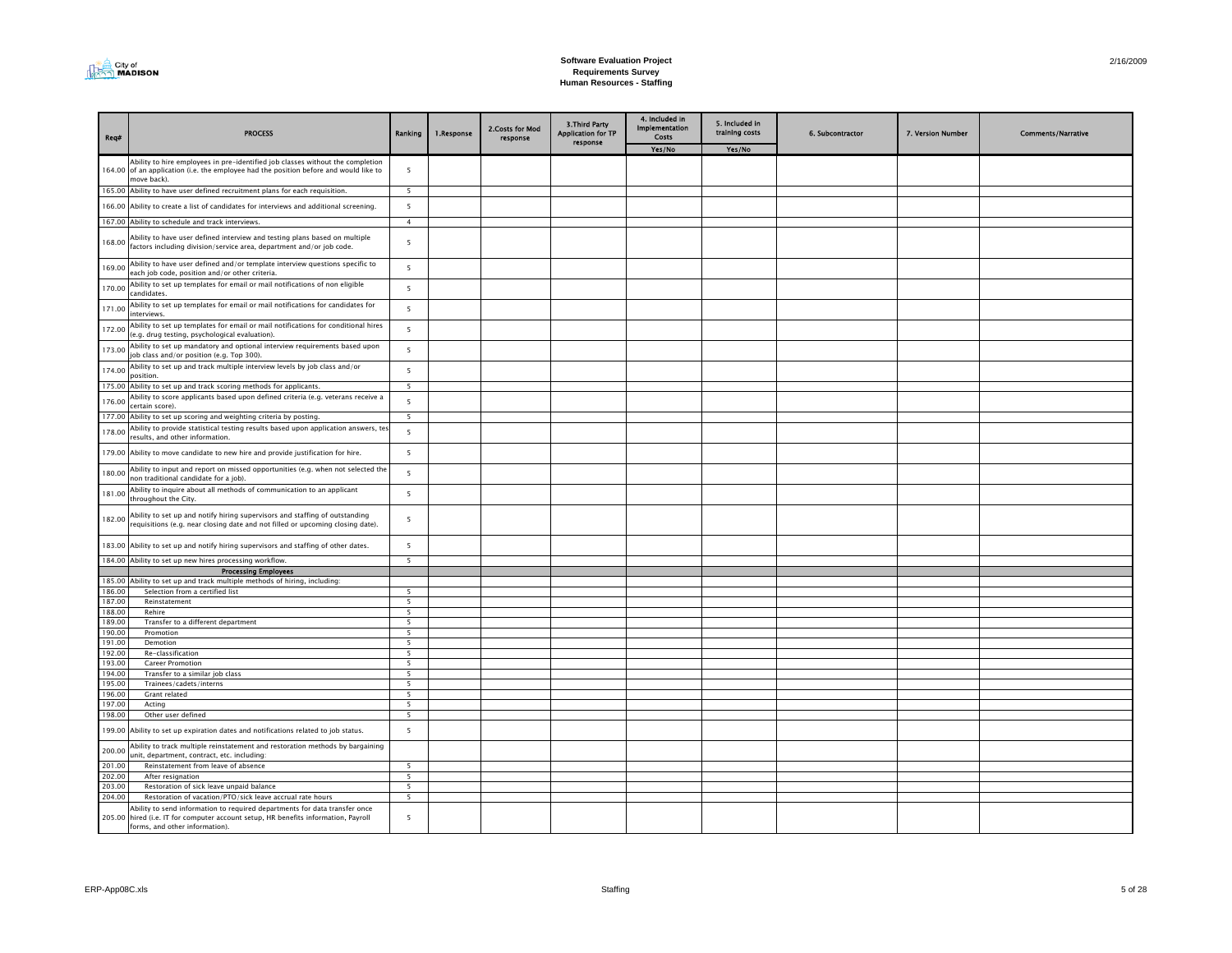

| Req#             | <b>PROCESS</b>                                                                                                                                                                             | Ranking                  | 1.Response | 2. Costs for Mod<br>response | 3. Third Party<br><b>Application for TP</b><br>response | 4. Included in<br><b>Implementation</b><br>Costs | 5. Included in<br>training costs | 6. Subcontractor | 7. Version Number | <b>Comments/Narrative</b> |
|------------------|--------------------------------------------------------------------------------------------------------------------------------------------------------------------------------------------|--------------------------|------------|------------------------------|---------------------------------------------------------|--------------------------------------------------|----------------------------------|------------------|-------------------|---------------------------|
|                  |                                                                                                                                                                                            |                          |            |                              |                                                         | Yes/No                                           | Yes/No                           |                  |                   |                           |
| 206.00           | Ability to send information to required departments for data .transfer for                                                                                                                 | 5                        |            |                              |                                                         |                                                  |                                  |                  |                   |                           |
|                  | employee changes (e.g. transfers within the City).                                                                                                                                         | 5                        |            |                              |                                                         |                                                  |                                  |                  |                   |                           |
|                  | 207.00 Ability to assign and identify unique employee numbers.                                                                                                                             |                          |            |                              |                                                         |                                                  |                                  |                  |                   |                           |
| 208.00           | Ability to set up requirements for hiring supervisors to process for each new<br>hire based upon job class, position or other user defined criteria.                                       | $\overline{5}$           |            |                              |                                                         |                                                  |                                  |                  |                   |                           |
| 209.00           | Ability to monitor the completion of required information and forms and<br>escalate, if needed.                                                                                            | 5                        |            |                              |                                                         |                                                  |                                  |                  |                   |                           |
| 210.00           | Ability to monitor conditional hire requirements and pass/fail information, test<br>scores, drug tests and other data.                                                                     | 5                        |            |                              |                                                         |                                                  |                                  |                  |                   |                           |
|                  | 211.00 Ability to score examinations or parts of examinations by candidate.                                                                                                                | $\overline{\phantom{0}}$ |            |                              |                                                         |                                                  |                                  |                  |                   |                           |
|                  | 212.00 Ability to notify candidates of their examination scores.                                                                                                                           | $\overline{5}$           |            |                              |                                                         |                                                  |                                  |                  |                   |                           |
| 213.00           | Ability to identify training requirements based on multiple factors including the<br>position ID, job code, department, division/service area.                                             | 5                        |            |                              |                                                         |                                                  |                                  |                  |                   |                           |
|                  | 214.00 Ability to assign rehires the previous employee number.                                                                                                                             | 5                        |            |                              |                                                         |                                                  |                                  |                  |                   |                           |
|                  | Ability to assign and track equipment provided to new employees, employee<br>215.00 changes or other criteria such as telecommuters (e.g. cell phone, Blackberry,<br>and other equipment). | 5                        |            |                              |                                                         |                                                  |                                  |                  |                   |                           |
| 216.00           | Ability to flag return of equipment from employee changes (e.g. employee<br>change requires cell phone return from previous position).                                                     | 5                        |            |                              |                                                         |                                                  |                                  |                  |                   |                           |
| 217.00           | Ability to define a checklist for benefit eligible and non benefit eligible new<br>employees, including:                                                                                   |                          |            |                              |                                                         |                                                  |                                  |                  |                   |                           |
| 218.00           | City Employee Handbook                                                                                                                                                                     | 5                        |            |                              |                                                         |                                                  |                                  |                  |                   |                           |
| 219.00           | <b>Required Forms</b>                                                                                                                                                                      | 5                        |            |                              |                                                         |                                                  |                                  |                  |                   |                           |
| 220.00           | <b>Optional Forms</b>                                                                                                                                                                      | $5\overline{5}$          |            |                              |                                                         |                                                  |                                  |                  |                   |                           |
| 221.00           | Other Forms                                                                                                                                                                                | 5<br>$\overline{5}$      |            |                              |                                                         |                                                  |                                  |                  |                   |                           |
| 222.00<br>223.00 | Ability to define a checklist based upon job class.<br>Ability to define a checklist based upon position level.                                                                            | $\overline{5}$           |            |                              |                                                         |                                                  |                                  |                  |                   |                           |
| 224.00           | Ability to define a checklist based upon department.                                                                                                                                       | 5                        |            |                              |                                                         |                                                  |                                  |                  |                   |                           |
|                  | 225.00 Ability to define a checklist based upon other user defined criteria.                                                                                                               | 5                        |            |                              |                                                         |                                                  |                                  |                  |                   |                           |
| 226.00           | Ability to define the frequency of items within a checklist (e.g. annual, and<br>other frequencies).                                                                                       | $\overline{5}$           |            |                              |                                                         |                                                  |                                  |                  |                   |                           |
| 227.00           | Ability to define orientation requirements for new hires based upon<br>department, job class, and/or other factors.                                                                        | 5                        |            |                              |                                                         |                                                  |                                  |                  |                   |                           |
| 228.00           | Ability to route completed new employee forms to appropriate departments,<br>based upon multiple workflows.                                                                                | 5                        |            |                              |                                                         |                                                  |                                  |                  |                   |                           |
|                  | 229.00 Ability to list missing documents by each new hire and/or dates.                                                                                                                    | 5                        |            |                              |                                                         |                                                  |                                  |                  |                   |                           |
| 230.00           | Ability to define different escalation factors based upon checklist item (e.g. a<br>required item has a certain time frame vs. an optional item).                                          | 5                        |            |                              |                                                         |                                                  |                                  |                  |                   |                           |
| 231.00           | Ability to override missing required items (e.g. such as provide a good faith<br>letter).                                                                                                  | 5                        |            |                              |                                                         |                                                  |                                  |                  |                   |                           |
| 232.00           | Ability to correct and make adjustments to forms based upon effective date<br>and/or retroactively.                                                                                        | 5                        |            |                              |                                                         |                                                  |                                  |                  |                   |                           |
|                  | Ability to set up requirements for hiring based upon hiring method (e.g.<br>233.00 cadet/trainee needs additional education and/or experience prior to<br>assignment to position).         | 5                        |            |                              |                                                         |                                                  |                                  |                  |                   |                           |
| 234.00           | Ability to set up special posting and hiring rules for union related jobs and<br>positions (example: lateral postings).                                                                    | 5                        |            |                              |                                                         |                                                  |                                  |                  |                   |                           |
|                  | <b>Employee Rights</b>                                                                                                                                                                     |                          |            |                              |                                                         |                                                  |                                  |                  |                   |                           |
| 235.00           | Ability to provide specific City workers employment history to comply with<br>union rights associated with layoffs and recall policies:                                                    |                          |            |                              |                                                         |                                                  |                                  |                  |                   |                           |
| 236.00           | Years of services or seniority                                                                                                                                                             | 5                        |            |                              |                                                         |                                                  |                                  |                  |                   |                           |
| 237.00           | Knowledge, Skills and Ability present at the time of hire                                                                                                                                  | $\overline{4}$           |            |                              |                                                         |                                                  |                                  |                  |                   |                           |
| 238.00<br>239.00 | Union Rights and bargaining unit<br>Qualifications                                                                                                                                         | 5<br>5 <sup>5</sup>      |            |                              |                                                         |                                                  |                                  |                  |                   |                           |
| 240.00           | Department                                                                                                                                                                                 | 5                        |            |                              |                                                         |                                                  |                                  |                  |                   |                           |
| 241.00           | Geography                                                                                                                                                                                  | $\overline{5}$           |            |                              |                                                         |                                                  |                                  |                  |                   |                           |
|                  | 242.00 Ability to track placement activities for employees on layoff.                                                                                                                      | 5                        |            |                              |                                                         |                                                  |                                  |                  |                   |                           |
| 243.00           | Ability to compare layoff employee personnel file to match for potential open<br>positions based upon qualifications, skills, seniority, or other information.                             | $\overline{4}$           |            |                              |                                                         |                                                  |                                  |                  |                   |                           |
| 244.00           | Ability to track how many employees are currently on layoff to how many have<br>been recalled.                                                                                             | 5                        |            |                              |                                                         |                                                  |                                  |                  |                   |                           |
|                  | <b>Reports, Analysis and Inquiries</b>                                                                                                                                                     |                          |            |                              |                                                         |                                                  |                                  |                  |                   |                           |
|                  | 245.00 Ability to track and report by an alternative placements list.                                                                                                                      | 5                        |            |                              |                                                         |                                                  |                                  |                  |                   |                           |
|                  | 246.00 Ability to track by organizational unit promotional list.                                                                                                                           | $\overline{4}$           |            |                              |                                                         |                                                  |                                  |                  |                   |                           |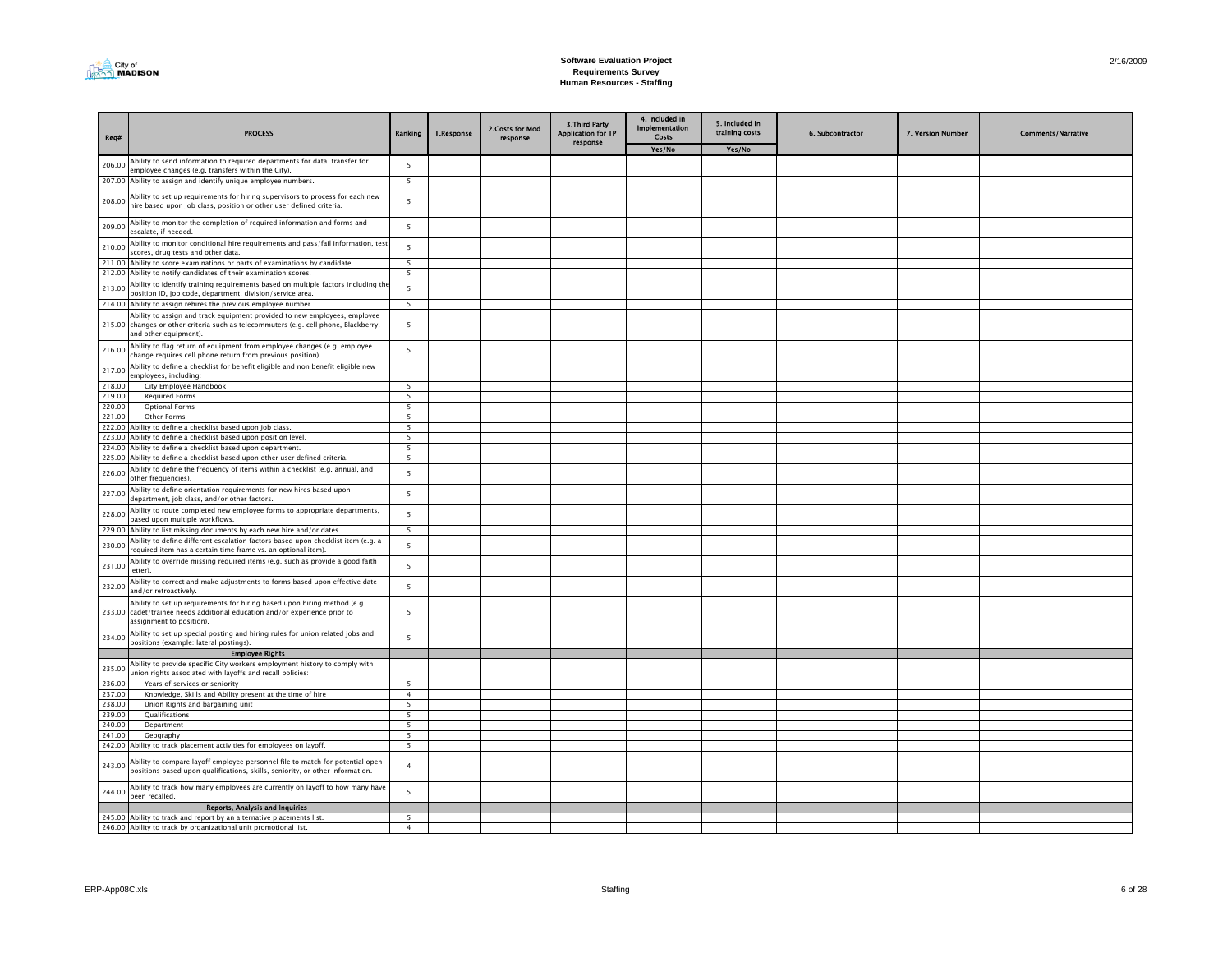

| Req#   | <b>PROCESS</b>                                                                                                                                    | Ranking        | 1.Response | 2. Costs for Mod<br>response | 3. Third Party<br><b>Application for TP</b><br>response | 4. Included in<br><b>Implementation</b><br>Costs | 5. Included in<br>training costs | 6. Subcontractor | 7. Version Number | <b>Comments/Narrative</b> |
|--------|---------------------------------------------------------------------------------------------------------------------------------------------------|----------------|------------|------------------------------|---------------------------------------------------------|--------------------------------------------------|----------------------------------|------------------|-------------------|---------------------------|
|        |                                                                                                                                                   |                |            |                              |                                                         | Yes/No                                           | Yes/No                           |                  |                   |                           |
|        | 247.00 Ability to track Citywide promotional lists.                                                                                               | 5              |            |                              |                                                         |                                                  |                                  |                  |                   |                           |
|        | 248.00 Ability to report by open competitive list by class of employment.                                                                         | 5              |            |                              |                                                         |                                                  |                                  |                  |                   |                           |
| 249.00 | Ability to alert when the funding of a grant will end that is currently funding a<br>position.                                                    | 5              |            |                              |                                                         |                                                  |                                  |                  |                   |                           |
| 250.00 | Ability to track and report budget to actual information related to positions, jo<br>classes, and other criteria.                                 | $\overline{5}$ |            |                              |                                                         |                                                  |                                  |                  |                   |                           |
| 251.00 | Ability to track the numbers of employees at each level of the organization as<br>defined by position ID.                                         | 5              |            |                              |                                                         |                                                  |                                  |                  |                   |                           |
| 252.00 | Ability to track the numbers of employees by management level as defined by<br>position ID.                                                       | $5^{\circ}$    |            |                              |                                                         |                                                  |                                  |                  |                   |                           |
| 253.00 | Ability to report a list of vacant positions by position ID on multiple levels<br>including department, division/service area and other criteria. | 5              |            |                              |                                                         |                                                  |                                  |                  |                   |                           |
|        | 254.00 Ability to report on filled and open positions.                                                                                            | 5              |            |                              |                                                         |                                                  |                                  |                  |                   |                           |
| 255.00 | Ability to report on the turnover on multiple levels (i.e. position, job class,<br>department, rep code and other criteria.).                     | 5              |            |                              |                                                         |                                                  |                                  |                  |                   |                           |
| 256.00 | Ability to identify the potential recruitments by the position requirements<br>based on the applicants, eligible candidates, and other criteria.  | 5              |            |                              |                                                         |                                                  |                                  |                  |                   |                           |
|        | 257.00 Ability to report on EEO information.                                                                                                      | $\overline{5}$ |            |                              |                                                         |                                                  |                                  |                  |                   |                           |
| 258.00 | Ability to maintain and track applicant history by employee with jobs applied<br>to, communications, jobs referred to, etc.                       | 5              |            |                              |                                                         |                                                  |                                  |                  |                   |                           |
|        | 259.00 Ability to track history of requisitions by employee or applicant.                                                                         | -5             |            |                              |                                                         |                                                  |                                  |                  |                   |                           |
|        | 260.00 Ability to report on multiple employee statuses and expiration dates.                                                                      | 5              |            |                              |                                                         |                                                  |                                  |                  |                   |                           |
| 261.00 | Ability to track intermittent hours on a rolling 26 payroll period basis or other<br>user defined period.                                         | -5             |            |                              |                                                         |                                                  |                                  |                  |                   |                           |
|        | 262.00 Ability to provide reporting by hire types (e.g. new hires and rehires).                                                                   | 5              |            |                              |                                                         |                                                  |                                  |                  |                   |                           |
| 263.00 | Ability to report on the number of vacancies by position are at any specified<br>time.                                                            | 5              |            |                              |                                                         |                                                  |                                  |                  |                   |                           |
| 264.00 | Ability to report on average length of time a requisition has been submitted to<br>hire.                                                          | -5             |            |                              |                                                         |                                                  |                                  |                  |                   |                           |
|        | 265.00 Ability to report on the following metrics:                                                                                                |                |            |                              |                                                         |                                                  |                                  |                  |                   |                           |
| 266.00 | Number of openings                                                                                                                                | $\overline{5}$ |            |                              |                                                         |                                                  |                                  |                  |                   |                           |
| 267.00 | Number of applicants for a job class                                                                                                              | 5              |            |                              |                                                         |                                                  |                                  |                  |                   |                           |
| 268.00 | Bargaining unit                                                                                                                                   | 5              |            |                              |                                                         |                                                  |                                  |                  |                   |                           |
| 269.00 | Number that meet min qualifications                                                                                                               | 5              |            |                              |                                                         |                                                  |                                  |                  |                   |                           |
| 270.00 | Were certified                                                                                                                                    | 5 <sup>5</sup> |            |                              |                                                         |                                                  |                                  |                  |                   |                           |
| 271.00 | Were interviewed                                                                                                                                  | 5              |            |                              |                                                         |                                                  |                                  |                  |                   |                           |
| 272.00 | Received offers of hire                                                                                                                           | 5              |            |                              |                                                         |                                                  |                                  |                  |                   |                           |
| 273.00 | Accepted offers of hire                                                                                                                           | -5             |            |                              |                                                         |                                                  |                                  |                  |                   |                           |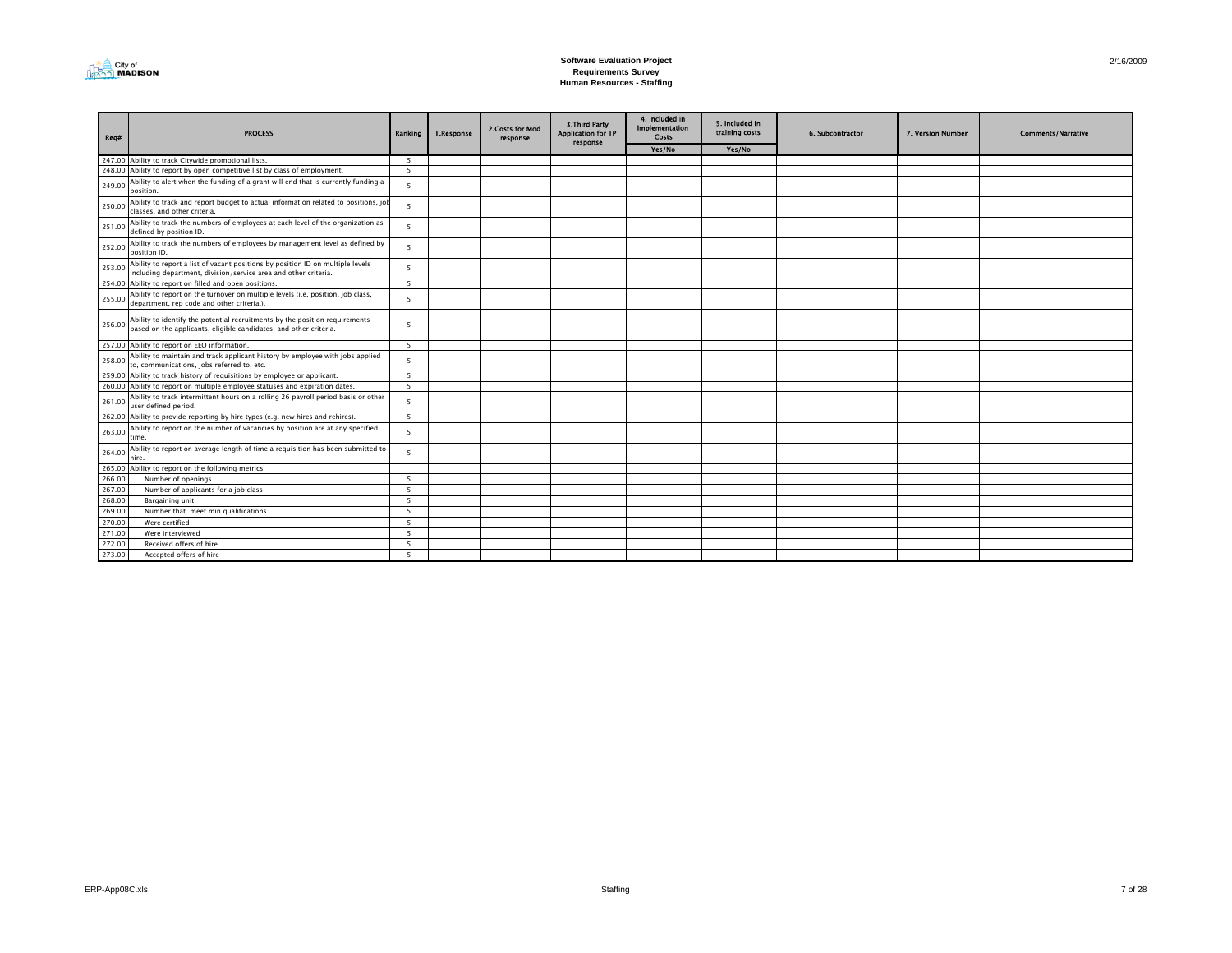|                | <b>Requirements Survey</b><br><b>Human Resources</b>                                                                                                                                                                                                                                                                                                                                          |                          | Requirements Response Rules: |                                              |                                                               |                                                                                                                                                                                                                                                                                                                                                                                                                                                                                                                                                                                                                                                                                                                                           |                                  |                                                                                                                                                                                                                                                                                                                                                                                                                                                                                                               |                   |                           |  |  |  |
|----------------|-----------------------------------------------------------------------------------------------------------------------------------------------------------------------------------------------------------------------------------------------------------------------------------------------------------------------------------------------------------------------------------------------|--------------------------|------------------------------|----------------------------------------------|---------------------------------------------------------------|-------------------------------------------------------------------------------------------------------------------------------------------------------------------------------------------------------------------------------------------------------------------------------------------------------------------------------------------------------------------------------------------------------------------------------------------------------------------------------------------------------------------------------------------------------------------------------------------------------------------------------------------------------------------------------------------------------------------------------------------|----------------------------------|---------------------------------------------------------------------------------------------------------------------------------------------------------------------------------------------------------------------------------------------------------------------------------------------------------------------------------------------------------------------------------------------------------------------------------------------------------------------------------------------------------------|-------------------|---------------------------|--|--|--|
|                | The following functional, technical, workflow and reporting needs provide the<br>minimum requirements of City of Madison. Please review the items carefully<br>and respond in accordance with the requirements response rules provided. Any<br>partial response will be deemed as an invalid response. MANDATORY: EVERY<br>REQUIREMENT (Req#) MUST HAVE A RESPONSE TO BE CONSIDERED COMPLETE. |                          |                              | <b>Response Types:</b><br>NA = Not Available | RT = Provided through a built in or proposed reporting tool   | Column #1. Mandatory: Proposers are required to input one response per requirement using the drop down list provided.<br>F=Fully provided out of the box, or fully provided out of the box through basic configuration<br>Mod= Provided through a technical modification of the software (i.e. a customization)<br>TP = Provided through a proposed third party application or capability<br>Column #2. Proposers are requested to itemize estimated costs for all modification requirements.<br>Column #3. Proposers are requested to list the third party product name for all Third Party Product requirements.<br>Column #7. Mandatory: Proposers are required to list the version number for all functionality proposed to the City. |                                  | Column #4. Mandatory: Proposers are required to mark yes or no to whether the implementation costs of this functionality is included in their cost proposal.<br>Column #5. Mandatory: Proposers are required to mark yes or no to whether the training costs of this functionality is included in their cost proposal.<br>Column #6. If a subcontractor is implementing or providing training for this functionality, please indicate the name of the subcontracting firm responsible for this functionality. |                   |                           |  |  |  |
| Rea#           | <b>PROCESS</b>                                                                                                                                                                                                                                                                                                                                                                                | Ranking                  | 1.Response                   | 2.Costs for Mod<br>response                  | <b>3.Third Party</b><br><b>Application for TP</b><br>response | 4. Included in<br>Implementation<br>Costs                                                                                                                                                                                                                                                                                                                                                                                                                                                                                                                                                                                                                                                                                                 | 5. Included in<br>training costs | 6. Subcontractor                                                                                                                                                                                                                                                                                                                                                                                                                                                                                              | 7. Version Number | <b>Comments/Narrative</b> |  |  |  |
|                |                                                                                                                                                                                                                                                                                                                                                                                               |                          |                              |                                              |                                                               | Yes/No                                                                                                                                                                                                                                                                                                                                                                                                                                                                                                                                                                                                                                                                                                                                    | Yes/No                           |                                                                                                                                                                                                                                                                                                                                                                                                                                                                                                               |                   |                           |  |  |  |
|                | <b>Process Employee Changes</b>                                                                                                                                                                                                                                                                                                                                                               |                          |                              |                                              |                                                               |                                                                                                                                                                                                                                                                                                                                                                                                                                                                                                                                                                                                                                                                                                                                           |                                  |                                                                                                                                                                                                                                                                                                                                                                                                                                                                                                               |                   |                           |  |  |  |
|                | <b>Critical &amp; Unique Requirements</b>                                                                                                                                                                                                                                                                                                                                                     |                          |                              |                                              |                                                               |                                                                                                                                                                                                                                                                                                                                                                                                                                                                                                                                                                                                                                                                                                                                           |                                  |                                                                                                                                                                                                                                                                                                                                                                                                                                                                                                               |                   |                           |  |  |  |
| M1             | Ability to support electronic requests for re-classification (either the current<br>classification form must match the electronic fields or there must be a<br>comments/notes section for detail)                                                                                                                                                                                             | 6                        |                              |                                              |                                                               |                                                                                                                                                                                                                                                                                                                                                                                                                                                                                                                                                                                                                                                                                                                                           |                                  |                                                                                                                                                                                                                                                                                                                                                                                                                                                                                                               |                   |                           |  |  |  |
| M2             | Ability to support electronic Employee Requests to Fill and Employee Change<br>Requests at the Agency level, with ability to forward to HR electronically                                                                                                                                                                                                                                     | 6                        |                              |                                              |                                                               |                                                                                                                                                                                                                                                                                                                                                                                                                                                                                                                                                                                                                                                                                                                                           |                                  |                                                                                                                                                                                                                                                                                                                                                                                                                                                                                                               |                   |                           |  |  |  |
| M3             | Ability to track and report on Employee Data - Including:<br>Gender, Union Participation, Residency, Seniority, Direct Supervisor, Hour Type<br>Class Specifications, Fair Labor Status (Exempt/Non-Exempt), Hour Indicator,<br>Employee Disciplinary History, Accidents, Violations, Disability, Race (Self-<br>dentification)                                                               | 6                        |                              |                                              |                                                               |                                                                                                                                                                                                                                                                                                                                                                                                                                                                                                                                                                                                                                                                                                                                           |                                  |                                                                                                                                                                                                                                                                                                                                                                                                                                                                                                               |                   |                           |  |  |  |
| M <sub>4</sub> | Ability to integrate with external State/Federal systems to support Drivers<br>License and Social Security Number validity check                                                                                                                                                                                                                                                              | 6                        |                              |                                              |                                                               |                                                                                                                                                                                                                                                                                                                                                                                                                                                                                                                                                                                                                                                                                                                                           |                                  |                                                                                                                                                                                                                                                                                                                                                                                                                                                                                                               |                   |                           |  |  |  |
| M5             | Ability to attach photo image to Employee file                                                                                                                                                                                                                                                                                                                                                | $\,6\,$                  |                              |                                              |                                                               |                                                                                                                                                                                                                                                                                                                                                                                                                                                                                                                                                                                                                                                                                                                                           |                                  |                                                                                                                                                                                                                                                                                                                                                                                                                                                                                                               |                   |                           |  |  |  |
| M <sub>6</sub> | Ability to electronically manage creation and approval workflow for Agency<br>Personnel Action Form<br>Ability to convert employee statuses - For example, a temporary/hourly                                                                                                                                                                                                                 | 6                        |                              |                                              |                                                               |                                                                                                                                                                                                                                                                                                                                                                                                                                                                                                                                                                                                                                                                                                                                           |                                  |                                                                                                                                                                                                                                                                                                                                                                                                                                                                                                               |                   |                           |  |  |  |
| M7             | employee to a permanent employee (or vice versa)<br>Process Employee Changes Set Up                                                                                                                                                                                                                                                                                                           | $\,6\,$                  |                              |                                              |                                                               |                                                                                                                                                                                                                                                                                                                                                                                                                                                                                                                                                                                                                                                                                                                                           |                                  |                                                                                                                                                                                                                                                                                                                                                                                                                                                                                                               |                   |                           |  |  |  |
| 1.00           | Ability to set up an employee master file for each employee.                                                                                                                                                                                                                                                                                                                                  | 5                        |                              |                                              |                                                               |                                                                                                                                                                                                                                                                                                                                                                                                                                                                                                                                                                                                                                                                                                                                           |                                  |                                                                                                                                                                                                                                                                                                                                                                                                                                                                                                               |                   |                           |  |  |  |
| 2.00           | Ability to input and track the following information for each employee:                                                                                                                                                                                                                                                                                                                       |                          |                              |                                              |                                                               |                                                                                                                                                                                                                                                                                                                                                                                                                                                                                                                                                                                                                                                                                                                                           |                                  |                                                                                                                                                                                                                                                                                                                                                                                                                                                                                                               |                   |                           |  |  |  |
| 3.00           | Last Name                                                                                                                                                                                                                                                                                                                                                                                     | $\overline{\phantom{a}}$ |                              |                                              |                                                               |                                                                                                                                                                                                                                                                                                                                                                                                                                                                                                                                                                                                                                                                                                                                           |                                  |                                                                                                                                                                                                                                                                                                                                                                                                                                                                                                               |                   |                           |  |  |  |
| 4.00           | Middle Name                                                                                                                                                                                                                                                                                                                                                                                   | 5                        |                              |                                              |                                                               |                                                                                                                                                                                                                                                                                                                                                                                                                                                                                                                                                                                                                                                                                                                                           |                                  |                                                                                                                                                                                                                                                                                                                                                                                                                                                                                                               |                   |                           |  |  |  |
| 5.00<br>6.00   | First Name<br>Suffix                                                                                                                                                                                                                                                                                                                                                                          | 5                        |                              |                                              |                                                               |                                                                                                                                                                                                                                                                                                                                                                                                                                                                                                                                                                                                                                                                                                                                           |                                  |                                                                                                                                                                                                                                                                                                                                                                                                                                                                                                               |                   |                           |  |  |  |
| 7.00           | Prefix                                                                                                                                                                                                                                                                                                                                                                                        | -5<br>5                  |                              |                                              |                                                               |                                                                                                                                                                                                                                                                                                                                                                                                                                                                                                                                                                                                                                                                                                                                           |                                  |                                                                                                                                                                                                                                                                                                                                                                                                                                                                                                               |                   |                           |  |  |  |
| 8.00           | Other Name Maiden/Alias                                                                                                                                                                                                                                                                                                                                                                       | 5                        |                              |                                              |                                                               |                                                                                                                                                                                                                                                                                                                                                                                                                                                                                                                                                                                                                                                                                                                                           |                                  |                                                                                                                                                                                                                                                                                                                                                                                                                                                                                                               |                   |                           |  |  |  |
| 9.00           | Employee number                                                                                                                                                                                                                                                                                                                                                                               | 5                        |                              |                                              |                                                               |                                                                                                                                                                                                                                                                                                                                                                                                                                                                                                                                                                                                                                                                                                                                           |                                  |                                                                                                                                                                                                                                                                                                                                                                                                                                                                                                               |                   |                           |  |  |  |
| 10.00          | Social Security number                                                                                                                                                                                                                                                                                                                                                                        | $\overline{\phantom{a}}$ |                              |                                              |                                                               |                                                                                                                                                                                                                                                                                                                                                                                                                                                                                                                                                                                                                                                                                                                                           |                                  |                                                                                                                                                                                                                                                                                                                                                                                                                                                                                                               |                   |                           |  |  |  |
| 11.00          | Birth date                                                                                                                                                                                                                                                                                                                                                                                    | $\overline{\phantom{a}}$ |                              |                                              |                                                               |                                                                                                                                                                                                                                                                                                                                                                                                                                                                                                                                                                                                                                                                                                                                           |                                  |                                                                                                                                                                                                                                                                                                                                                                                                                                                                                                               |                   |                           |  |  |  |
| 12.00          | Multiple Addresses                                                                                                                                                                                                                                                                                                                                                                            | $\overline{\phantom{a}}$ |                              |                                              |                                                               |                                                                                                                                                                                                                                                                                                                                                                                                                                                                                                                                                                                                                                                                                                                                           |                                  |                                                                                                                                                                                                                                                                                                                                                                                                                                                                                                               |                   |                           |  |  |  |
| 13.00          | Multiple Telephone Numbers                                                                                                                                                                                                                                                                                                                                                                    | 5                        |                              |                                              |                                                               |                                                                                                                                                                                                                                                                                                                                                                                                                                                                                                                                                                                                                                                                                                                                           |                                  |                                                                                                                                                                                                                                                                                                                                                                                                                                                                                                               |                   |                           |  |  |  |
| 14.00          | Multiple e-mail addresses                                                                                                                                                                                                                                                                                                                                                                     | 5                        |                              |                                              |                                                               |                                                                                                                                                                                                                                                                                                                                                                                                                                                                                                                                                                                                                                                                                                                                           |                                  |                                                                                                                                                                                                                                                                                                                                                                                                                                                                                                               |                   |                           |  |  |  |
| 15.00          | Gender                                                                                                                                                                                                                                                                                                                                                                                        | 5                        |                              |                                              |                                                               |                                                                                                                                                                                                                                                                                                                                                                                                                                                                                                                                                                                                                                                                                                                                           |                                  |                                                                                                                                                                                                                                                                                                                                                                                                                                                                                                               |                   |                           |  |  |  |
| 16.00          | Multiple Emergency Contact                                                                                                                                                                                                                                                                                                                                                                    | 5                        |                              |                                              |                                                               |                                                                                                                                                                                                                                                                                                                                                                                                                                                                                                                                                                                                                                                                                                                                           |                                  |                                                                                                                                                                                                                                                                                                                                                                                                                                                                                                               |                   |                           |  |  |  |
| 17.00          | Race/Ethnicity                                                                                                                                                                                                                                                                                                                                                                                | 5                        |                              |                                              |                                                               |                                                                                                                                                                                                                                                                                                                                                                                                                                                                                                                                                                                                                                                                                                                                           |                                  |                                                                                                                                                                                                                                                                                                                                                                                                                                                                                                               |                   |                           |  |  |  |
| 18.00          | US Citizen                                                                                                                                                                                                                                                                                                                                                                                    | $\overline{\phantom{a}}$ |                              |                                              |                                                               |                                                                                                                                                                                                                                                                                                                                                                                                                                                                                                                                                                                                                                                                                                                                           |                                  |                                                                                                                                                                                                                                                                                                                                                                                                                                                                                                               |                   |                           |  |  |  |
| 19.00          | Date of Birth                                                                                                                                                                                                                                                                                                                                                                                 | 5                        |                              |                                              |                                                               |                                                                                                                                                                                                                                                                                                                                                                                                                                                                                                                                                                                                                                                                                                                                           |                                  |                                                                                                                                                                                                                                                                                                                                                                                                                                                                                                               |                   |                           |  |  |  |
| 20.00<br>21.00 | Multiple User Defined Age Groups<br>Visa status                                                                                                                                                                                                                                                                                                                                               | $\overline{5}$<br>5      |                              |                                              |                                                               |                                                                                                                                                                                                                                                                                                                                                                                                                                                                                                                                                                                                                                                                                                                                           |                                  |                                                                                                                                                                                                                                                                                                                                                                                                                                                                                                               |                   |                           |  |  |  |
| 22.00          | <b>Marital Status</b>                                                                                                                                                                                                                                                                                                                                                                         | 5                        |                              |                                              |                                                               |                                                                                                                                                                                                                                                                                                                                                                                                                                                                                                                                                                                                                                                                                                                                           |                                  |                                                                                                                                                                                                                                                                                                                                                                                                                                                                                                               |                   |                           |  |  |  |
| 23.00          | Spousal and Dependent Names                                                                                                                                                                                                                                                                                                                                                                   | 5                        |                              |                                              |                                                               |                                                                                                                                                                                                                                                                                                                                                                                                                                                                                                                                                                                                                                                                                                                                           |                                  |                                                                                                                                                                                                                                                                                                                                                                                                                                                                                                               |                   |                           |  |  |  |
| 24.00          | Spousal & Dependant Social Security Numbers                                                                                                                                                                                                                                                                                                                                                   | 5                        |                              |                                              |                                                               |                                                                                                                                                                                                                                                                                                                                                                                                                                                                                                                                                                                                                                                                                                                                           |                                  |                                                                                                                                                                                                                                                                                                                                                                                                                                                                                                               |                   |                           |  |  |  |
| 25.00          | Spousal & Dependant Dates of Birth                                                                                                                                                                                                                                                                                                                                                            | $\overline{\phantom{a}}$ |                              |                                              |                                                               |                                                                                                                                                                                                                                                                                                                                                                                                                                                                                                                                                                                                                                                                                                                                           |                                  |                                                                                                                                                                                                                                                                                                                                                                                                                                                                                                               |                   |                           |  |  |  |
| 26.00          | Dependant school status                                                                                                                                                                                                                                                                                                                                                                       | $\overline{\phantom{a}}$ |                              |                                              |                                                               |                                                                                                                                                                                                                                                                                                                                                                                                                                                                                                                                                                                                                                                                                                                                           |                                  |                                                                                                                                                                                                                                                                                                                                                                                                                                                                                                               |                   |                           |  |  |  |
| 27.00          | Veteran                                                                                                                                                                                                                                                                                                                                                                                       | 5                        |                              |                                              |                                                               |                                                                                                                                                                                                                                                                                                                                                                                                                                                                                                                                                                                                                                                                                                                                           |                                  |                                                                                                                                                                                                                                                                                                                                                                                                                                                                                                               |                   |                           |  |  |  |
| 28.00          | Drivers License Expiration Date                                                                                                                                                                                                                                                                                                                                                               |                          |                              |                                              |                                                               |                                                                                                                                                                                                                                                                                                                                                                                                                                                                                                                                                                                                                                                                                                                                           |                                  |                                                                                                                                                                                                                                                                                                                                                                                                                                                                                                               |                   |                           |  |  |  |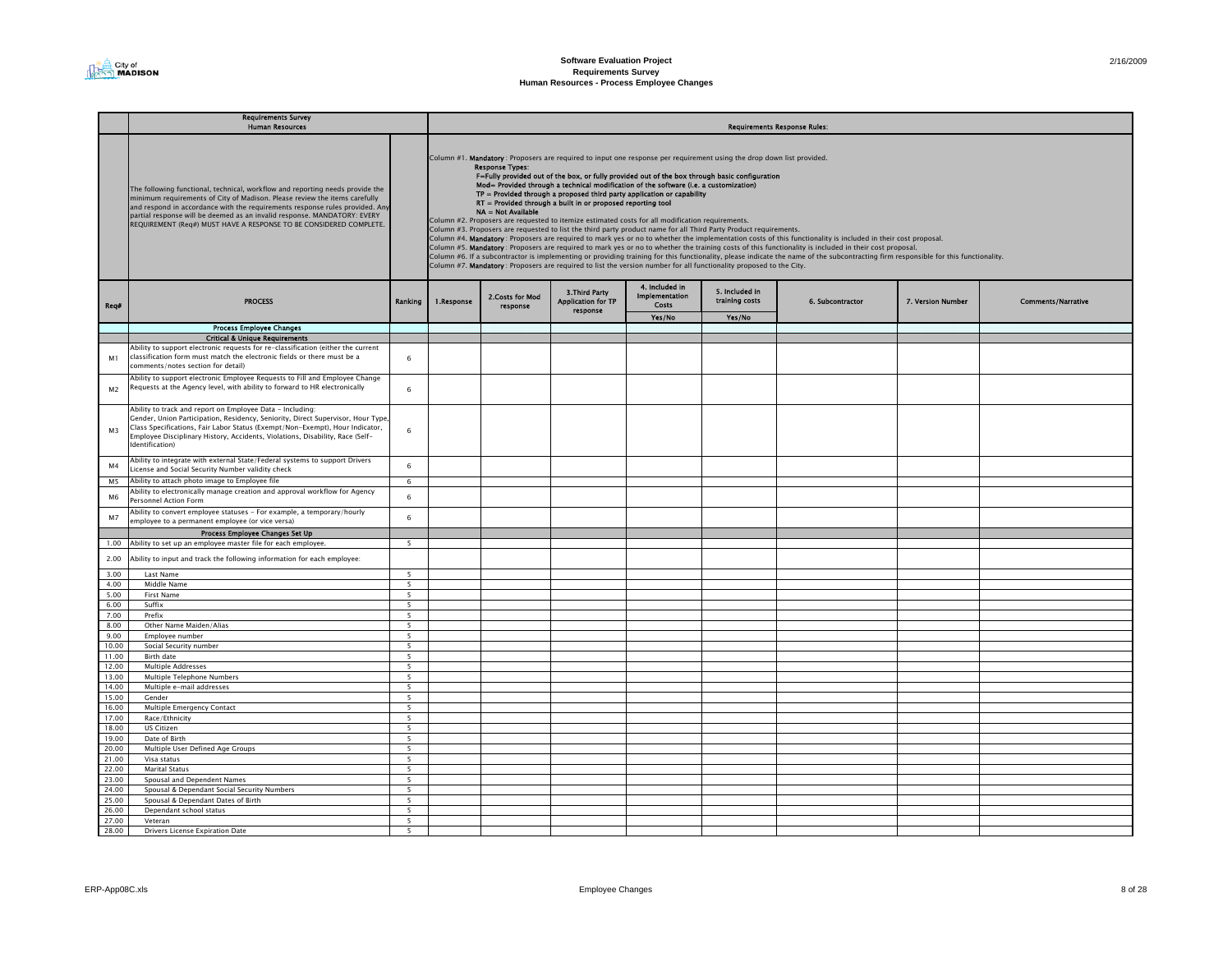

| Req#           | <b>PROCESS</b>                                                                                 | Ranking                  | 1.Response | 2. Costs for Mod<br>response | 3. Third Party<br><b>Application for TP</b><br>response | 4. Included in<br>Implementation<br><b>Costs</b> | 5. Included in<br>training costs | 6. Subcontractor | 7. Version Number | <b>Comments/Narrative</b> |
|----------------|------------------------------------------------------------------------------------------------|--------------------------|------------|------------------------------|---------------------------------------------------------|--------------------------------------------------|----------------------------------|------------------|-------------------|---------------------------|
|                |                                                                                                |                          |            |                              |                                                         | Yes/No                                           | Yes/No                           |                  |                   |                           |
| 29.00          | <b>Drivers License Restrictions</b>                                                            | 5<br>5                   |            |                              |                                                         |                                                  |                                  |                  |                   |                           |
| 30.00<br>31.00 | <b>Drivers License Class</b><br>Vehicle Insurance Information                                  | $\overline{5}$           |            |                              |                                                         |                                                  |                                  |                  |                   |                           |
| 32.00          | <b>Educational Degrees</b>                                                                     | 5                        |            |                              |                                                         |                                                  |                                  |                  |                   |                           |
| 33.00          | Certifications                                                                                 | 5                        |            |                              |                                                         |                                                  |                                  |                  |                   |                           |
| 34.00          | Credential Information                                                                         | 5                        |            |                              |                                                         |                                                  |                                  |                  |                   |                           |
| 35.00          | Other Criteria                                                                                 | 5                        |            |                              |                                                         |                                                  |                                  |                  |                   |                           |
| 36.00          | Ability to maintain the following employment data, with effective dating for<br>each employee: |                          |            |                              |                                                         |                                                  |                                  |                  |                   |                           |
| 37.00          | Original service/hire date                                                                     | - 5                      |            |                              |                                                         |                                                  |                                  |                  |                   |                           |
| 38.00          | Date in current position                                                                       | $\overline{\phantom{a}}$ |            |                              |                                                         |                                                  |                                  |                  |                   |                           |
| 39.00          | Date hired into Department                                                                     | $\overline{5}$           |            |                              |                                                         |                                                  |                                  |                  |                   |                           |
| 40.00<br>41.00 | Date hired into division                                                                       | $\overline{5}$<br>5      |            |                              |                                                         |                                                  |                                  |                  |                   |                           |
| 42.00          | Date assigned to supervisor<br>Rehire date(s)                                                  | 5                        |            |                              |                                                         |                                                  |                                  |                  |                   |                           |
| 43.00          | Retirement date                                                                                | 5                        |            |                              |                                                         |                                                  |                                  |                  |                   |                           |
| 44.00          | Terminated (Y/N)                                                                               | 5                        |            |                              |                                                         |                                                  |                                  |                  |                   |                           |
| 45.00          | Termination date (multiple)                                                                    | 5                        |            |                              |                                                         |                                                  |                                  |                  |                   |                           |
| 46.00          | Multiple Reasons for Termination                                                               | $\overline{\phantom{a}}$ |            |                              |                                                         |                                                  |                                  |                  |                   |                           |
| 47.00          | Multiple Locations (i.e., possibly because of more than one position)                          | 5                        |            |                              |                                                         |                                                  |                                  |                  |                   |                           |
| 48.00          | <b>Multiple Departments</b>                                                                    | 5                        |            |                              |                                                         |                                                  |                                  |                  |                   |                           |
| 49.00          | <b>Multiple Divisions</b>                                                                      | $\overline{\phantom{a}}$ |            |                              |                                                         |                                                  |                                  |                  |                   |                           |
| 50.00          | Multiple Cost Centers (including projects)                                                     | 5                        |            |                              |                                                         |                                                  |                                  |                  |                   |                           |
| 51.00          | <b>Multiple Units</b>                                                                          | 5                        |            |                              |                                                         |                                                  |                                  |                  |                   |                           |
| 52.00          | Multiple Position (Working) Titles                                                             | 5                        |            |                              |                                                         |                                                  |                                  |                  |                   |                           |
| 53.00          | <b>Multiple Position Numbers</b>                                                               | $\overline{\phantom{a}}$ |            |                              |                                                         |                                                  |                                  |                  |                   |                           |
| 54.00<br>55.00 | Multiple Job Titles<br>Multiple Job Classes                                                    | $\overline{5}$<br>5      |            |                              |                                                         |                                                  |                                  |                  |                   |                           |
| 56.00          | Multiple overtime codes (one per job class/department)                                         | 5                        |            |                              |                                                         |                                                  |                                  |                  |                   |                           |
| 57.00          | Multiple Job Class Dates                                                                       | 5                        |            |                              |                                                         |                                                  |                                  |                  |                   |                           |
| 58.00          | Multiple Appointment Codes                                                                     | 5                        |            |                              |                                                         |                                                  |                                  |                  |                   |                           |
| 59.00          | <b>Multiple Activity Codes</b>                                                                 | 5                        |            |                              |                                                         |                                                  |                                  |                  |                   |                           |
| 60.00          | Multiple Representation Codes (bargaining unit)                                                | 5                        |            |                              |                                                         |                                                  |                                  |                  |                   |                           |
| 61.00          | Multiple Scheduled Hours                                                                       | $\overline{\phantom{a}}$ |            |                              |                                                         |                                                  |                                  |                  |                   |                           |
| 62.00          | <b>Multiple Shifts</b>                                                                         | $\overline{\phantom{a}}$ |            |                              |                                                         |                                                  |                                  |                  |                   |                           |
| 63.00          | <b>Multiple Monthly Rates</b>                                                                  | $\overline{\phantom{a}}$ |            |                              |                                                         |                                                  |                                  |                  |                   |                           |
| 64.00          | Multiple Hourly Rates                                                                          | 5                        |            |                              |                                                         |                                                  |                                  |                  |                   |                           |
| 65.00          | Multiple Annual Rates                                                                          | 5                        |            |                              |                                                         |                                                  |                                  |                  |                   |                           |
| 66.00<br>67.00 | Salary step<br>Number of steps in range                                                        | 5<br>5                   |            |                              |                                                         |                                                  |                                  |                  |                   |                           |
| 68.00          | Multiple Funding Information                                                                   | 5                        |            |                              |                                                         |                                                  |                                  |                  |                   |                           |
| 69.00          | Multiple FTEs                                                                                  | 5                        |            |                              |                                                         |                                                  |                                  |                  |                   |                           |
| 70.00          | <b>Total of Scheduled Hours</b>                                                                | 5                        |            |                              |                                                         |                                                  |                                  |                  |                   |                           |
| 71.00          | Multiple Promotion Dates and Information                                                       | $\overline{\phantom{a}}$ |            |                              |                                                         |                                                  |                                  |                  |                   |                           |
| 72.00          | Multiple Probation Periods based on hours worked                                               | 5                        |            |                              |                                                         |                                                  |                                  |                  |                   |                           |
| 73.00          | Multiple Transfer Dates                                                                        | -5                       |            |                              |                                                         |                                                  |                                  |                  |                   |                           |
| 74.00          | Multiple Leave Programs                                                                        | 5                        |            |                              |                                                         |                                                  |                                  |                  |                   |                           |
| 75.00          | <b>Multiple Benefits Codes</b>                                                                 | 5                        |            |                              |                                                         |                                                  |                                  |                  |                   |                           |
| 76.00          | Background check (state, federal)                                                              | $\overline{\phantom{a}}$ |            |                              |                                                         |                                                  |                                  |                  |                   |                           |
| 77.00          | Drivers License Validity Check                                                                 | $\overline{\phantom{a}}$ |            |                              |                                                         |                                                  |                                  |                  |                   |                           |
| 78.00          | Immigration Status (I9)                                                                        | 5                        |            |                              |                                                         |                                                  |                                  |                  |                   |                           |
| 79.00<br>80.00 | Expiration date (for Visa)                                                                     | 5                        |            |                              |                                                         |                                                  |                                  |                  |                   |                           |
| 81.00          | Visa number<br><b>Student Status</b>                                                           | 5                        |            |                              |                                                         |                                                  |                                  |                  |                   |                           |
| 82.00          | Telecommuter (Full Time or Part Time Telecommuter)                                             | 5<br>5                   |            |                              |                                                         |                                                  |                                  |                  |                   |                           |
| 83.00          | Multiple Seniority Dates                                                                       | 5 <sup>5</sup>           |            |                              |                                                         |                                                  |                                  |                  |                   |                           |
| 84.00          | Multiple Mail Codes                                                                            | $\overline{5}$           |            |                              |                                                         |                                                  |                                  |                  |                   |                           |
| 85.00          | ID Badge Information                                                                           | $\overline{\phantom{a}}$ |            |                              |                                                         |                                                  |                                  |                  |                   |                           |
| 86.00          | Badge Number (e.g., Sheriff badge)                                                             | 5                        |            |                              |                                                         |                                                  |                                  |                  |                   |                           |
| 87.00          | W-4 and Indicators                                                                             | 5                        |            |                              |                                                         |                                                  |                                  |                  |                   |                           |
| 88.00          | Other User Defined                                                                             | 5                        |            |                              |                                                         |                                                  |                                  |                  |                   |                           |
| 89.00          | Ability to enter multiple start and end dates for all employee data.                           | $\overline{\phantom{a}}$ |            |                              |                                                         |                                                  |                                  |                  |                   |                           |
| 90.00          | Ability to flag an employee's future application status as banned.                             | 5                        |            |                              |                                                         |                                                  |                                  |                  |                   |                           |
| 91.00          | Ability for employees to be appointed to a reallocated position.                               | $\overline{\phantom{a}}$ |            |                              |                                                         |                                                  |                                  |                  |                   |                           |
|                | 92.00 Ability to upload documents into the employee file.                                      | 5                        |            |                              |                                                         |                                                  |                                  |                  |                   |                           |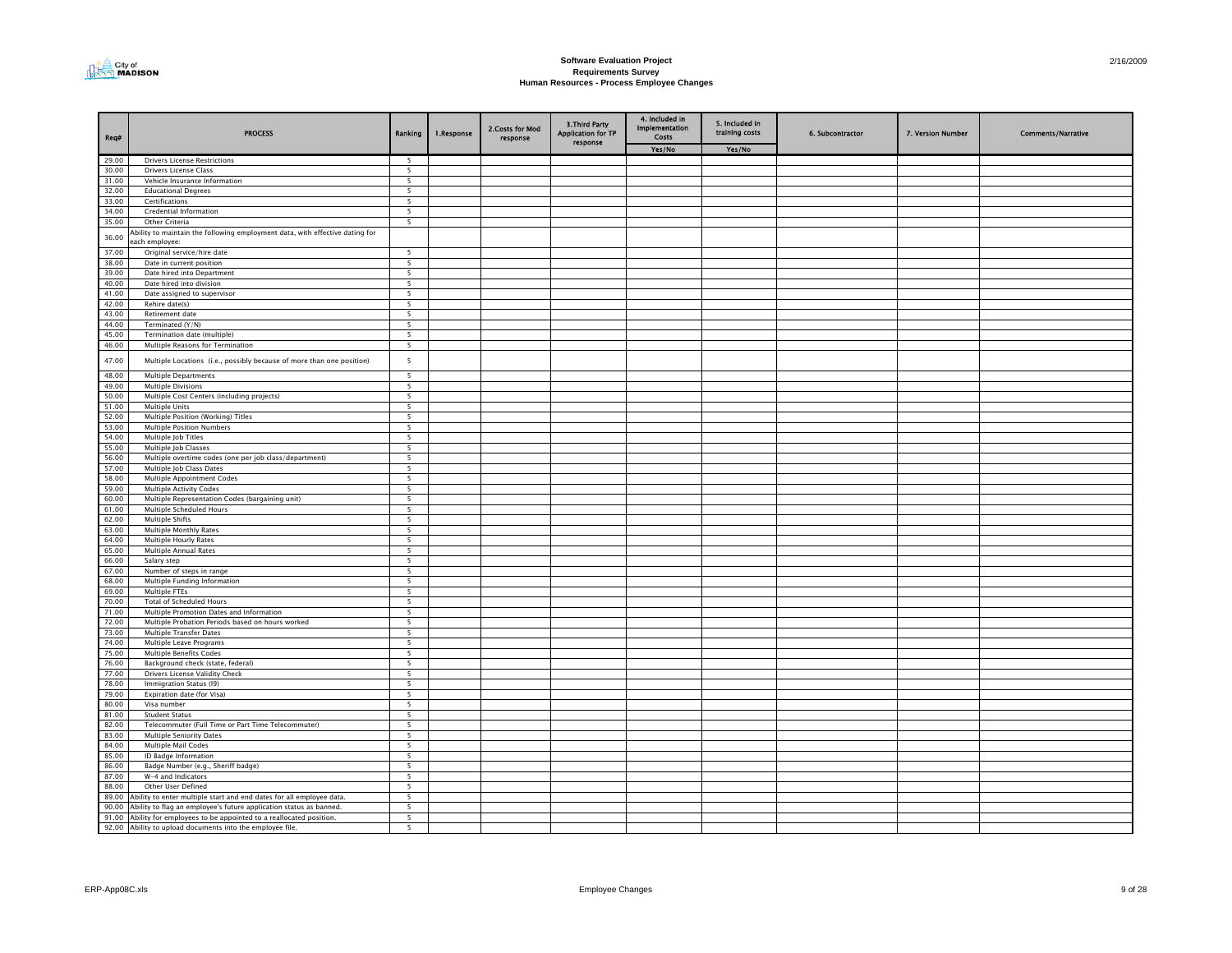

| Req#             | <b>PROCESS</b>                                                                                                                                                                                                                | Ranking                  | 1.Response | 2. Costs for Mod<br>response | <b>3.Third Party</b><br><b>Application for TP</b><br>response | 4. Included in<br>Implementation<br>Costs | 5. Included in<br>training costs | 6. Subcontractor | 7. Version Number | <b>Comments/Narrative</b> |
|------------------|-------------------------------------------------------------------------------------------------------------------------------------------------------------------------------------------------------------------------------|--------------------------|------------|------------------------------|---------------------------------------------------------------|-------------------------------------------|----------------------------------|------------------|-------------------|---------------------------|
|                  |                                                                                                                                                                                                                               |                          |            |                              |                                                               | Yes/No                                    | Yes/No                           |                  |                   |                           |
| 93.00            | Ability to input degrees, licenses, certifications verification, and credential<br>nformation.                                                                                                                                | 5                        |            |                              |                                                               |                                           |                                  |                  |                   |                           |
| 94.00            | Ability to input degrees, licenses, certifications, and credential expiration<br>information.                                                                                                                                 | $\overline{5}$           |            |                              |                                                               |                                           |                                  |                  |                   |                           |
| 95.00            | Ability to track medical and psychological requirements of employees.                                                                                                                                                         | 5                        |            |                              |                                                               |                                           |                                  |                  |                   |                           |
| 96.00            | Ability to link employee data from the requisition to the employee file.                                                                                                                                                      | - 5                      |            |                              |                                                               |                                           |                                  |                  |                   |                           |
| 97.00            | Ability to link employee data from the intent to hire to the employee file.                                                                                                                                                   | 5                        |            |                              |                                                               |                                           |                                  |                  |                   |                           |
| 98.00            | Ability to file and initiate employee action forms for employee personnel<br>changes.                                                                                                                                         | 5                        |            |                              |                                                               |                                           |                                  |                  |                   |                           |
| 99.00            | Ability to set up online employee action forms unique to each status change,<br>ob change, employee change, and other criteria.                                                                                               | 5                        |            |                              |                                                               |                                           |                                  |                  |                   |                           |
| 100.00           | Ability to fill a position with one or multiple job classes.                                                                                                                                                                  | 5                        |            |                              |                                                               |                                           |                                  |                  |                   |                           |
| 101.00           | Ability to effective date employee changes.                                                                                                                                                                                   | $\overline{\phantom{a}}$ |            |                              |                                                               |                                           |                                  |                  |                   |                           |
| 102.00           | Ability to set up workflow and approvals for employee action forms.                                                                                                                                                           | 5                        |            |                              |                                                               |                                           |                                  |                  |                   |                           |
| 103.00           | Ability to have multiple workflows and approvals for employee actions forms<br>based upon factors such as the action code, department, and other criteria.                                                                    | 5                        |            |                              |                                                               |                                           |                                  |                  |                   |                           |
|                  | Ability to set up relationships between employee action form inputs and other<br>104.00 changes (e.g. termination has multiple workflows based upon line of business,<br>department, job code, position, and other criteria). | 5                        |            |                              |                                                               |                                           |                                  |                  |                   |                           |
| 105.00           | Ability to set up and track rules and workflows for the following Employee<br><b>Action Form actions:</b>                                                                                                                     |                          |            |                              |                                                               |                                           |                                  |                  |                   |                           |
| 106.00           | New Hire                                                                                                                                                                                                                      | 5                        |            |                              |                                                               |                                           |                                  |                  |                   |                           |
| 107.00           | Transfer                                                                                                                                                                                                                      | 5                        |            |                              |                                                               |                                           |                                  |                  |                   |                           |
| 108.00           | Promotion                                                                                                                                                                                                                     | 5                        |            |                              |                                                               |                                           |                                  |                  |                   |                           |
| 109.00           | Rehire                                                                                                                                                                                                                        | 5                        |            |                              |                                                               |                                           |                                  |                  |                   |                           |
| 110.00           | Retirement                                                                                                                                                                                                                    | 5                        |            |                              |                                                               |                                           |                                  |                  |                   |                           |
| 111.00<br>112.00 | Termination                                                                                                                                                                                                                   | 5                        |            |                              |                                                               |                                           |                                  |                  |                   |                           |
| 113.00           | Dismissal<br><b>Employment Layoff</b>                                                                                                                                                                                         | 5<br>$\overline{5}$      |            |                              |                                                               |                                           |                                  |                  |                   |                           |
| 114.00           | Multiple Medical Layoff Dates                                                                                                                                                                                                 | $\overline{\phantom{a}}$ |            |                              |                                                               |                                           |                                  |                  |                   |                           |
| 115.00           | Reinstatement                                                                                                                                                                                                                 | 5                        |            |                              |                                                               |                                           |                                  |                  |                   |                           |
| 116.00           | Reallocation                                                                                                                                                                                                                  | 5                        |            |                              |                                                               |                                           |                                  |                  |                   |                           |
| 117.00           | Demotion                                                                                                                                                                                                                      | -5                       |            |                              |                                                               |                                           |                                  |                  |                   |                           |
| 118.00           | Suspension                                                                                                                                                                                                                    | 5                        |            |                              |                                                               |                                           |                                  |                  |                   |                           |
| 119.00           | Status Change (e.g., Part Time to Full Time)                                                                                                                                                                                  | 5                        |            |                              |                                                               |                                           |                                  |                  |                   |                           |
| 120.00           | Reassignment                                                                                                                                                                                                                  | 5                        |            |                              |                                                               |                                           |                                  |                  |                   |                           |
| 121.00           | <b>Acting Appointment</b>                                                                                                                                                                                                     | 5                        |            |                              |                                                               |                                           |                                  |                  |                   |                           |
| 122.00<br>123.00 | <b>Mobility Assignment</b><br><b>Limited Duration</b>                                                                                                                                                                         | 5<br>5                   |            |                              |                                                               |                                           |                                  |                  |                   |                           |
| 124.00           | Unclassified                                                                                                                                                                                                                  | $\overline{\phantom{a}}$ |            |                              |                                                               |                                           |                                  |                  |                   |                           |
| 125.00           | Trainee                                                                                                                                                                                                                       | $\overline{\phantom{a}}$ |            |                              |                                                               |                                           |                                  |                  |                   |                           |
| 126.00           | Grant                                                                                                                                                                                                                         | 5                        |            |                              |                                                               |                                           |                                  |                  |                   |                           |
| 127.00           | Second Job                                                                                                                                                                                                                    | 5                        |            |                              |                                                               |                                           |                                  |                  |                   |                           |
| 128.00           | Junior/Senior Promotion                                                                                                                                                                                                       | 5                        |            |                              |                                                               |                                           |                                  |                  |                   |                           |
| 129.00           | Other                                                                                                                                                                                                                         | 5                        |            |                              |                                                               |                                           |                                  |                  |                   |                           |
| 130.00           | Multiple Leave Types                                                                                                                                                                                                          | $\overline{\phantom{a}}$ |            |                              |                                                               |                                           |                                  |                  |                   |                           |
| 131.00           | Multiple Status Changes                                                                                                                                                                                                       | 5                        |            |                              |                                                               |                                           |                                  |                  |                   |                           |
| 132.00<br>133.00 | Multiple probation periods based on hours worked                                                                                                                                                                              | 5<br>5                   |            |                              |                                                               |                                           |                                  |                  |                   |                           |
|                  | Ability to identify junior/senior job classes by department<br>Ability to notify supervisor when employee becomes eligible for promotion                                                                                      |                          |            |                              |                                                               |                                           |                                  |                  |                   |                           |
| 134.00           | when in a junior/senior job class.                                                                                                                                                                                            | $\overline{\phantom{0}}$ |            |                              |                                                               |                                           |                                  |                  |                   |                           |
| 135.00           | Ability to define if an Employee Action Form (EAF) is required for an action (e.g.<br>reassignment to a different position may not require an EAF).                                                                           | 5                        |            |                              |                                                               |                                           |                                  |                  |                   |                           |
| 136.00           | Ability to define multiple EAF status changes.                                                                                                                                                                                | 5                        |            |                              |                                                               |                                           |                                  |                  |                   |                           |
| 137.00           | Ability to define workflows for non EAF actions.                                                                                                                                                                              | 5                        |            |                              |                                                               |                                           |                                  |                  |                   |                           |
| 138.00           | Ability to upload documents to support an EAF (e.g. additional hiring<br>information or I9).                                                                                                                                  | 5                        |            |                              |                                                               |                                           |                                  |                  |                   |                           |
| 139.00           | Ability to track employee seniority date and/or hours by multiple unions and<br>job classes.                                                                                                                                  | 5                        |            |                              |                                                               |                                           |                                  |                  |                   |                           |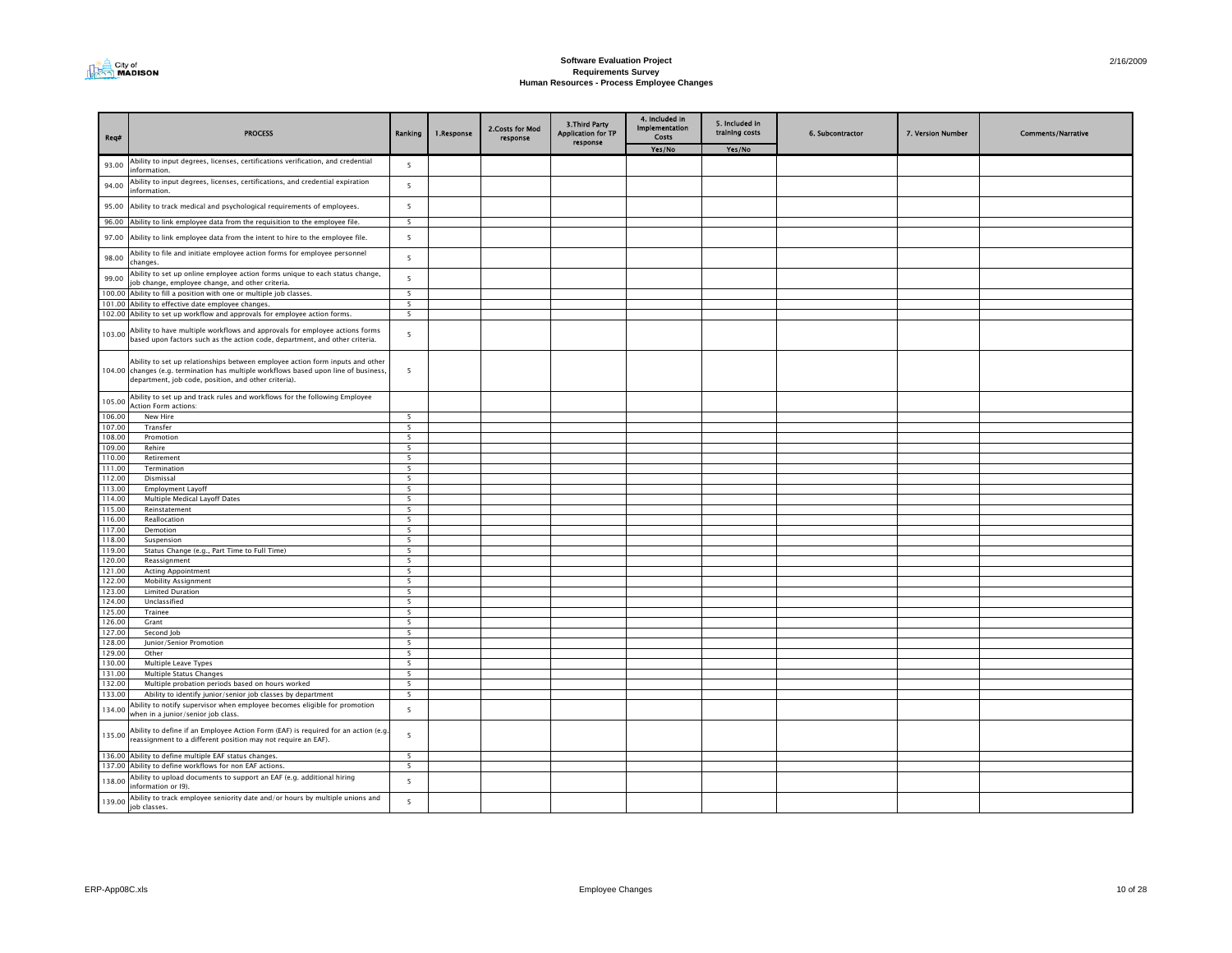

| Reg#             | <b>PROCESS</b>                                                                                                                                                                                                                          | Ranking                  | 1.Response | 2. Costs for Mod<br>response | 3. Third Party<br><b>Application for TP</b><br>response | 4. Included in<br><b>Implementation</b><br>Costs | 5. Included in<br>training costs | 6. Subcontractor | 7. Version Number | <b>Comments/Narrative</b> |
|------------------|-----------------------------------------------------------------------------------------------------------------------------------------------------------------------------------------------------------------------------------------|--------------------------|------------|------------------------------|---------------------------------------------------------|--------------------------------------------------|----------------------------------|------------------|-------------------|---------------------------|
|                  |                                                                                                                                                                                                                                         |                          |            |                              |                                                         | Yes/No                                           | Yes/No                           |                  |                   |                           |
|                  | Ability to record both an employee's permanent job class and temporary job<br>140.00 class (example: acting appointment) and vice versa (employee in leave to<br>unclassified) and whether or not the employee's department changed.    | 5                        |            |                              |                                                         |                                                  |                                  |                  |                   |                           |
|                  | 141.00 Ability to record that the supervisor of an employee/position is non-City<br>(Example: Public Defender is a state employee and supervises City employees).                                                                       | 5                        |            |                              |                                                         |                                                  |                                  |                  |                   |                           |
|                  | Ability to record that an employee/positions does not have a permanent<br>Supervisor assigned (example: Retired Citizen Program participants,<br>intermittent employees who fill in for staff absences across an entire<br>department). | 5                        |            |                              |                                                         |                                                  |                                  |                  |                   |                           |
|                  | 143.00 Ability to identify if employee reports by positive time or by exception time.                                                                                                                                                   | $\overline{5}$           |            |                              |                                                         |                                                  |                                  |                  |                   |                           |
|                  | 144.00 Ability to enter foreign addresses.                                                                                                                                                                                              | 5                        |            |                              |                                                         |                                                  |                                  |                  |                   |                           |
|                  | 145.00 Ability to record last name only when employee has one name.                                                                                                                                                                     | 5                        |            |                              |                                                         |                                                  |                                  |                  |                   |                           |
| 146.00           | Ability to correct an employee number and associated records if employee<br>number was miss-keyed with appropriate security.                                                                                                            | $\overline{\phantom{a}}$ |            |                              |                                                         |                                                  |                                  |                  |                   |                           |
| 147.00           | Ability to delete the second position for an employee where the second<br>position was entered to the wrong employee record.                                                                                                            | 5                        |            |                              |                                                         |                                                  |                                  |                  |                   |                           |
| 148.00           | Ability to identify assigned HR Representative for employee based on<br>department and/or unit code                                                                                                                                     | $\overline{\phantom{a}}$ |            |                              |                                                         |                                                  |                                  |                  |                   |                           |
| 149.00           | Ability to record a supervisors name in addition or in place of supervisor ID<br>number.                                                                                                                                                | $\overline{5}$           |            |                              |                                                         |                                                  |                                  |                  |                   |                           |
| 150.00           | Ability to retrieve employee work phone number as provided and maintained in<br>the City phone directory.                                                                                                                               | 5                        |            |                              |                                                         |                                                  |                                  |                  |                   |                           |
| 151.00           | Ability to have a similar name search feature.                                                                                                                                                                                          | $\overline{\phantom{a}}$ |            |                              |                                                         |                                                  |                                  |                  |                   |                           |
|                  | 152.00 Ability to record and search on alias/alternate names.                                                                                                                                                                           | $\overline{\phantom{a}}$ |            |                              |                                                         |                                                  |                                  |                  |                   |                           |
| 153.00           | Ability to record and track when an employee may have multiple positions with<br>same or different job classes and in the same or different department.                                                                                 | $\overline{\phantom{a}}$ |            |                              |                                                         |                                                  |                                  |                  |                   |                           |
| 154.00           | Ability to record and track when employee's status may be the same or<br>different across the different positions.                                                                                                                      | 5                        |            |                              |                                                         |                                                  |                                  |                  |                   |                           |
| 155.00           | Ability to accumulate job class hours by each position.                                                                                                                                                                                 | 5                        |            |                              |                                                         |                                                  |                                  |                  |                   |                           |
| 156.00           | Ability to track hour accumulators and balances for employees when multiple<br>positions are combined.                                                                                                                                  | $\overline{\phantom{a}}$ |            |                              |                                                         |                                                  |                                  |                  |                   |                           |
| 157.00           | Ability to track probationary period and performance review schedule<br>separately by position                                                                                                                                          | 5                        |            |                              |                                                         |                                                  |                                  |                  |                   |                           |
|                  | Ability to record multiple positions for one employee even if all positions have<br>158.00 the same job class (current system allows only 2 positions with the same job<br>class).                                                      | 5                        |            |                              |                                                         |                                                  |                                  |                  |                   |                           |
|                  | Ability to combine job class hours for the purpose of tracking review schedule<br>159.00 if employee has two permanent positions in the same job class and<br>department.                                                               | 5                        |            |                              |                                                         |                                                  |                                  |                  |                   |                           |
|                  | Ability to apply overtime eligibility based on total employment (for example: 2<br>160.00 nonexempt positions will need to have hours worked from both positions<br>considered to determine if over 40 hours in week).                  | 5                        |            |                              |                                                         |                                                  |                                  |                  |                   |                           |
| 161.00           | Ability to update a variety of hours accumulators with hours from each<br>nosition.                                                                                                                                                     | 5                        |            |                              |                                                         |                                                  |                                  |                  |                   |                           |
| 162.00           | Ability for an employee to receive PTO accrual rate credit for prior City service<br>and/or time worked for another employer, with security and approval.                                                                               | $\overline{\phantom{a}}$ |            |                              |                                                         |                                                  |                                  |                  |                   |                           |
|                  | 163.00 Ability to assign Fund/Center and project numbers to each position.                                                                                                                                                              | 5                        |            |                              |                                                         |                                                  |                                  |                  |                   |                           |
|                  | 164.00 Ability to manage FMLA usage history by employee.                                                                                                                                                                                | 5                        |            |                              |                                                         |                                                  |                                  |                  |                   |                           |
|                  | Ability to search by credentials for employees (i.e. in the case of a pandemic<br>165.00 outbreak a department may need to search for employees with specific<br>credentials to fill a position).                                       | $\overline{\phantom{a}}$ |            |                              |                                                         |                                                  |                                  |                  |                   |                           |
| 166.00           | Ability to track and report on why an employee leaves a position, including the<br>following reasons:                                                                                                                                   |                          |            |                              |                                                         |                                                  |                                  |                  |                   |                           |
| 167.00           | Promotion                                                                                                                                                                                                                               | $\overline{5}$           |            |                              |                                                         |                                                  |                                  |                  |                   |                           |
| 168.00           | Interdepartmental Transfer                                                                                                                                                                                                              | 5                        |            |                              |                                                         |                                                  |                                  |                  |                   |                           |
| 169.00           | Intradepartmental Transfer                                                                                                                                                                                                              | 5<br>$\overline{5}$      |            |                              |                                                         |                                                  |                                  |                  |                   |                           |
| 170.00<br>171.00 | City Transfer<br>Retirement                                                                                                                                                                                                             | $\overline{\phantom{a}}$ |            |                              |                                                         |                                                  |                                  |                  |                   |                           |
| 172.00           | Leave for Non-City Position                                                                                                                                                                                                             | $\overline{\phantom{a}}$ |            |                              |                                                         |                                                  |                                  |                  |                   |                           |
| 173,00           | <b>Involuntary Reasons</b>                                                                                                                                                                                                              | 5                        |            |                              |                                                         |                                                  |                                  |                  |                   |                           |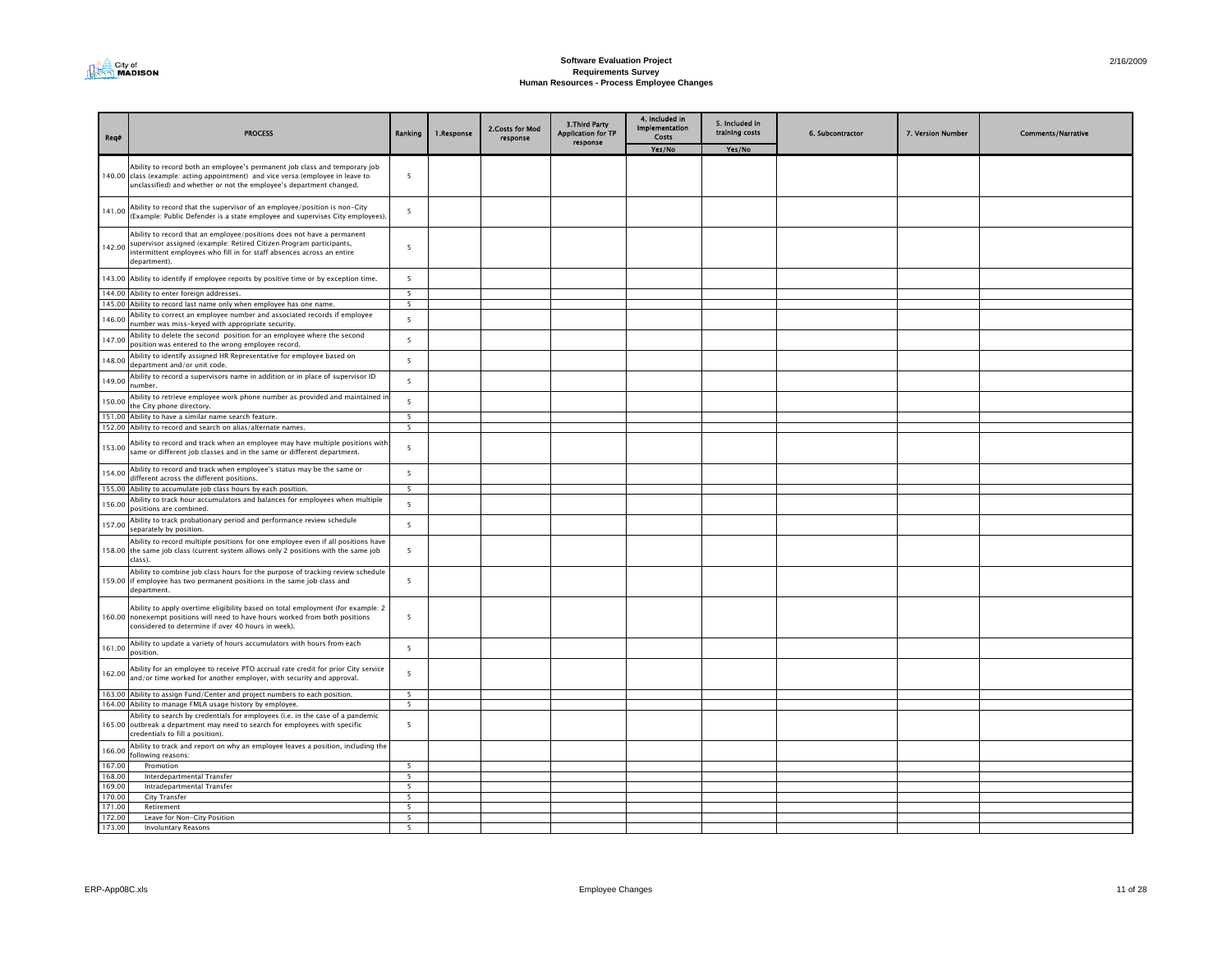

| Req#   | <b>PROCESS</b>                                                                                                                                                                                                                                                        | Ranking                  | 1.Response | 2. Costs for Mod<br>response | 3. Third Party<br>Application for TP<br>response | 4. Included in<br><b>Implementation</b><br>Costs | 5. Included in<br>training costs | 6. Subcontractor | 7. Version Number | <b>Comments/Narrative</b> |
|--------|-----------------------------------------------------------------------------------------------------------------------------------------------------------------------------------------------------------------------------------------------------------------------|--------------------------|------------|------------------------------|--------------------------------------------------|--------------------------------------------------|----------------------------------|------------------|-------------------|---------------------------|
|        |                                                                                                                                                                                                                                                                       |                          |            |                              |                                                  | Yes/No                                           | Yes/No                           |                  |                   |                           |
| 174.00 | Other User Defined Criteria                                                                                                                                                                                                                                           | 5                        |            |                              |                                                  |                                                  |                                  |                  |                   |                           |
|        | 175.00 Ability to track and report on probation extensions.                                                                                                                                                                                                           | 5                        |            |                              |                                                  |                                                  |                                  |                  |                   |                           |
|        | 176.00 Ability to track and report on reasons for probation extensions.                                                                                                                                                                                               | $\mathbf{r}$             |            |                              |                                                  |                                                  |                                  |                  |                   |                           |
| 177.00 | Ability to track when an employee makes a request for reasonable<br>accommodation and when/if it was provided.                                                                                                                                                        | 5                        |            |                              |                                                  |                                                  |                                  |                  |                   |                           |
| 178.00 | Ability to flag an employee who terminated under special retirement programs<br>so as to monitor eligibility for rehire.                                                                                                                                              | $\overline{5}$           |            |                              |                                                  |                                                  |                                  |                  |                   |                           |
|        | 179.00 Ability to identify that an employee who is being rehired is a former retiree.                                                                                                                                                                                 | 5                        |            |                              |                                                  |                                                  |                                  |                  |                   |                           |
|        | Reports, Analysis and Inquiries                                                                                                                                                                                                                                       |                          |            |                              |                                                  |                                                  |                                  |                  |                   |                           |
|        | 180.00 Ability to report on any data element by employee and/or job class.                                                                                                                                                                                            | 5                        |            |                              |                                                  |                                                  |                                  |                  |                   |                           |
|        | 181.00 Ability to report and track by EAF action code.                                                                                                                                                                                                                | - 5                      |            |                              |                                                  |                                                  |                                  |                  |                   |                           |
|        | 182.00 Ability to report and track status changes.                                                                                                                                                                                                                    | 5                        |            |                              |                                                  |                                                  |                                  |                  |                   |                           |
|        | 183.00 Ability to track and report on employee demographic and personal data.                                                                                                                                                                                         | $5\overline{5}$          |            |                              |                                                  |                                                  |                                  |                  |                   |                           |
| 184.00 | Ability to report on organizational unit layoffs.                                                                                                                                                                                                                     | $\overline{\phantom{a}}$ |            |                              |                                                  |                                                  |                                  |                  |                   |                           |
|        | 185.00 Ability to report on Citywide layoffs.                                                                                                                                                                                                                         | 5                        |            |                              |                                                  |                                                  |                                  |                  |                   |                           |
| 186.00 | Ability to report changes to employee data historically.                                                                                                                                                                                                              | $5\overline{5}$          |            |                              |                                                  |                                                  |                                  |                  |                   |                           |
| 187.00 | Ability to provide quarterly reports on performance review totals by rating<br>received.                                                                                                                                                                              | 5                        |            |                              |                                                  |                                                  |                                  |                  |                   |                           |
|        | 188.00 Ability to report on institutional measures, including:                                                                                                                                                                                                        |                          |            |                              |                                                  |                                                  |                                  |                  |                   |                           |
| 189.00 | Ethnic background by employee                                                                                                                                                                                                                                         | 5                        |            |                              |                                                  |                                                  |                                  |                  |                   |                           |
| 190.00 | Percent of FTE's with past due performance evaluations                                                                                                                                                                                                                | $\overline{\phantom{a}}$ |            |                              |                                                  |                                                  |                                  |                  |                   |                           |
| 191.00 | Employee turnover (resign vs. retirement) by date range                                                                                                                                                                                                               | 5                        |            |                              |                                                  |                                                  |                                  |                  |                   |                           |
| 192.00 | Ability to report on ACF hours by time and cost center for each employee.                                                                                                                                                                                             | 5                        |            |                              |                                                  |                                                  |                                  |                  |                   |                           |
|        | 193.00 Ability to report on cost center transfers.                                                                                                                                                                                                                    | 5                        |            |                              |                                                  |                                                  |                                  |                  |                   |                           |
| 194.00 | Ability to provide comparison reports of personnel and FTE's with budgeted<br>personnel FTE's.                                                                                                                                                                        | 5                        |            |                              |                                                  |                                                  |                                  |                  |                   |                           |
| 195.00 | Ability to report on all wages for a specific employee by date range with<br>capability to overlap years (i.e. for Social Security forms and SCAAP Report).                                                                                                           | 5                        |            |                              |                                                  |                                                  |                                  |                  |                   |                           |
|        | 196.00 Ability to report on average salary including benefits for any job class.                                                                                                                                                                                      | 5                        |            |                              |                                                  |                                                  |                                  |                  |                   |                           |
| 197.00 | Ability to report on each job class by department and the number of employee<br>in each salary step.                                                                                                                                                                  | 5                        |            |                              |                                                  |                                                  |                                  |                  |                   |                           |
| 198.00 | Ability to conduct trend analysis (ex: turnover, salary changes, etc).                                                                                                                                                                                                | 5                        |            |                              |                                                  |                                                  |                                  |                  |                   |                           |
| 199.00 | Ability to select employees for focus groups and surveys using a random<br>umber generator.                                                                                                                                                                           | 5                        |            |                              |                                                  |                                                  |                                  |                  |                   |                           |
|        | Ability to track and report on multiple terminations (for each piece of<br>200.00 employment, track term date, reason for terminating, report on hours<br>information within each piece of employment and aggregate across).                                          | $\overline{\phantom{a}}$ |            |                              |                                                  |                                                  |                                  |                  |                   |                           |
|        | 201.00 Ability to track and report on changes to appointment and activity codes.                                                                                                                                                                                      | 5                        |            |                              |                                                  |                                                  |                                  |                  |                   |                           |
| 202.00 | Ability to report on historical employee information for specified time periods<br>(example: how many promotions during a specific time frame, performance<br>rating information, salary changes for an employee, historical sick leave usage<br>funeral leave, etc). | $\overline{5}$           |            |                              |                                                  |                                                  |                                  |                  |                   |                           |
| 203.00 | Ability to track and report on internal employee changes (for example:<br>number/% of employees who changed departments, job classes, units).                                                                                                                         | 5                        |            |                              |                                                  |                                                  |                                  |                  |                   |                           |
|        | Ability to report turnover (%employees who terminated the City) by types of<br>204.00 termination reasons, by department, bargaining unit, job class using the<br>average number of employees in the time frame as the denominator.                                   | 5                        |            |                              |                                                  |                                                  |                                  |                  |                   |                           |
| 205.00 | Ability to track and report on earnings hours and dollars by job class,<br>department, bargaining unit (and other user defined) over specified time<br>periods (example: how much overtime was worked for a job class from June<br>through August).                   | 5                        |            |                              |                                                  |                                                  |                                  |                  |                   |                           |
| 206.00 | Ability to track and report on multiple termination reasons when an employee<br>terminates a position                                                                                                                                                                 | 5                        |            |                              |                                                  |                                                  |                                  |                  |                   |                           |
| 207.00 | Ability to have employee complete an on-line exit questionnaire when<br>terminating a position.                                                                                                                                                                       | 5                        |            |                              |                                                  |                                                  |                                  |                  |                   |                           |
|        | 208.00 Ability to analyze and report on exit questionnaire results.                                                                                                                                                                                                   | 5                        |            |                              |                                                  |                                                  |                                  |                  |                   |                           |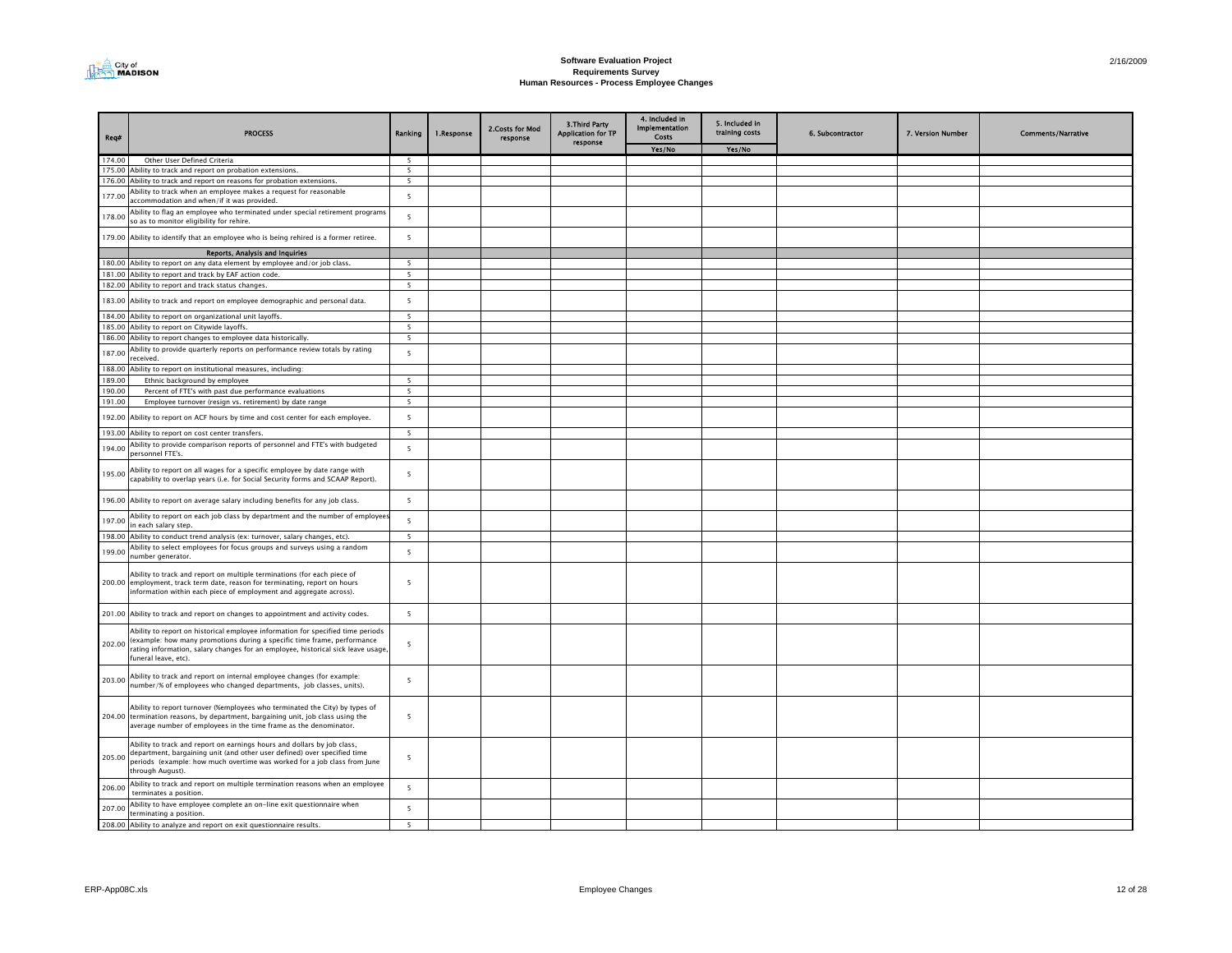

| Req#   | <b>PROCESS</b>                                                                                                                                                                                                    | Ranking        | 1.Response | 2. Costs for Mod<br>response | 3. Third Party<br><b>Application for TP</b><br>response | 4. Included in<br><b>Implementation</b><br>Costs | 5. Included in<br>training costs | 6. Subcontractor | 7. Version Number | <b>Comments/Narrative</b> |
|--------|-------------------------------------------------------------------------------------------------------------------------------------------------------------------------------------------------------------------|----------------|------------|------------------------------|---------------------------------------------------------|--------------------------------------------------|----------------------------------|------------------|-------------------|---------------------------|
|        |                                                                                                                                                                                                                   |                |            |                              |                                                         | Yes/No                                           | Yes/No                           |                  |                   |                           |
|        | Ability to record employee termination or leave status in addition to the<br>209.00 employee's regular employment status (example: record "on leave" and still<br>keep that the employee is permanent part time). | - 5            |            |                              |                                                         |                                                  |                                  |                  |                   |                           |
| 210.00 | Ability to track and report earnings hours and dollars by job class for<br>employees who are in more than one job class.                                                                                          | - 5            |            |                              |                                                         |                                                  |                                  |                  |                   |                           |
|        | Ability to report or generate a notice on employees nearing NTE date or worked<br>211.00 hours for different types of appointments (acting, limited duration,<br>intermittent, temporary, etc).                   | - 5            |            |                              |                                                         |                                                  |                                  |                  |                   |                           |
| 212.00 | Ability to report descriptive statistics (mean, median, counts) on employee<br>wage changes for a specific period of time by bargaining unit and job class.                                                       | $\overline{5}$ |            |                              |                                                         |                                                  |                                  |                  |                   |                           |
| 213.00 | Ability to report on job classes by bargaining unit that have no active<br>employees.                                                                                                                             | -5             |            |                              |                                                         |                                                  |                                  |                  |                   |                           |
|        | 214.00 Ability to group and report on occupational categories for job classes.                                                                                                                                    | -5             |            |                              |                                                         |                                                  |                                  |                  |                   |                           |
| 215.00 | Ability to report on employee count and average/median rate of pay by job<br>class and bargaining unit.                                                                                                           | $\overline{5}$ |            |                              |                                                         |                                                  |                                  |                  |                   |                           |
| 216.00 | Ability to track and report on an employee performance review history with the<br>City (current system is limited to current job class).                                                                          | -5             |            |                              |                                                         |                                                  |                                  |                  |                   |                           |
| 217.00 | Ability to track and report on vacation/PTO hours lost because balance is at the<br>cap.                                                                                                                          | $\overline{5}$ |            |                              |                                                         |                                                  |                                  |                  |                   |                           |
| 218.00 | Ability to generate organization charts by City, by department, by service area,<br>by unit.                                                                                                                      | $\overline{5}$ |            |                              |                                                         |                                                  |                                  |                  |                   |                           |
|        | 219.00 Ability to generate organization charts based on a proposed structure.                                                                                                                                     | -5             |            |                              |                                                         |                                                  |                                  |                  |                   |                           |
|        | 220.00 Ability to identify and alert employees who must file financial disclosures.                                                                                                                               | - 5            |            |                              |                                                         |                                                  |                                  |                  |                   |                           |
|        | 221.00 Ability to report on number of employees by building location.                                                                                                                                             | 5              |            |                              |                                                         |                                                  |                                  |                  |                   |                           |
|        | Ability to produce an employee inquiry based on data from a specific date that<br>222.00 shows a variety of employee specific information (snapshot of the employee's<br>record logically grouped).               | 5              |            |                              |                                                         |                                                  |                                  |                  |                   |                           |
| 223.00 | Ability to report on vacancy percentages by department and pay period or<br>other user defined period (e.g. Human Services).                                                                                      | -5             |            |                              |                                                         |                                                  |                                  |                  |                   |                           |
| 224.00 | Ability to report on staff by division/service area and pay period or other user<br>defined period.                                                                                                               | $\overline{5}$ |            |                              |                                                         |                                                  |                                  |                  |                   |                           |
| 225.00 | Ability to report on job class summary by pay period or other user defined<br>period.                                                                                                                             | $\overline{5}$ |            |                              |                                                         |                                                  |                                  |                  |                   |                           |
| 226.00 | Ability to report on job classes by division/service area by pay period or other<br>user defined period.                                                                                                          | $\overline{5}$ |            |                              |                                                         |                                                  |                                  |                  |                   |                           |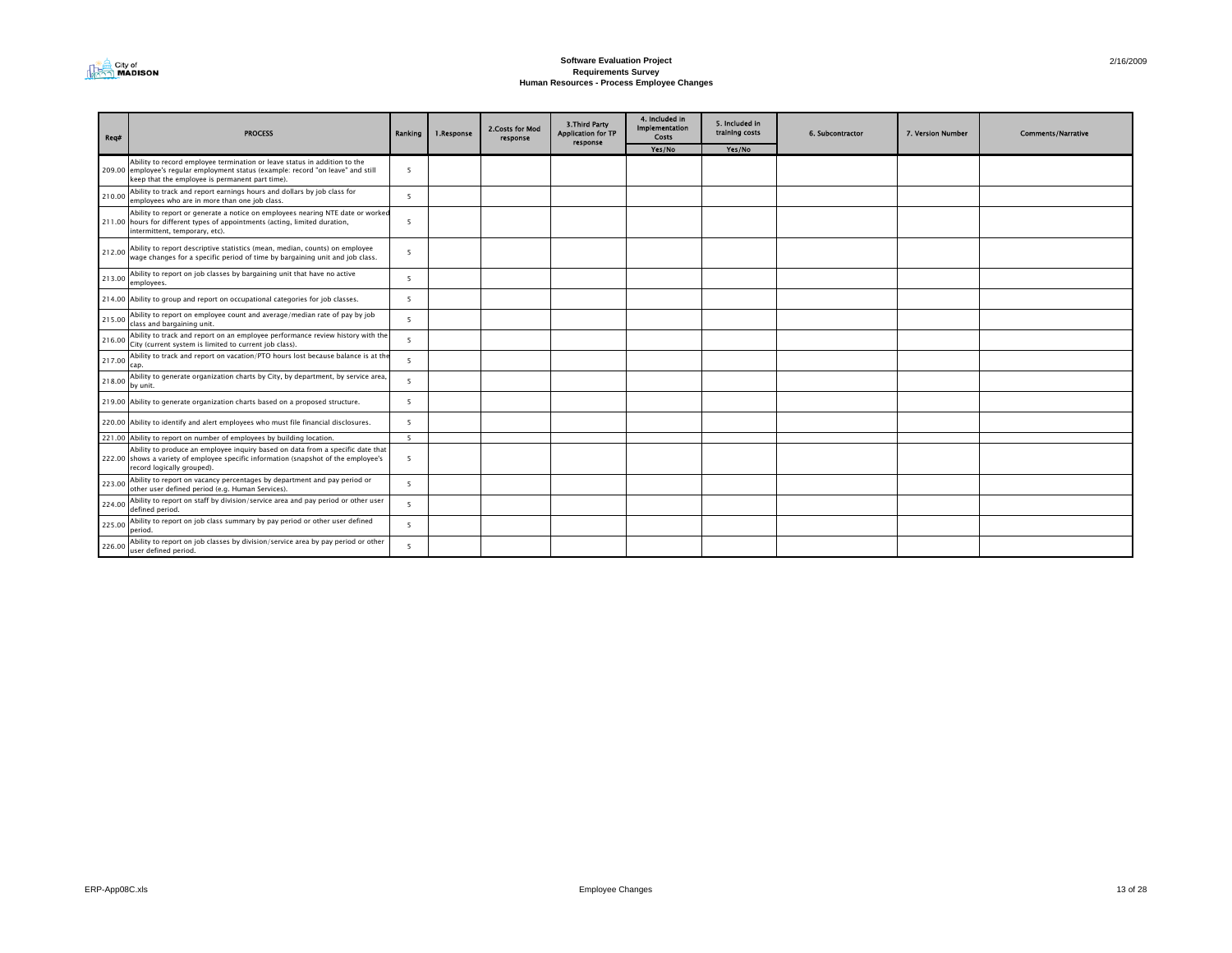|                | <b>Requirements Survey</b><br><b>Human Resources</b>                                                                                                                                                                                                                                                                                                                                          | <b>Requirements Response Rules:</b>        |            |                                              |                                                                |                                                                                                                                                                                                                                                                                                                                                                                                                                                                                                                                                                                                                                                                                                                                           |                                  |                                                                                                                                                                                                                                                                                                                                                                                                                                                                                                                 |                   |                           |  |
|----------------|-----------------------------------------------------------------------------------------------------------------------------------------------------------------------------------------------------------------------------------------------------------------------------------------------------------------------------------------------------------------------------------------------|--------------------------------------------|------------|----------------------------------------------|----------------------------------------------------------------|-------------------------------------------------------------------------------------------------------------------------------------------------------------------------------------------------------------------------------------------------------------------------------------------------------------------------------------------------------------------------------------------------------------------------------------------------------------------------------------------------------------------------------------------------------------------------------------------------------------------------------------------------------------------------------------------------------------------------------------------|----------------------------------|-----------------------------------------------------------------------------------------------------------------------------------------------------------------------------------------------------------------------------------------------------------------------------------------------------------------------------------------------------------------------------------------------------------------------------------------------------------------------------------------------------------------|-------------------|---------------------------|--|
|                | The following functional, technical, workflow and reporting needs provide the<br>minimum requirements of City of Madison. Please review the items carefully<br>and respond in accordance with the requirements response rules provided. Any<br>partial response will be deemed as an invalid response. MANDATORY: EVERY<br>REQUIREMENT (Req#) MUST HAVE A RESPONSE TO BE CONSIDERED COMPLETE. |                                            |            | <b>Response Types:</b><br>NA = Not Available | RT = Provided through a built in or proposed reporting tool    | Column #1. Mandatory: Proposers are required to input one response per requirement using the drop down list provided.<br>F=Fully provided out of the box, or fully provided out of the box through basic configuration<br>Mod= Provided through a technical modification of the software (i.e. a customization)<br>TP = Provided through a proposed third party application or capability<br>Column #2. Proposers are requested to itemize estimated costs for all modification requirements.<br>Column #3. Proposers are requested to list the third party product name for all Third Party Product requirements.<br>Column #7. Mandatory: Proposers are required to list the version number for all functionality proposed to the City. |                                  | Column #4. Mandatory : Proposers are required to mark yes or no to whether the implementation costs of this functionality is included in their cost proposal.<br>Column #5. Mandatory : Proposers are required to mark yes or no to whether the training costs of this functionality is included in their cost proposal.<br>Column #6. If a subcontractor is implementing or providing training for this functionality, please indicate the name of the subcontracting firm responsible for this functionality. |                   |                           |  |
| Rea#           | <b>PROCESS</b>                                                                                                                                                                                                                                                                                                                                                                                | Ranking                                    | 1.Response | 2. Costs for Mod<br>response                 | <b>3. Third Party</b><br><b>Application for TP</b><br>response | 4. Included in<br>Implementation<br>Costs                                                                                                                                                                                                                                                                                                                                                                                                                                                                                                                                                                                                                                                                                                 | 5. Included in<br>training costs | 6. Subcontractor                                                                                                                                                                                                                                                                                                                                                                                                                                                                                                | 7. Version Number | <b>Comments/Narrative</b> |  |
|                | <b>Position Tracking</b>                                                                                                                                                                                                                                                                                                                                                                      |                                            |            |                                              |                                                                | Yes/No                                                                                                                                                                                                                                                                                                                                                                                                                                                                                                                                                                                                                                                                                                                                    | Yes/No                           |                                                                                                                                                                                                                                                                                                                                                                                                                                                                                                                 |                   |                           |  |
|                | <b>Critical &amp; Unique Requirements</b>                                                                                                                                                                                                                                                                                                                                                     |                                            |            |                                              |                                                                |                                                                                                                                                                                                                                                                                                                                                                                                                                                                                                                                                                                                                                                                                                                                           |                                  |                                                                                                                                                                                                                                                                                                                                                                                                                                                                                                                 |                   |                           |  |
|                | Ability for Org Chart Creation capability (based upon employee/supervisor                                                                                                                                                                                                                                                                                                                     |                                            |            |                                              |                                                                |                                                                                                                                                                                                                                                                                                                                                                                                                                                                                                                                                                                                                                                                                                                                           |                                  |                                                                                                                                                                                                                                                                                                                                                                                                                                                                                                                 |                   |                           |  |
| M1             | relationships defined in data) - BOTH Online AND Printable Org Chart Review                                                                                                                                                                                                                                                                                                                   | 6                                          |            |                                              |                                                                |                                                                                                                                                                                                                                                                                                                                                                                                                                                                                                                                                                                                                                                                                                                                           |                                  |                                                                                                                                                                                                                                                                                                                                                                                                                                                                                                                 |                   |                           |  |
| M <sub>2</sub> | Ability to create a System alert to identify when the grant funding for a positior<br>is lapsing due to a mid-fiscal year ending date.                                                                                                                                                                                                                                                        | 6                                          |            |                                              |                                                                |                                                                                                                                                                                                                                                                                                                                                                                                                                                                                                                                                                                                                                                                                                                                           |                                  |                                                                                                                                                                                                                                                                                                                                                                                                                                                                                                                 |                   |                           |  |
|                | <b>Position Tracking Set Up</b>                                                                                                                                                                                                                                                                                                                                                               |                                            |            |                                              |                                                                |                                                                                                                                                                                                                                                                                                                                                                                                                                                                                                                                                                                                                                                                                                                                           |                                  |                                                                                                                                                                                                                                                                                                                                                                                                                                                                                                                 |                   |                           |  |
|                | 1.00 Ability to define and update class specifications, including:                                                                                                                                                                                                                                                                                                                            |                                            |            |                                              |                                                                |                                                                                                                                                                                                                                                                                                                                                                                                                                                                                                                                                                                                                                                                                                                                           |                                  |                                                                                                                                                                                                                                                                                                                                                                                                                                                                                                                 |                   |                           |  |
| 2.00           | Class Title                                                                                                                                                                                                                                                                                                                                                                                   | 5                                          |            |                                              |                                                                |                                                                                                                                                                                                                                                                                                                                                                                                                                                                                                                                                                                                                                                                                                                                           |                                  |                                                                                                                                                                                                                                                                                                                                                                                                                                                                                                                 |                   |                           |  |
| 3.00           | A description of duties and responsibilities of work                                                                                                                                                                                                                                                                                                                                          | 5                                          |            |                                              |                                                                |                                                                                                                                                                                                                                                                                                                                                                                                                                                                                                                                                                                                                                                                                                                                           |                                  |                                                                                                                                                                                                                                                                                                                                                                                                                                                                                                                 |                   |                           |  |
| 4.00           | Statement of qualifications (minimum requirements)                                                                                                                                                                                                                                                                                                                                            | $\overline{5}$<br>$\overline{\phantom{0}}$ |            |                                              |                                                                |                                                                                                                                                                                                                                                                                                                                                                                                                                                                                                                                                                                                                                                                                                                                           |                                  |                                                                                                                                                                                                                                                                                                                                                                                                                                                                                                                 |                   |                           |  |
|                | 5.00 Ability to set up and track position information to each position.<br>6.00 Ability to define and update job position information and profiles.                                                                                                                                                                                                                                           | 5                                          |            |                                              |                                                                |                                                                                                                                                                                                                                                                                                                                                                                                                                                                                                                                                                                                                                                                                                                                           |                                  |                                                                                                                                                                                                                                                                                                                                                                                                                                                                                                                 |                   |                           |  |
| 7.00           | Ability to enter position start and end dates for each unique position ID.                                                                                                                                                                                                                                                                                                                    | 5                                          |            |                                              |                                                                |                                                                                                                                                                                                                                                                                                                                                                                                                                                                                                                                                                                                                                                                                                                                           |                                  |                                                                                                                                                                                                                                                                                                                                                                                                                                                                                                                 |                   |                           |  |
| 8.00           | Ability to assign a class to a position.                                                                                                                                                                                                                                                                                                                                                      | 5                                          |            |                                              |                                                                |                                                                                                                                                                                                                                                                                                                                                                                                                                                                                                                                                                                                                                                                                                                                           |                                  |                                                                                                                                                                                                                                                                                                                                                                                                                                                                                                                 |                   |                           |  |
| 9.00           | Ability to add new classes and change job class titles.                                                                                                                                                                                                                                                                                                                                       | 5 <sup>5</sup>                             |            |                                              |                                                                |                                                                                                                                                                                                                                                                                                                                                                                                                                                                                                                                                                                                                                                                                                                                           |                                  |                                                                                                                                                                                                                                                                                                                                                                                                                                                                                                                 |                   |                           |  |
|                | 10.00 Ability to track positions by user defined period by the following:                                                                                                                                                                                                                                                                                                                     |                                            |            |                                              |                                                                |                                                                                                                                                                                                                                                                                                                                                                                                                                                                                                                                                                                                                                                                                                                                           |                                  |                                                                                                                                                                                                                                                                                                                                                                                                                                                                                                                 |                   |                           |  |
| 11.00          | Personnel Board authorized                                                                                                                                                                                                                                                                                                                                                                    | 5                                          |            |                                              |                                                                |                                                                                                                                                                                                                                                                                                                                                                                                                                                                                                                                                                                                                                                                                                                                           |                                  |                                                                                                                                                                                                                                                                                                                                                                                                                                                                                                                 |                   |                           |  |
| 12.00          | Filled                                                                                                                                                                                                                                                                                                                                                                                        | 5                                          |            |                                              |                                                                |                                                                                                                                                                                                                                                                                                                                                                                                                                                                                                                                                                                                                                                                                                                                           |                                  |                                                                                                                                                                                                                                                                                                                                                                                                                                                                                                                 |                   |                           |  |
| 13.00          | Vacant                                                                                                                                                                                                                                                                                                                                                                                        | $\overline{\phantom{0}}$                   |            |                                              |                                                                |                                                                                                                                                                                                                                                                                                                                                                                                                                                                                                                                                                                                                                                                                                                                           |                                  |                                                                                                                                                                                                                                                                                                                                                                                                                                                                                                                 |                   |                           |  |
| 14.00          | Under filled                                                                                                                                                                                                                                                                                                                                                                                  | $\overline{\phantom{0}}$                   |            |                                              |                                                                |                                                                                                                                                                                                                                                                                                                                                                                                                                                                                                                                                                                                                                                                                                                                           |                                  |                                                                                                                                                                                                                                                                                                                                                                                                                                                                                                                 |                   |                           |  |
| 15.00          | Overfilled                                                                                                                                                                                                                                                                                                                                                                                    | 5                                          |            |                                              |                                                                |                                                                                                                                                                                                                                                                                                                                                                                                                                                                                                                                                                                                                                                                                                                                           |                                  |                                                                                                                                                                                                                                                                                                                                                                                                                                                                                                                 |                   |                           |  |
| 16.00          | Limited term                                                                                                                                                                                                                                                                                                                                                                                  | 5                                          |            |                                              |                                                                |                                                                                                                                                                                                                                                                                                                                                                                                                                                                                                                                                                                                                                                                                                                                           |                                  |                                                                                                                                                                                                                                                                                                                                                                                                                                                                                                                 |                   |                           |  |
| 17.00<br>18.00 | Job class<br>Position                                                                                                                                                                                                                                                                                                                                                                         | 5 <sub>1</sub><br>5 <sub>1</sub>           |            |                                              |                                                                |                                                                                                                                                                                                                                                                                                                                                                                                                                                                                                                                                                                                                                                                                                                                           |                                  |                                                                                                                                                                                                                                                                                                                                                                                                                                                                                                                 |                   |                           |  |
| 19.00          | FTE (e.g. .5 FTE)                                                                                                                                                                                                                                                                                                                                                                             | 5                                          |            |                                              |                                                                |                                                                                                                                                                                                                                                                                                                                                                                                                                                                                                                                                                                                                                                                                                                                           |                                  |                                                                                                                                                                                                                                                                                                                                                                                                                                                                                                                 |                   |                           |  |
| 20.00          | Employee                                                                                                                                                                                                                                                                                                                                                                                      | 5                                          |            |                                              |                                                                |                                                                                                                                                                                                                                                                                                                                                                                                                                                                                                                                                                                                                                                                                                                                           |                                  |                                                                                                                                                                                                                                                                                                                                                                                                                                                                                                                 |                   |                           |  |
| 21.00          | Grant                                                                                                                                                                                                                                                                                                                                                                                         | 5                                          |            |                                              |                                                                |                                                                                                                                                                                                                                                                                                                                                                                                                                                                                                                                                                                                                                                                                                                                           |                                  |                                                                                                                                                                                                                                                                                                                                                                                                                                                                                                                 |                   |                           |  |
| 22.00          | Temporarily                                                                                                                                                                                                                                                                                                                                                                                   | 5                                          |            |                                              |                                                                |                                                                                                                                                                                                                                                                                                                                                                                                                                                                                                                                                                                                                                                                                                                                           |                                  |                                                                                                                                                                                                                                                                                                                                                                                                                                                                                                                 |                   |                           |  |
| 23.00          | Council Approved                                                                                                                                                                                                                                                                                                                                                                              | $\overline{\phantom{0}}$                   |            |                                              |                                                                |                                                                                                                                                                                                                                                                                                                                                                                                                                                                                                                                                                                                                                                                                                                                           |                                  |                                                                                                                                                                                                                                                                                                                                                                                                                                                                                                                 |                   |                           |  |
| 24.00          | Other User Defined                                                                                                                                                                                                                                                                                                                                                                            | $\overline{5}$                             |            |                                              |                                                                |                                                                                                                                                                                                                                                                                                                                                                                                                                                                                                                                                                                                                                                                                                                                           |                                  |                                                                                                                                                                                                                                                                                                                                                                                                                                                                                                                 |                   |                           |  |
| 25.00          | Workers Compensation Code (for Workers Compensation Reinsurance<br>Association report). Job Class-Risk Management                                                                                                                                                                                                                                                                             | 5                                          |            |                                              |                                                                |                                                                                                                                                                                                                                                                                                                                                                                                                                                                                                                                                                                                                                                                                                                                           |                                  |                                                                                                                                                                                                                                                                                                                                                                                                                                                                                                                 |                   |                           |  |
| 26.00          | Ability to compare differences between types of positions such as authorized to<br>overfilled, authorized to vacant and other.                                                                                                                                                                                                                                                                | 5                                          |            |                                              |                                                                |                                                                                                                                                                                                                                                                                                                                                                                                                                                                                                                                                                                                                                                                                                                                           |                                  |                                                                                                                                                                                                                                                                                                                                                                                                                                                                                                                 |                   |                           |  |
|                | 27.00 Ability to track positions by user defined periods.                                                                                                                                                                                                                                                                                                                                     | 5                                          |            |                                              |                                                                |                                                                                                                                                                                                                                                                                                                                                                                                                                                                                                                                                                                                                                                                                                                                           |                                  |                                                                                                                                                                                                                                                                                                                                                                                                                                                                                                                 |                   |                           |  |
| 28.00          | Ability to track actual vs. budget costs differences by position and/or job<br>lassification                                                                                                                                                                                                                                                                                                  | 5                                          |            |                                              |                                                                |                                                                                                                                                                                                                                                                                                                                                                                                                                                                                                                                                                                                                                                                                                                                           |                                  |                                                                                                                                                                                                                                                                                                                                                                                                                                                                                                                 |                   |                           |  |
| 29.00          | Ability to track board authorized positions by active, frozen, held and other<br>riteria.                                                                                                                                                                                                                                                                                                     | $5\overline{5}$                            |            |                                              |                                                                |                                                                                                                                                                                                                                                                                                                                                                                                                                                                                                                                                                                                                                                                                                                                           |                                  |                                                                                                                                                                                                                                                                                                                                                                                                                                                                                                                 |                   |                           |  |
|                | 30.00 Ability to track board authorized positions by exempt vs. non exempt.                                                                                                                                                                                                                                                                                                                   | 5                                          |            |                                              |                                                                |                                                                                                                                                                                                                                                                                                                                                                                                                                                                                                                                                                                                                                                                                                                                           |                                  |                                                                                                                                                                                                                                                                                                                                                                                                                                                                                                                 |                   |                           |  |
| 31.00          | Ability to track actual hours worked vs. budgeted hours by summary and by<br>mployee.                                                                                                                                                                                                                                                                                                         | 5                                          |            |                                              |                                                                |                                                                                                                                                                                                                                                                                                                                                                                                                                                                                                                                                                                                                                                                                                                                           |                                  |                                                                                                                                                                                                                                                                                                                                                                                                                                                                                                                 |                   |                           |  |
| 32.00          | Ability to track positions by FTE and/or by dollar level (i.e. budget by FTE or<br>budget by a maximum dollar level).                                                                                                                                                                                                                                                                         | 5                                          |            |                                              |                                                                |                                                                                                                                                                                                                                                                                                                                                                                                                                                                                                                                                                                                                                                                                                                                           |                                  |                                                                                                                                                                                                                                                                                                                                                                                                                                                                                                                 |                   |                           |  |
|                | 33.00 Ability to track positions as contingent positions based on grant funding.                                                                                                                                                                                                                                                                                                              | 5 <sup>1</sup>                             |            |                                              |                                                                |                                                                                                                                                                                                                                                                                                                                                                                                                                                                                                                                                                                                                                                                                                                                           |                                  |                                                                                                                                                                                                                                                                                                                                                                                                                                                                                                                 |                   |                           |  |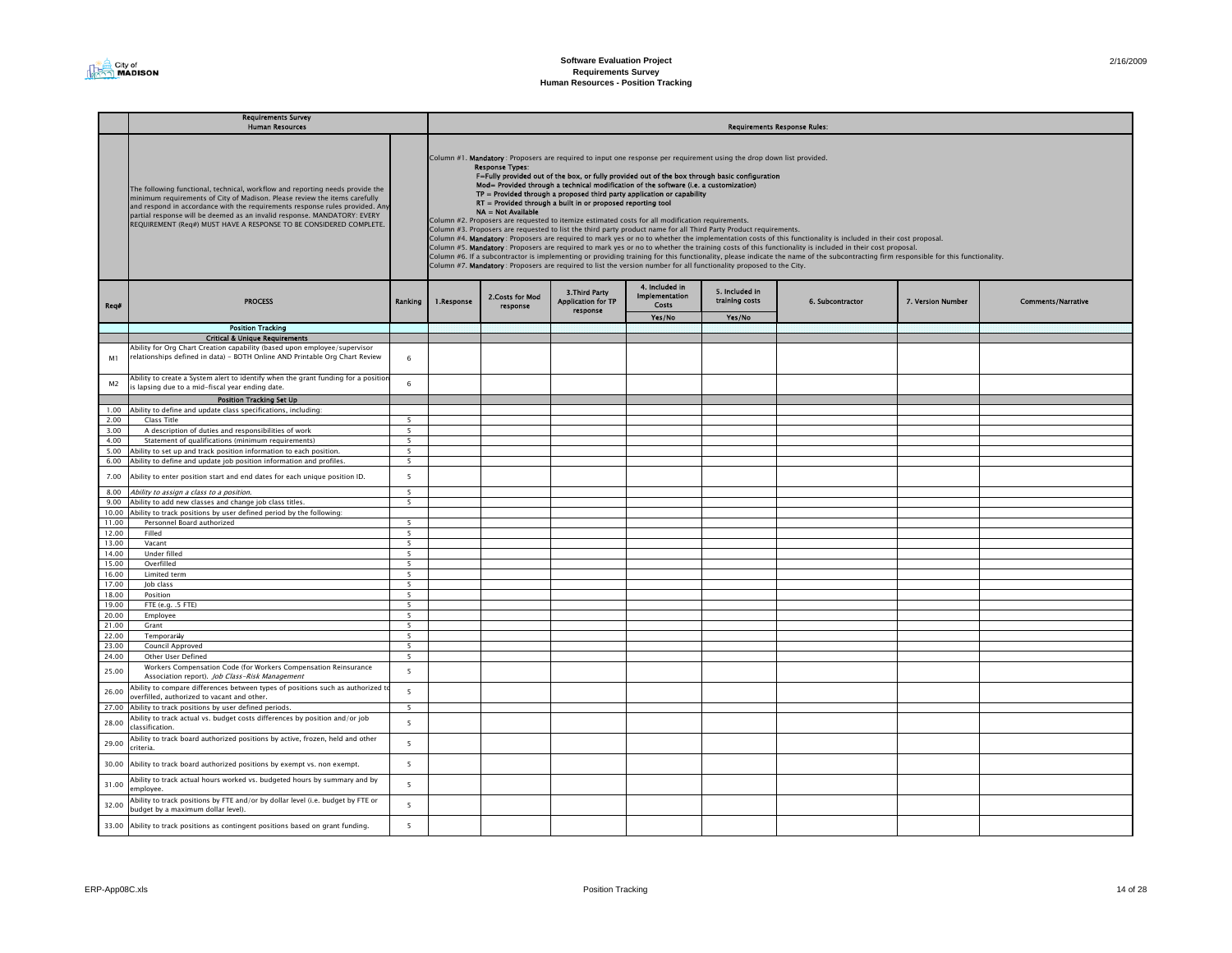

| Req#           | <b>PROCESS</b>                                                                                                                                                                                                                                 | Ranking                                              | 1.Response | 2. Costs for Mod<br>response | <b>3.Third Party</b><br><b>Application for TP</b><br>response | 4. Included in<br><b>Implementation</b><br>Costs | 5. Included in<br>training costs | 6. Subcontractor | 7. Version Number | <b>Comments/Narrative</b> |
|----------------|------------------------------------------------------------------------------------------------------------------------------------------------------------------------------------------------------------------------------------------------|------------------------------------------------------|------------|------------------------------|---------------------------------------------------------------|--------------------------------------------------|----------------------------------|------------------|-------------------|---------------------------|
|                |                                                                                                                                                                                                                                                |                                                      |            |                              |                                                               | Yes/No                                           | Yes/No                           |                  |                   |                           |
|                | 34.00 Ability to identify the grant funding a position.                                                                                                                                                                                        | - 5                                                  |            |                              |                                                               |                                                  |                                  |                  |                   |                           |
| 35.00          | Ability to identify one grant to fund multiple positions.                                                                                                                                                                                      | 5                                                    |            |                              |                                                               |                                                  |                                  |                  |                   |                           |
| 36.00          | Ability to track grant: detail, name, grantor, and other grant information by<br>nosition.                                                                                                                                                     | 5                                                    |            |                              |                                                               |                                                  |                                  |                  |                   |                           |
| 37.00          | Ability to identify one position as funded by multiple grants.                                                                                                                                                                                 | 5                                                    |            |                              |                                                               |                                                  |                                  |                  |                   |                           |
|                | 38.00 Ability to track temporary positions (positions without benefits).                                                                                                                                                                       | 5                                                    |            |                              |                                                               |                                                  |                                  |                  |                   |                           |
|                | 39.00 Ability to track savings by vacant positions.                                                                                                                                                                                            | 5 <sub>1</sub>                                       |            |                              |                                                               |                                                  |                                  |                  |                   |                           |
| 40.00          | Ability to track overtime by pay codes and special pay types by position and/or<br>job classification.                                                                                                                                         | 5                                                    |            |                              |                                                               |                                                  |                                  |                  |                   |                           |
| 41.00          | Ability to track board authorized permanent FTE's City wide and by<br>department, division, line of business and unit by user defined periods.                                                                                                 | 5                                                    |            |                              |                                                               |                                                  |                                  |                  |                   |                           |
| 42.00          | Ability to track actual permanent FTE's City wide and by department, division,<br>unit, and line of business by user defined periods.                                                                                                          | 5                                                    |            |                              |                                                               |                                                  |                                  |                  |                   |                           |
| 43.00          | Ability to track total hours worked (in FTEs) City wide and by department,<br>division, unit, and line of business by user defined periods.                                                                                                    | 5                                                    |            |                              |                                                               |                                                  |                                  |                  |                   |                           |
| 44.00          | Ability to track and compare prior year total hours worked (in FTEs) City wide<br>and by department, division, unit, and line of business by user defined period.                                                                              | $\overline{\phantom{a}}$                             |            |                              |                                                               |                                                  |                                  |                  |                   |                           |
| 45.00          | Ability to track total headcount City wide and by department, division, unit, lin<br>of business, and job class by user defined periods.                                                                                                       | 5                                                    |            |                              |                                                               |                                                  |                                  |                  |                   |                           |
| 46.00          | Ability to track vacant FTE's City wide, and by department, division, unit and<br>line of business by user defined periods.                                                                                                                    | $\overline{\phantom{a}}$                             |            |                              |                                                               |                                                  |                                  |                  |                   |                           |
| 47.00          | Ability to break down total hours worked (in FTE's) into Permanent FTE's,<br>Temporary/Intermittent FTE's, and Overtime/Comp Time Earned FTE's City<br>wide and by department, division, line of business and unit by user defined<br>periods. | 5                                                    |            |                              |                                                               |                                                  |                                  |                  |                   |                           |
| 48.00          | Ability to track the impact on the budget (in FTE's) of reallocated job classes by<br>department, division, unit, and line of business by user defined period.                                                                                 | 5                                                    |            |                              |                                                               |                                                  |                                  |                  |                   |                           |
| 49.00          | Ability to see the total number of FTE's approved by the City Council across<br>department, division, line of business.                                                                                                                        | 5                                                    |            |                              |                                                               |                                                  |                                  |                  |                   |                           |
| 50.00          | Ability to drill down on the number of board authorized FTE's by multiple level<br>(i.e. department, division, line of business and unit).                                                                                                     | 5                                                    |            |                              |                                                               |                                                  |                                  |                  |                   |                           |
| 51.00          | Ability to track the expiration date of a position if it is not permanent (i.e. if the<br>position is temporarily funded or grant funded).                                                                                                     | 5                                                    |            |                              |                                                               |                                                  |                                  |                  |                   |                           |
| 52.00          | Ability to set up funding requirements for a position.                                                                                                                                                                                         | 5                                                    |            |                              |                                                               |                                                  |                                  |                  |                   |                           |
| 53.00          | Ability to track the following position information:                                                                                                                                                                                           |                                                      |            |                              |                                                               |                                                  |                                  |                  |                   |                           |
| 54.00          | Department                                                                                                                                                                                                                                     | $\overline{5}$                                       |            |                              |                                                               |                                                  |                                  |                  |                   |                           |
| 55.00          | Unit                                                                                                                                                                                                                                           | 5                                                    |            |                              |                                                               |                                                  |                                  |                  |                   |                           |
| 56.00          | Center                                                                                                                                                                                                                                         | $\overline{\phantom{a}}$<br>$\overline{\phantom{a}}$ |            |                              |                                                               |                                                  |                                  |                  |                   |                           |
| 57.00<br>58.00 | <b>Position Number</b>                                                                                                                                                                                                                         | $\overline{\phantom{a}}$                             |            |                              |                                                               |                                                  |                                  |                  |                   |                           |
| 59.00          | Job Number<br><b>Budgeted FTE</b>                                                                                                                                                                                                              | $\overline{\phantom{a}}$                             |            |                              |                                                               |                                                  |                                  |                  |                   |                           |
| 60.00          | Job Class Title                                                                                                                                                                                                                                | 5                                                    |            |                              |                                                               |                                                  |                                  |                  |                   |                           |
| 61.00          | <b>Position Title</b>                                                                                                                                                                                                                          | 5                                                    |            |                              |                                                               |                                                  |                                  |                  |                   |                           |
| 62.00          | On Call                                                                                                                                                                                                                                        | 5                                                    |            |                              |                                                               |                                                  |                                  |                  |                   |                           |
| 63.00          | Grant                                                                                                                                                                                                                                          | 5                                                    |            |                              |                                                               |                                                  |                                  |                  |                   |                           |
| 64.00          | Date Filled                                                                                                                                                                                                                                    | $\overline{\phantom{a}}$                             |            |                              |                                                               |                                                  |                                  |                  |                   |                           |
| 65.00          | Date Vacated                                                                                                                                                                                                                                   | 5                                                    |            |                              |                                                               |                                                  |                                  |                  |                   |                           |
| 66.00          | <b>Current Employee</b>                                                                                                                                                                                                                        | 5                                                    |            |                              |                                                               |                                                  |                                  |                  |                   |                           |
| 67.00          | Former Incumbent's                                                                                                                                                                                                                             | $\overline{\phantom{a}}$                             |            |                              |                                                               |                                                  |                                  |                  |                   |                           |
| 68.00          | Comments                                                                                                                                                                                                                                       | 5                                                    |            |                              |                                                               |                                                  |                                  |                  |                   |                           |
| 69.00          | Acting                                                                                                                                                                                                                                         | 5                                                    |            |                              |                                                               |                                                  |                                  |                  |                   |                           |
| 70.00          | Workers Compensation Code (for Workers Compensation Reinsurance<br>Association report).                                                                                                                                                        | $\overline{\phantom{a}}$                             |            |                              |                                                               |                                                  |                                  |                  |                   |                           |
| 71.00          | Ability to assign multiple employee ID's to one position ID.                                                                                                                                                                                   | 5                                                    |            |                              |                                                               |                                                  |                                  |                  |                   |                           |
| 72.00          | Ability to assign one employee to multiple position ID's.                                                                                                                                                                                      | 5                                                    |            |                              |                                                               |                                                  |                                  |                  |                   |                           |
|                | 73.00 Ability to split one position by two or more employees.                                                                                                                                                                                  | 5                                                    |            |                              |                                                               |                                                  |                                  |                  |                   |                           |
|                | 74.00 Ability to determine set up charge back information for positions.                                                                                                                                                                       | 5                                                    |            |                              |                                                               |                                                  |                                  |                  |                   |                           |
| 75.00          | Ability to track an employees temporary move from their full time position to a<br>new position with different pay range or benefits eligibility.                                                                                              | 5                                                    |            |                              |                                                               |                                                  |                                  |                  |                   |                           |
| 76.00          | Ability to track vacancies and vacancy percentages by user defined period by<br>division, department, and line of business.                                                                                                                    | 5                                                    |            |                              |                                                               |                                                  |                                  |                  |                   |                           |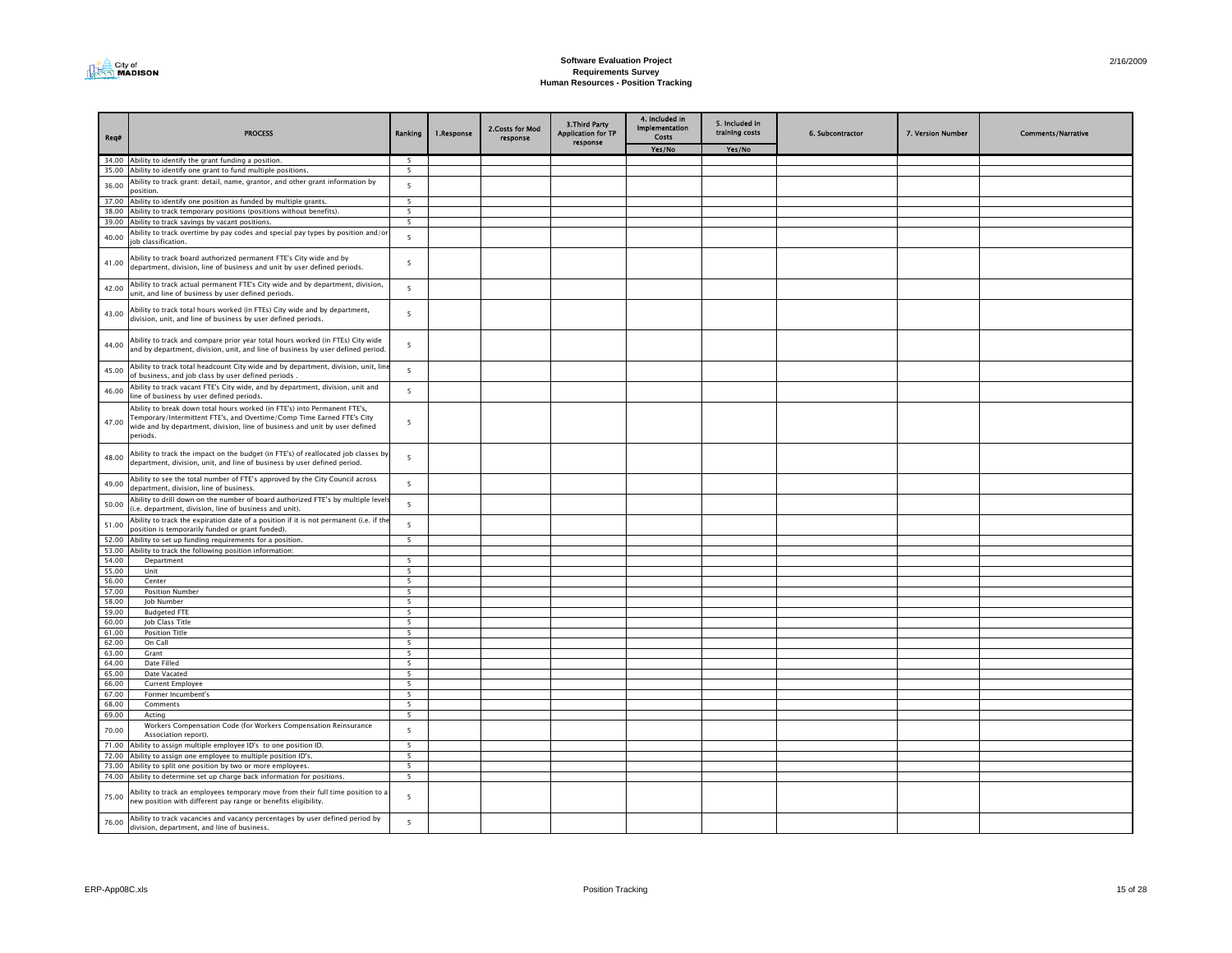

| Reg#             | <b>PROCESS</b>                                                                                                                                                                                                                              | Ranking                       | 1.Response | 2. Costs for Mod<br>response | <b>3.Third Party</b><br><b>Application for TP</b><br>response | 4. Included in<br><b>Implementation</b><br>Costs | 5. Included in<br>training costs | 6. Subcontractor | 7. Version Number | <b>Comments/Narrative</b> |
|------------------|---------------------------------------------------------------------------------------------------------------------------------------------------------------------------------------------------------------------------------------------|-------------------------------|------------|------------------------------|---------------------------------------------------------------|--------------------------------------------------|----------------------------------|------------------|-------------------|---------------------------|
|                  |                                                                                                                                                                                                                                             |                               |            |                              |                                                               | Yes/No                                           | Yes/No                           |                  |                   |                           |
| 77.00            | Ability to track job class summaries by FTE's and headcount by period.                                                                                                                                                                      | $\overline{\phantom{a}}$      |            |                              |                                                               |                                                  |                                  |                  |                   |                           |
|                  | 78.00 Ability to define and update salary profiles.                                                                                                                                                                                         | $\overline{\phantom{a}}$      |            |                              |                                                               |                                                  |                                  |                  |                   |                           |
| 79.00            | Ability to define and update salary range.                                                                                                                                                                                                  | 5                             |            |                              |                                                               |                                                  |                                  |                  |                   |                           |
|                  | 80.00 Ability to define and update salary steps.                                                                                                                                                                                            | $\overline{\phantom{a}}$      |            |                              |                                                               |                                                  |                                  |                  |                   |                           |
| 81.00            | Ability to define and input a new position, with effective dating and approvals.                                                                                                                                                            | 5                             |            |                              |                                                               |                                                  |                                  |                  |                   |                           |
| 82.00            | Ability to link a class to a position specification, according to attributes such as<br>general duties, specific tasks, responsibilities, qualification requirements,<br>relationships to other class specifications and other information. | 5                             |            |                              |                                                               |                                                  |                                  |                  |                   |                           |
|                  | 83.00 Ability to assign a unique Position Control Number.                                                                                                                                                                                   | $\overline{\phantom{0}}$      |            |                              |                                                               |                                                  |                                  |                  |                   |                           |
| 84.00            | Ability to track a Position control number and an Employee ID separately (e.g.<br>A position is assigned an ID and each employee has their own employee ID).                                                                                | 5                             |            |                              |                                                               |                                                  |                                  |                  |                   |                           |
| 85.00            | Ability to identify a position as exempt or nonexempt.                                                                                                                                                                                      | $\overline{5}$                |            |                              |                                                               |                                                  |                                  |                  |                   |                           |
| 86.00            | Ability to identify a position as classified.                                                                                                                                                                                               | $\overline{5}$                |            |                              |                                                               |                                                  |                                  |                  |                   |                           |
| 87.00            | Ability to define multiple official titles and working titles to a position.                                                                                                                                                                | 5                             |            |                              |                                                               |                                                  |                                  |                  |                   |                           |
| 88.00            | Ability to identify multiple job classes as being eligible to fill one official<br>nosition.                                                                                                                                                | 5                             |            |                              |                                                               |                                                  |                                  |                  |                   |                           |
| 89.00            | Ability to fill a position with more than one job class.                                                                                                                                                                                    | $\overline{\phantom{a}}$      |            |                              |                                                               |                                                  |                                  |                  |                   |                           |
| 90.00            | Ability to identify and track positions as vacant or filled.                                                                                                                                                                                | $\overline{5}$                |            |                              |                                                               |                                                  |                                  |                  |                   |                           |
| 91.00            | Ability to drill down from a vacant position to a requisition or intent to hire.                                                                                                                                                            | 5                             |            |                              |                                                               |                                                  |                                  |                  |                   |                           |
|                  | 92.00 Ability to drill down from a filled positions to the employee.                                                                                                                                                                        | 5                             |            |                              |                                                               |                                                  |                                  |                  |                   |                           |
| 93.00            | Ability to update a requisition with a different job class (e.g. a requisition is a<br>social worker but the position may be filled as a senior social worker).                                                                             | 5                             |            |                              |                                                               |                                                  |                                  |                  |                   |                           |
| 94.00            | Ability to set up and track a formal title (City assigned) and multiple<br>informal/working (assigned by the department or division) position titles for<br>one position.                                                                   | 5                             |            |                              |                                                               |                                                  |                                  |                  |                   |                           |
| 95.00            | Ability to tie multiple informal/working titles to one official title.                                                                                                                                                                      | -5                            |            |                              |                                                               |                                                  |                                  |                  |                   |                           |
| 96.00            | Ability to enter predefined training, credentials, and certification requirements<br>to each position ID.                                                                                                                                   | 5                             |            |                              |                                                               |                                                  |                                  |                  |                   |                           |
| 97.00            | Ability to enter and assign user defined training, credentials and certification<br>requirements to each position ID.                                                                                                                       | 5                             |            |                              |                                                               |                                                  |                                  |                  |                   |                           |
| 98.00            | Ability to assign user defined certification/testing requirements to each<br>position ID.                                                                                                                                                   | 5                             |            |                              |                                                               |                                                  |                                  |                  |                   |                           |
| 99.00            | Ability to assign pre-defined credential requirements to each position ID.                                                                                                                                                                  | 5                             |            |                              |                                                               |                                                  |                                  |                  |                   |                           |
|                  | 100.00 Ability to assign user defined credential requirements to each position ID.                                                                                                                                                          | 5                             |            |                              |                                                               |                                                  |                                  |                  |                   |                           |
|                  | 101.00 Ability to identify multiple funding sources for the position.                                                                                                                                                                       | $\overline{5}$                |            |                              |                                                               |                                                  |                                  |                  |                   |                           |
| 102.00           | Ability to identify user defined information at the position level (e.g., building<br>security access profile, vehicle requirements, and other).                                                                                            | 5                             |            |                              |                                                               |                                                  |                                  |                  |                   |                           |
|                  | 103.00 Ability to identify background check requirements at the position level.                                                                                                                                                             | 5                             |            |                              |                                                               |                                                  |                                  |                  |                   |                           |
|                  | 104.00 Ability to identify drug test and other test requirements at the position level.                                                                                                                                                     | 5                             |            |                              |                                                               |                                                  |                                  |                  |                   |                           |
|                  | 105.00 Ability to track the funding for the position to the position posting.                                                                                                                                                               | 5                             |            |                              |                                                               |                                                  |                                  |                  |                   |                           |
|                  | 106.00 Ability to identify positions as the following:                                                                                                                                                                                      | $\overline{5}$                |            |                              |                                                               |                                                  |                                  |                  |                   |                           |
| 107.00<br>108.00 | Permanently funded<br><b>Grant Funded</b>                                                                                                                                                                                                   | 5                             |            |                              |                                                               |                                                  |                                  |                  |                   |                           |
| 109.00           | <b>Temporarily Funded</b>                                                                                                                                                                                                                   | 5                             |            |                              |                                                               |                                                  |                                  |                  |                   |                           |
|                  | Ability to track grant start and end dates and tie the information into the                                                                                                                                                                 |                               |            |                              |                                                               |                                                  |                                  |                  |                   |                           |
| 110.00           | position funded status.                                                                                                                                                                                                                     | 5                             |            |                              |                                                               |                                                  |                                  |                  |                   |                           |
|                  | 111.00 Ability to identify and track limited duration position start and end dates.<br>112.00 Ability to identify the positions that are eligible for internal transfer.                                                                    | 5<br>$\overline{\phantom{0}}$ |            |                              |                                                               |                                                  |                                  |                  |                   |                           |
|                  | 113.00 Ability to identify and track acting position start and end dates.                                                                                                                                                                   | $\overline{\phantom{a}}$      |            |                              |                                                               |                                                  |                                  |                  |                   |                           |
|                  | Ability to define special posting and recruitment rules for union related                                                                                                                                                                   |                               |            |                              |                                                               |                                                  |                                  |                  |                   |                           |
| 114.00           | vacancies and positions.                                                                                                                                                                                                                    | 5                             |            |                              |                                                               |                                                  |                                  |                  |                   |                           |
|                  | 115.00 Ability to define special posting and recruitment rules for lateral transfers.                                                                                                                                                       | 5                             |            |                              |                                                               |                                                  |                                  |                  |                   |                           |
|                  | 116.00 Ability to enter narrative text in a position description for tracking of duties.                                                                                                                                                    | 5                             |            |                              |                                                               |                                                  |                                  |                  |                   |                           |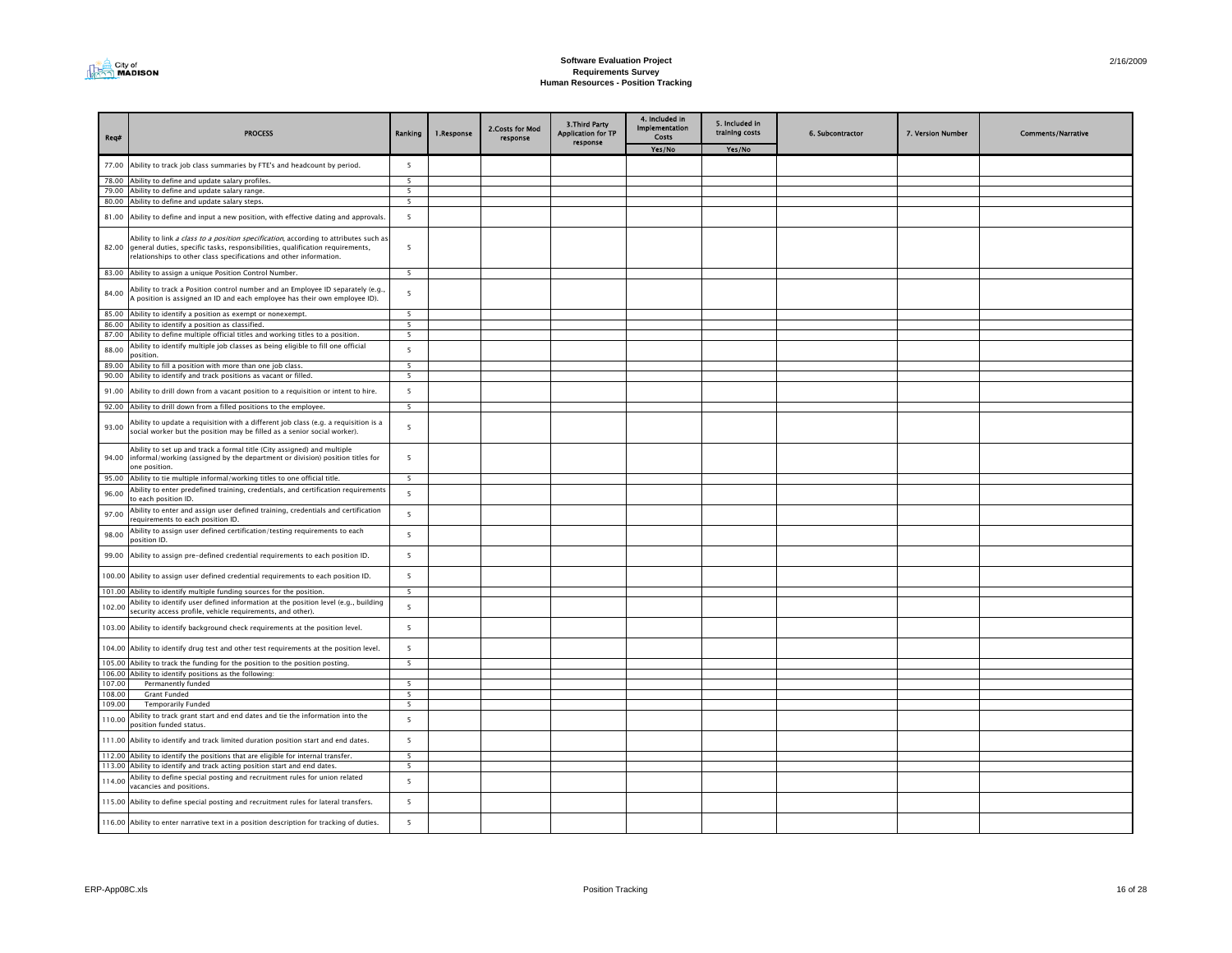

| Req#   | <b>PROCESS</b>                                                                                                                          | Ranking                  | 1.Response | 2. Costs for Mod<br>response | <b>3.Third Party</b><br><b>Application for TP</b><br>response | 4. Included in<br>Implementation<br>Costs | 5. Included in<br>training costs | 6. Subcontractor | 7. Version Number | <b>Comments/Narrative</b> |
|--------|-----------------------------------------------------------------------------------------------------------------------------------------|--------------------------|------------|------------------------------|---------------------------------------------------------------|-------------------------------------------|----------------------------------|------------------|-------------------|---------------------------|
|        |                                                                                                                                         |                          |            |                              |                                                               | Yes/No                                    | Yes/No                           |                  |                   |                           |
|        | 117.00 Ability to set up chargeback's by position:                                                                                      |                          |            |                              |                                                               |                                           |                                  |                  |                   |                           |
| 118.00 | Salary                                                                                                                                  | -5                       |            |                              |                                                               |                                           |                                  |                  |                   |                           |
| 119.00 | Benefits costs                                                                                                                          | -5                       |            |                              |                                                               |                                           |                                  |                  |                   |                           |
| 120.00 | Fringe costs                                                                                                                            | -5                       |            |                              |                                                               |                                           |                                  |                  |                   |                           |
| 121.00 | Associated costs (e.g., computer, phone, access card)                                                                                   | -5                       |            |                              |                                                               |                                           |                                  |                  |                   |                           |
| 122.00 | Other costs                                                                                                                             | $\overline{5}$           |            |                              |                                                               |                                           |                                  |                  |                   |                           |
| 123.00 | Ability to track the physical location of a position by building, mail stop, cube<br>and other locations.                               | $\boldsymbol{\Delta}$    |            |                              |                                                               |                                           |                                  |                  |                   |                           |
|        | 124.00 Ability to track position information, including:                                                                                |                          |            |                              |                                                               |                                           |                                  |                  |                   |                           |
| 125.00 | Budgeted                                                                                                                                | $\overline{\phantom{a}}$ |            |                              |                                                               |                                           |                                  |                  |                   |                           |
| 126.00 | Vacant                                                                                                                                  | - 5                      |            |                              |                                                               |                                           |                                  |                  |                   |                           |
| 127.00 | Filled                                                                                                                                  | 5 <sup>5</sup>           |            |                              |                                                               |                                           |                                  |                  |                   |                           |
| 128.00 | Personnel Board Approved                                                                                                                | - 5                      |            |                              |                                                               |                                           |                                  |                  |                   |                           |
| 129.00 | Council Approved                                                                                                                        | -5                       |            |                              |                                                               |                                           |                                  |                  |                   |                           |
| 130.00 | Ability to track the shift requirements (i.e. MF, Weekend, Shift 1, Shift 2),<br>location requirements, and other criteria by position. | 5                        |            |                              |                                                               |                                           |                                  |                  |                   |                           |
|        | 131.00 Ability for employees to be appointed to a reallocated position.                                                                 | 5                        |            |                              |                                                               |                                           |                                  |                  |                   |                           |
|        | 132.00 Ability to approve, edit or deny proposals requests for position reallocations.                                                  | 5                        |            |                              |                                                               |                                           |                                  |                  |                   |                           |
| 133.00 | Ability to appeal a reallocation decision and make a request for<br>reconsideration.                                                    | -5                       |            |                              |                                                               |                                           |                                  |                  |                   |                           |
|        | Reports, Analysis and Inquiry                                                                                                           |                          |            |                              |                                                               |                                           |                                  |                  |                   |                           |
|        | 134.00 Ability to report on position control statistics, such as vacancy statistics.                                                    | -5                       |            |                              |                                                               |                                           |                                  |                  |                   |                           |
| 135.00 | Ability to report by type of position, vacancy information, budget data and cost<br>savings.                                            | 5                        |            |                              |                                                               |                                           |                                  |                  |                   |                           |
| 136.00 | Ability to report on budget to actuals by position or position types, and provide<br>comparison data.                                   | 5                        |            |                              |                                                               |                                           |                                  |                  |                   |                           |
| 137.00 | Ability to report on position changes, and impacts to the City, departments,<br>and divisions.                                          | 5                        |            |                              |                                                               |                                           |                                  |                  |                   |                           |
|        | 138.00 Ability to report on grant funded positions nearing expiration.                                                                  | - 5                      |            |                              |                                                               |                                           |                                  |                  |                   |                           |
|        | 139.00 Ability to report on project related positions nearing project expiration.                                                       | -5                       |            |                              |                                                               |                                           |                                  |                  |                   |                           |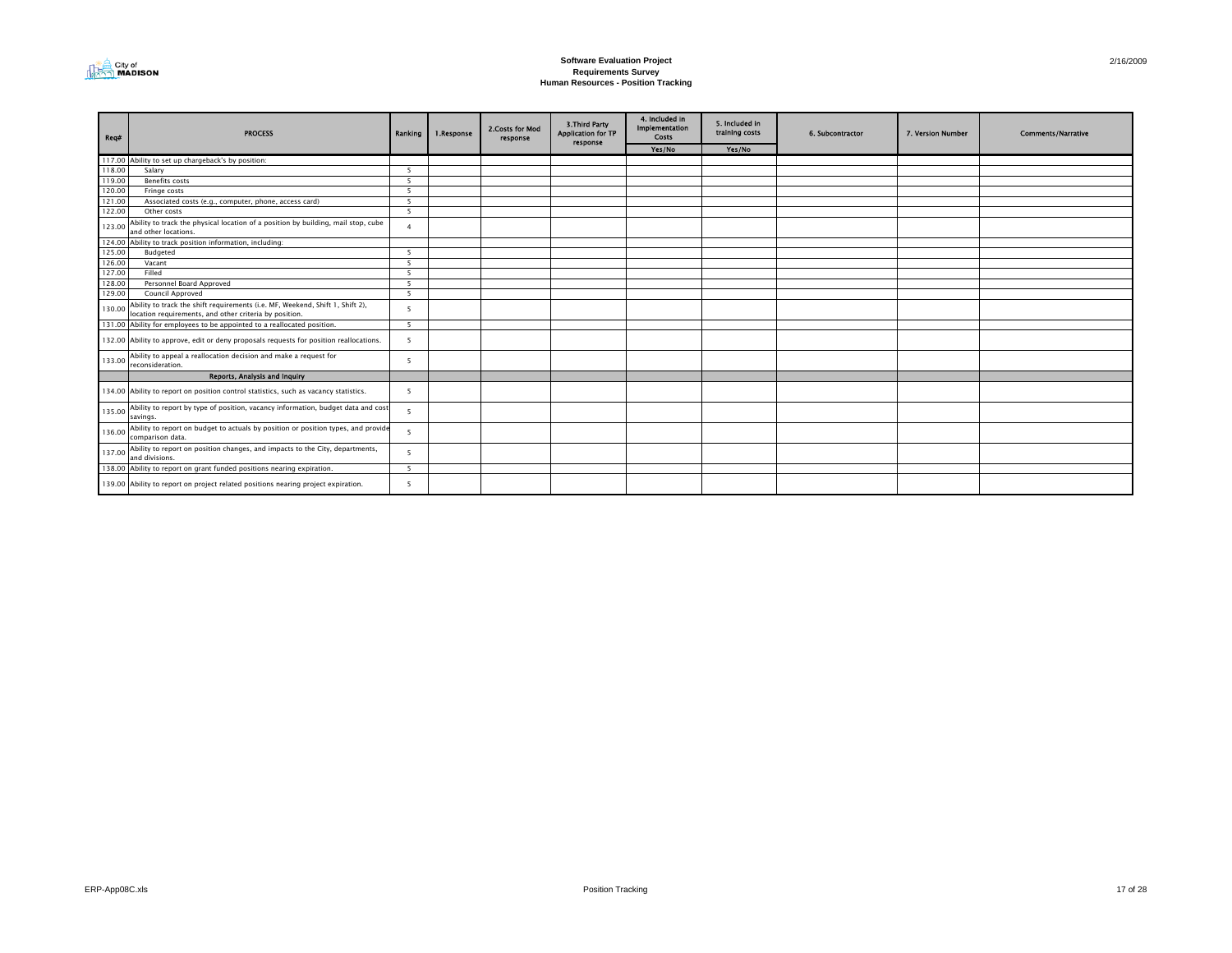|                | Requirements Survey<br><b>Human Resources</b>                                                                                                                                                                                                                                                                                                                                                 |                                                      | <b>Requirements Response Rules:</b> |                                              |                                                               |                                                                                                                                                                                                                                                                                                                                                                                                                                                                                                                                                                                                                                                                                                                                           |                                  |                                                                                                                                                                                                                                                                                                                                                                                                                                                                                                               |                   |                           |  |  |  |
|----------------|-----------------------------------------------------------------------------------------------------------------------------------------------------------------------------------------------------------------------------------------------------------------------------------------------------------------------------------------------------------------------------------------------|------------------------------------------------------|-------------------------------------|----------------------------------------------|---------------------------------------------------------------|-------------------------------------------------------------------------------------------------------------------------------------------------------------------------------------------------------------------------------------------------------------------------------------------------------------------------------------------------------------------------------------------------------------------------------------------------------------------------------------------------------------------------------------------------------------------------------------------------------------------------------------------------------------------------------------------------------------------------------------------|----------------------------------|---------------------------------------------------------------------------------------------------------------------------------------------------------------------------------------------------------------------------------------------------------------------------------------------------------------------------------------------------------------------------------------------------------------------------------------------------------------------------------------------------------------|-------------------|---------------------------|--|--|--|
|                | The following functional, technical, workflow and reporting needs provide the<br>minimum requirements of City of Madison. Please review the items carefully<br>and respond in accordance with the requirements response rules provided. Any<br>partial response will be deemed as an invalid response. MANDATORY: EVERY<br>REQUIREMENT (Req#) MUST HAVE A RESPONSE TO BE CONSIDERED COMPLETE. |                                                      |                                     | <b>Response Types:</b><br>NA = Not Available | RT = Provided through a built in or proposed reporting tool   | Column #1. Mandatory: Proposers are required to input one response per requirement using the drop down list provided.<br>F=Fully provided out of the box, or fully provided out of the box through basic configuration<br>Mod= Provided through a technical modification of the software (i.e. a customization)<br>TP = Provided through a proposed third party application or capability<br>Column #2. Proposers are requested to itemize estimated costs for all modification requirements.<br>Column #3. Proposers are requested to list the third party product name for all Third Party Product requirements.<br>Column #7. Mandatory: Proposers are required to list the version number for all functionality proposed to the City. |                                  | Column #4. Mandatory: Proposers are required to mark yes or no to whether the implementation costs of this functionality is included in their cost proposal.<br>Column #5. Mandatory: Proposers are required to mark yes or no to whether the training costs of this functionality is included in their cost proposal.<br>Column #6. If a subcontractor is implementing or providing training for this functionality, please indicate the name of the subcontracting firm responsible for this functionality. |                   |                           |  |  |  |
| Reg#           | <b>PROCESS</b>                                                                                                                                                                                                                                                                                                                                                                                | Ranking                                              | 1.Response                          | 2. Costs for Mod<br>response                 | <b>3.Third Party</b><br><b>Application for TP</b><br>response | 4. Included in<br>Implementation<br>Costs                                                                                                                                                                                                                                                                                                                                                                                                                                                                                                                                                                                                                                                                                                 | 5. Included in<br>training costs | 6. Subcontractor                                                                                                                                                                                                                                                                                                                                                                                                                                                                                              | 7. Version Number | <b>Comments/Narrative</b> |  |  |  |
|                |                                                                                                                                                                                                                                                                                                                                                                                               |                                                      |                                     |                                              |                                                               | Yes/No                                                                                                                                                                                                                                                                                                                                                                                                                                                                                                                                                                                                                                                                                                                                    | Yes/No                           |                                                                                                                                                                                                                                                                                                                                                                                                                                                                                                               |                   |                           |  |  |  |
|                | <b>Organizational &amp; Workforce Development</b>                                                                                                                                                                                                                                                                                                                                             |                                                      |                                     |                                              |                                                               |                                                                                                                                                                                                                                                                                                                                                                                                                                                                                                                                                                                                                                                                                                                                           |                                  |                                                                                                                                                                                                                                                                                                                                                                                                                                                                                                               |                   |                           |  |  |  |
|                | <b>Critical &amp; Unique Requirements</b>                                                                                                                                                                                                                                                                                                                                                     |                                                      |                                     |                                              |                                                               |                                                                                                                                                                                                                                                                                                                                                                                                                                                                                                                                                                                                                                                                                                                                           |                                  |                                                                                                                                                                                                                                                                                                                                                                                                                                                                                                               |                   |                           |  |  |  |
| M1             | Ability to provide online registration and tracking for training classes, which a<br>linked to employee records                                                                                                                                                                                                                                                                               | $\,6\,$                                              |                                     |                                              |                                                               |                                                                                                                                                                                                                                                                                                                                                                                                                                                                                                                                                                                                                                                                                                                                           |                                  |                                                                                                                                                                                                                                                                                                                                                                                                                                                                                                               |                   |                           |  |  |  |
| M <sub>2</sub> | Ability to track CDL certification and effective dates (including ability to provide<br>alerts based upon dates)                                                                                                                                                                                                                                                                              | $6\phantom{1}$                                       |                                     |                                              |                                                               |                                                                                                                                                                                                                                                                                                                                                                                                                                                                                                                                                                                                                                                                                                                                           |                                  |                                                                                                                                                                                                                                                                                                                                                                                                                                                                                                               |                   |                           |  |  |  |
|                | Organizational & Workforce Development Set Up                                                                                                                                                                                                                                                                                                                                                 |                                                      |                                     |                                              |                                                               |                                                                                                                                                                                                                                                                                                                                                                                                                                                                                                                                                                                                                                                                                                                                           |                                  |                                                                                                                                                                                                                                                                                                                                                                                                                                                                                                               |                   |                           |  |  |  |
| 1.00           | Ability to support SCORM and AICC compliance.                                                                                                                                                                                                                                                                                                                                                 | 5 <sup>5</sup>                                       |                                     |                                              |                                                               |                                                                                                                                                                                                                                                                                                                                                                                                                                                                                                                                                                                                                                                                                                                                           |                                  |                                                                                                                                                                                                                                                                                                                                                                                                                                                                                                               |                   |                           |  |  |  |
|                | Ability to integrate tracking of employee development to training based on                                                                                                                                                                                                                                                                                                                    | 5                                                    |                                     |                                              |                                                               |                                                                                                                                                                                                                                                                                                                                                                                                                                                                                                                                                                                                                                                                                                                                           |                                  |                                                                                                                                                                                                                                                                                                                                                                                                                                                                                                               |                   |                           |  |  |  |
| 2.00           | assigned curriculum or training plan.                                                                                                                                                                                                                                                                                                                                                         |                                                      |                                     |                                              |                                                               |                                                                                                                                                                                                                                                                                                                                                                                                                                                                                                                                                                                                                                                                                                                                           |                                  |                                                                                                                                                                                                                                                                                                                                                                                                                                                                                                               |                   |                           |  |  |  |
| 3.00           | Ability to track training hours.                                                                                                                                                                                                                                                                                                                                                              | 5                                                    |                                     |                                              |                                                               |                                                                                                                                                                                                                                                                                                                                                                                                                                                                                                                                                                                                                                                                                                                                           |                                  |                                                                                                                                                                                                                                                                                                                                                                                                                                                                                                               |                   |                           |  |  |  |
| 4.00           | Ability to track training by:                                                                                                                                                                                                                                                                                                                                                                 |                                                      |                                     |                                              |                                                               |                                                                                                                                                                                                                                                                                                                                                                                                                                                                                                                                                                                                                                                                                                                                           |                                  |                                                                                                                                                                                                                                                                                                                                                                                                                                                                                                               |                   |                           |  |  |  |
| 5.00           | Skills                                                                                                                                                                                                                                                                                                                                                                                        | 5                                                    |                                     |                                              |                                                               |                                                                                                                                                                                                                                                                                                                                                                                                                                                                                                                                                                                                                                                                                                                                           |                                  |                                                                                                                                                                                                                                                                                                                                                                                                                                                                                                               |                   |                           |  |  |  |
| 6.00           | Certifications                                                                                                                                                                                                                                                                                                                                                                                | 5                                                    |                                     |                                              |                                                               |                                                                                                                                                                                                                                                                                                                                                                                                                                                                                                                                                                                                                                                                                                                                           |                                  |                                                                                                                                                                                                                                                                                                                                                                                                                                                                                                               |                   |                           |  |  |  |
| 7.00           | Licenses                                                                                                                                                                                                                                                                                                                                                                                      | 5                                                    |                                     |                                              |                                                               |                                                                                                                                                                                                                                                                                                                                                                                                                                                                                                                                                                                                                                                                                                                                           |                                  |                                                                                                                                                                                                                                                                                                                                                                                                                                                                                                               |                   |                           |  |  |  |
| 8.00<br>9.00   | CEU's (continuing education units), CPE (continuing professional<br>education), CLE (continuing legal education), etc.<br>Other Types                                                                                                                                                                                                                                                         | 5<br>$\overline{5}$                                  |                                     |                                              |                                                               |                                                                                                                                                                                                                                                                                                                                                                                                                                                                                                                                                                                                                                                                                                                                           |                                  |                                                                                                                                                                                                                                                                                                                                                                                                                                                                                                               |                   |                           |  |  |  |
|                | Ability to automate access to career opportunities and matching of competenc                                                                                                                                                                                                                                                                                                                  |                                                      |                                     |                                              |                                                               |                                                                                                                                                                                                                                                                                                                                                                                                                                                                                                                                                                                                                                                                                                                                           |                                  |                                                                                                                                                                                                                                                                                                                                                                                                                                                                                                               |                   |                           |  |  |  |
| 10.00<br>11.00 | requirements and available opportunities.<br>Ability to identify and flag training needs by employee.                                                                                                                                                                                                                                                                                         | 5<br>5 <sup>5</sup>                                  |                                     |                                              |                                                               |                                                                                                                                                                                                                                                                                                                                                                                                                                                                                                                                                                                                                                                                                                                                           |                                  |                                                                                                                                                                                                                                                                                                                                                                                                                                                                                                               |                   |                           |  |  |  |
| 12.00          | Ability to track comprehensive training information by employee.                                                                                                                                                                                                                                                                                                                              | 5                                                    |                                     |                                              |                                                               |                                                                                                                                                                                                                                                                                                                                                                                                                                                                                                                                                                                                                                                                                                                                           |                                  |                                                                                                                                                                                                                                                                                                                                                                                                                                                                                                               |                   |                           |  |  |  |
| 13.00          | Ability to manage Individual Development Plans by employee.                                                                                                                                                                                                                                                                                                                                   | 5                                                    |                                     |                                              |                                                               |                                                                                                                                                                                                                                                                                                                                                                                                                                                                                                                                                                                                                                                                                                                                           |                                  |                                                                                                                                                                                                                                                                                                                                                                                                                                                                                                               |                   |                           |  |  |  |
|                | Ability to provide career development curriculum based on position, skill                                                                                                                                                                                                                                                                                                                     |                                                      |                                     |                                              |                                                               |                                                                                                                                                                                                                                                                                                                                                                                                                                                                                                                                                                                                                                                                                                                                           |                                  |                                                                                                                                                                                                                                                                                                                                                                                                                                                                                                               |                   |                           |  |  |  |
| 14.00          | category, and other criteria.<br>Ability to support the functions of training, employee development, skills                                                                                                                                                                                                                                                                                   | 5                                                    |                                     |                                              |                                                               |                                                                                                                                                                                                                                                                                                                                                                                                                                                                                                                                                                                                                                                                                                                                           |                                  |                                                                                                                                                                                                                                                                                                                                                                                                                                                                                                               |                   |                           |  |  |  |
| 15.00          | tracking, testing, licenses, and certifications.                                                                                                                                                                                                                                                                                                                                              | 5                                                    |                                     |                                              |                                                               |                                                                                                                                                                                                                                                                                                                                                                                                                                                                                                                                                                                                                                                                                                                                           |                                  |                                                                                                                                                                                                                                                                                                                                                                                                                                                                                                               |                   |                           |  |  |  |
| 16.00          | Ability to input and track external training and internal training.                                                                                                                                                                                                                                                                                                                           | 5 <sup>5</sup>                                       |                                     |                                              |                                                               |                                                                                                                                                                                                                                                                                                                                                                                                                                                                                                                                                                                                                                                                                                                                           |                                  |                                                                                                                                                                                                                                                                                                                                                                                                                                                                                                               |                   |                           |  |  |  |
| 17.00          | Ability to setup and maintain courses/classes.                                                                                                                                                                                                                                                                                                                                                | -5                                                   |                                     |                                              |                                                               |                                                                                                                                                                                                                                                                                                                                                                                                                                                                                                                                                                                                                                                                                                                                           |                                  |                                                                                                                                                                                                                                                                                                                                                                                                                                                                                                               |                   |                           |  |  |  |
| 18.00          | Ability to setup multiple sessions within a class.                                                                                                                                                                                                                                                                                                                                            | 5                                                    |                                     |                                              |                                                               |                                                                                                                                                                                                                                                                                                                                                                                                                                                                                                                                                                                                                                                                                                                                           |                                  |                                                                                                                                                                                                                                                                                                                                                                                                                                                                                                               |                   |                           |  |  |  |
| 19.00          | Ability to define the following for each course:                                                                                                                                                                                                                                                                                                                                              |                                                      |                                     |                                              |                                                               |                                                                                                                                                                                                                                                                                                                                                                                                                                                                                                                                                                                                                                                                                                                                           |                                  |                                                                                                                                                                                                                                                                                                                                                                                                                                                                                                               |                   |                           |  |  |  |
| 20.00          | Course Code                                                                                                                                                                                                                                                                                                                                                                                   | $\overline{5}$<br>$\overline{5}$                     |                                     |                                              |                                                               |                                                                                                                                                                                                                                                                                                                                                                                                                                                                                                                                                                                                                                                                                                                                           |                                  |                                                                                                                                                                                                                                                                                                                                                                                                                                                                                                               |                   |                           |  |  |  |
| 21.00<br>22.00 | Class Name<br>Narrative Course Description                                                                                                                                                                                                                                                                                                                                                    | $\overline{\phantom{a}}$                             |                                     |                                              |                                                               |                                                                                                                                                                                                                                                                                                                                                                                                                                                                                                                                                                                                                                                                                                                                           |                                  |                                                                                                                                                                                                                                                                                                                                                                                                                                                                                                               |                   |                           |  |  |  |
| 23.00          | Prework Required                                                                                                                                                                                                                                                                                                                                                                              | 5                                                    |                                     |                                              |                                                               |                                                                                                                                                                                                                                                                                                                                                                                                                                                                                                                                                                                                                                                                                                                                           |                                  |                                                                                                                                                                                                                                                                                                                                                                                                                                                                                                               |                   |                           |  |  |  |
| 24.00          | Prerequisite and Equivalent Courses                                                                                                                                                                                                                                                                                                                                                           | 5                                                    |                                     |                                              |                                                               |                                                                                                                                                                                                                                                                                                                                                                                                                                                                                                                                                                                                                                                                                                                                           |                                  |                                                                                                                                                                                                                                                                                                                                                                                                                                                                                                               |                   |                           |  |  |  |
| 25.00          | <b>Start Date</b>                                                                                                                                                                                                                                                                                                                                                                             | 5                                                    |                                     |                                              |                                                               |                                                                                                                                                                                                                                                                                                                                                                                                                                                                                                                                                                                                                                                                                                                                           |                                  |                                                                                                                                                                                                                                                                                                                                                                                                                                                                                                               |                   |                           |  |  |  |
| 26.00          | <b>End Date</b>                                                                                                                                                                                                                                                                                                                                                                               | -5                                                   |                                     |                                              |                                                               |                                                                                                                                                                                                                                                                                                                                                                                                                                                                                                                                                                                                                                                                                                                                           |                                  |                                                                                                                                                                                                                                                                                                                                                                                                                                                                                                               |                   |                           |  |  |  |
| 27.00          | <b>Start Time</b>                                                                                                                                                                                                                                                                                                                                                                             | 5                                                    |                                     |                                              |                                                               |                                                                                                                                                                                                                                                                                                                                                                                                                                                                                                                                                                                                                                                                                                                                           |                                  |                                                                                                                                                                                                                                                                                                                                                                                                                                                                                                               |                   |                           |  |  |  |
| 28.00          | Minimum Capacity                                                                                                                                                                                                                                                                                                                                                                              | $\overline{\phantom{a}}$                             |                                     |                                              |                                                               |                                                                                                                                                                                                                                                                                                                                                                                                                                                                                                                                                                                                                                                                                                                                           |                                  |                                                                                                                                                                                                                                                                                                                                                                                                                                                                                                               |                   |                           |  |  |  |
| 29.00          | <b>Maximum Capacity</b>                                                                                                                                                                                                                                                                                                                                                                       | $\overline{5}$                                       |                                     |                                              |                                                               |                                                                                                                                                                                                                                                                                                                                                                                                                                                                                                                                                                                                                                                                                                                                           |                                  |                                                                                                                                                                                                                                                                                                                                                                                                                                                                                                               |                   |                           |  |  |  |
| 30.00          | Class Type                                                                                                                                                                                                                                                                                                                                                                                    | $\overline{\phantom{a}}$                             |                                     |                                              |                                                               |                                                                                                                                                                                                                                                                                                                                                                                                                                                                                                                                                                                                                                                                                                                                           |                                  |                                                                                                                                                                                                                                                                                                                                                                                                                                                                                                               |                   |                           |  |  |  |
| 31.00          | <b>Topic Area</b>                                                                                                                                                                                                                                                                                                                                                                             | 5                                                    |                                     |                                              |                                                               |                                                                                                                                                                                                                                                                                                                                                                                                                                                                                                                                                                                                                                                                                                                                           |                                  |                                                                                                                                                                                                                                                                                                                                                                                                                                                                                                               |                   |                           |  |  |  |
| 32.00          | Competency/Development Area                                                                                                                                                                                                                                                                                                                                                                   | 5 <sup>5</sup>                                       |                                     |                                              |                                                               |                                                                                                                                                                                                                                                                                                                                                                                                                                                                                                                                                                                                                                                                                                                                           |                                  |                                                                                                                                                                                                                                                                                                                                                                                                                                                                                                               |                   |                           |  |  |  |
| 33.00          | Method of Delivery                                                                                                                                                                                                                                                                                                                                                                            | 5                                                    |                                     |                                              |                                                               |                                                                                                                                                                                                                                                                                                                                                                                                                                                                                                                                                                                                                                                                                                                                           |                                  |                                                                                                                                                                                                                                                                                                                                                                                                                                                                                                               |                   |                           |  |  |  |
| 34.00          | Keywords                                                                                                                                                                                                                                                                                                                                                                                      | 5                                                    |                                     |                                              |                                                               |                                                                                                                                                                                                                                                                                                                                                                                                                                                                                                                                                                                                                                                                                                                                           |                                  |                                                                                                                                                                                                                                                                                                                                                                                                                                                                                                               |                   |                           |  |  |  |
| 35.00          | <b>CEU Type</b>                                                                                                                                                                                                                                                                                                                                                                               | $\overline{\phantom{a}}$<br>$\overline{\phantom{0}}$ |                                     |                                              |                                                               |                                                                                                                                                                                                                                                                                                                                                                                                                                                                                                                                                                                                                                                                                                                                           |                                  |                                                                                                                                                                                                                                                                                                                                                                                                                                                                                                               |                   |                           |  |  |  |
| 36.00          | Number of CEU's awarded                                                                                                                                                                                                                                                                                                                                                                       |                                                      |                                     |                                              |                                                               |                                                                                                                                                                                                                                                                                                                                                                                                                                                                                                                                                                                                                                                                                                                                           |                                  |                                                                                                                                                                                                                                                                                                                                                                                                                                                                                                               |                   |                           |  |  |  |
| 37.00<br>38.00 | Certification/Licensing<br>Hours in Class                                                                                                                                                                                                                                                                                                                                                     | -5                                                   |                                     |                                              |                                                               |                                                                                                                                                                                                                                                                                                                                                                                                                                                                                                                                                                                                                                                                                                                                           |                                  |                                                                                                                                                                                                                                                                                                                                                                                                                                                                                                               |                   |                           |  |  |  |
|                |                                                                                                                                                                                                                                                                                                                                                                                               |                                                      |                                     |                                              |                                                               |                                                                                                                                                                                                                                                                                                                                                                                                                                                                                                                                                                                                                                                                                                                                           |                                  |                                                                                                                                                                                                                                                                                                                                                                                                                                                                                                               |                   |                           |  |  |  |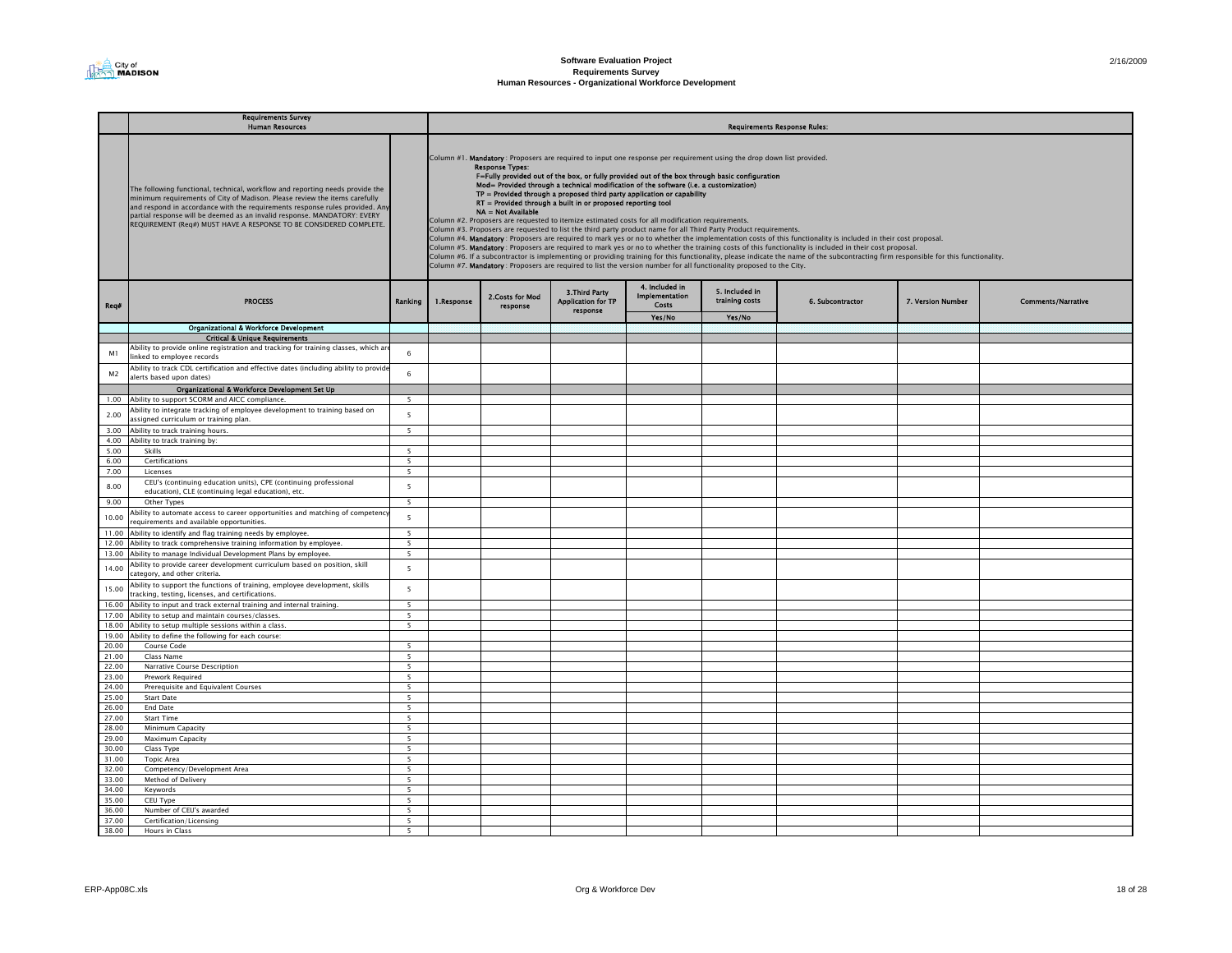

| Req#           | <b>PROCESS</b>                                                                                                          | Ranking                  | 1.Response | 2. Costs for Mod<br>response | 3. Third Party<br><b>Application for TP</b><br>response | 4. Included in<br><b>Implementation</b><br><b>Costs</b> | 5. Included in<br>training costs | 6. Subcontractor | 7. Version Number | <b>Comments/Narrative</b> |
|----------------|-------------------------------------------------------------------------------------------------------------------------|--------------------------|------------|------------------------------|---------------------------------------------------------|---------------------------------------------------------|----------------------------------|------------------|-------------------|---------------------------|
|                |                                                                                                                         |                          |            |                              |                                                         | Yes/No                                                  | Yes/No                           |                  |                   |                           |
| 39.00          | <b>College Credits</b>                                                                                                  | 5                        |            |                              |                                                         |                                                         |                                  |                  |                   |                           |
| 40.00          | Contact Person                                                                                                          | 5                        |            |                              |                                                         |                                                         |                                  |                  |                   |                           |
| 41.00          | Contact Phone                                                                                                           | $\overline{5}$           |            |                              |                                                         |                                                         |                                  |                  |                   |                           |
| 42.00          | <b>Sponsoring Department</b>                                                                                            | 5                        |            |                              |                                                         |                                                         |                                  |                  |                   |                           |
| 43.00          | Sponsoring Division/Service Area                                                                                        | 5                        |            |                              |                                                         |                                                         |                                  |                  |                   |                           |
| 44.00<br>45.00 | Cancel Reason                                                                                                           | -5                       |            |                              |                                                         |                                                         |                                  |                  |                   |                           |
| 46.00          | Co-Sponsor<br>Course Originator                                                                                         | 5<br>5                   |            |                              |                                                         |                                                         |                                  |                  |                   |                           |
| 47.00          | Class Owner                                                                                                             | 5                        |            |                              |                                                         |                                                         |                                  |                  |                   |                           |
| 48.00          | Reg. Reserved for Owner                                                                                                 | $\overline{\phantom{a}}$ |            |                              |                                                         |                                                         |                                  |                  |                   |                           |
| 49.00          | Auto Cancel Replace                                                                                                     | 5                        |            |                              |                                                         |                                                         |                                  |                  |                   |                           |
| 50.00          | <b>Enroll Close Date</b>                                                                                                | 5                        |            |                              |                                                         |                                                         |                                  |                  |                   |                           |
| 51.00          | Cancel Close Date                                                                                                       | -5                       |            |                              |                                                         |                                                         |                                  |                  |                   |                           |
| 52.00          | Wait List Close Date                                                                                                    | 5                        |            |                              |                                                         |                                                         |                                  |                  |                   |                           |
| 53.00          | Self Registration Ok                                                                                                    | 5                        |            |                              |                                                         |                                                         |                                  |                  |                   |                           |
| 54.00          | Self Wait Listing Ok                                                                                                    | 5                        |            |                              |                                                         |                                                         |                                  |                  |                   |                           |
| 55.00          | Offer Online Only                                                                                                       | 5                        |            |                              |                                                         |                                                         |                                  |                  |                   |                           |
| 56.00          | Course Conflict Type                                                                                                    | 5                        |            |                              |                                                         |                                                         |                                  |                  |                   |                           |
| 57.00          | Free Cap Alloc Date                                                                                                     | 5                        |            |                              |                                                         |                                                         |                                  |                  |                   |                           |
| 58.00<br>59.00 | Free Elig Check Date<br><b>Time Conflict Type</b>                                                                       | 5                        |            |                              |                                                         |                                                         |                                  |                  |                   |                           |
| 60.00          |                                                                                                                         | -5<br>5                  |            |                              |                                                         |                                                         |                                  |                  |                   |                           |
| 61.00          | Capacity Check Type<br>Prereg Check Type                                                                                | 5                        |            |                              |                                                         |                                                         |                                  |                  |                   |                           |
| 62.00          | Charge per Seat                                                                                                         | $\overline{5}$           |            |                              |                                                         |                                                         |                                  |                  |                   |                           |
| 63.00          | <b>Budget information</b>                                                                                               | $\overline{\phantom{a}}$ |            |                              |                                                         |                                                         |                                  |                  |                   |                           |
| 64.00          | Classroom                                                                                                               | $\overline{5}$           |            |                              |                                                         |                                                         |                                  |                  |                   |                           |
| 65.00          | Directions to Classroom                                                                                                 | 5                        |            |                              |                                                         |                                                         |                                  |                  |                   |                           |
| 66.00          | Lead Instructor                                                                                                         | -5                       |            |                              |                                                         |                                                         |                                  |                  |                   |                           |
| 67.00          | Secondary Instructor                                                                                                    | 5                        |            |                              |                                                         |                                                         |                                  |                  |                   |                           |
| 68.00          | <b>Targeted Audience Type</b>                                                                                           | 5                        |            |                              |                                                         |                                                         |                                  |                  |                   |                           |
| 69.00          | Other User Defined                                                                                                      | 5                        |            |                              |                                                         |                                                         |                                  |                  |                   |                           |
| 70.00          | Ability to mark type of training as required or optional by position or employee                                        | $\overline{5}$           |            |                              |                                                         |                                                         |                                  |                  |                   |                           |
| 71.00          | Ability to track training expiration dates by employee.                                                                 | 5                        |            |                              |                                                         |                                                         |                                  |                  |                   |                           |
| 72.00          | Ability to automatically notify of upcoming required training.                                                          | 5                        |            |                              |                                                         |                                                         |                                  |                  |                   |                           |
|                | 73.00 Ability to track applicant training for specific job classification.                                              | 5                        |            |                              |                                                         |                                                         |                                  |                  |                   |                           |
| 74.00          | Ability to track applicant training qualifications for specific job classification.                                     | 5                        |            |                              |                                                         |                                                         |                                  |                  |                   |                           |
|                | 75.00 Ability to integrate training information to employee performance evaluations.                                    | 5                        |            |                              |                                                         |                                                         |                                  |                  |                   |                           |
| 76.00          | Ability to provide on-line approval of training requests based on varying levels<br>of security as defined by the City. | 5                        |            |                              |                                                         |                                                         |                                  |                  |                   |                           |
|                | 77.00 Ability to provide email notifications to employees for the following:                                            |                          |            |                              |                                                         |                                                         |                                  |                  |                   |                           |
| 78.00          | Enrolled                                                                                                                | - 5                      |            |                              |                                                         |                                                         |                                  |                  |                   |                           |
| 79.00          | Wait listed                                                                                                             | 5                        |            |                              |                                                         |                                                         |                                  |                  |                   |                           |
| 80.00<br>81.00 | <b>Class Reminders</b><br>Cancellations                                                                                 | 5<br>5                   |            |                              |                                                         |                                                         |                                  |                  |                   |                           |
| 82.00          |                                                                                                                         | 5                        |            |                              |                                                         |                                                         |                                  |                  |                   |                           |
| 83.00          | Change in location<br>Change in time                                                                                    | 5                        |            |                              |                                                         |                                                         |                                  |                  |                   |                           |
| 84.00          | Other User Defined                                                                                                      | 5                        |            |                              |                                                         |                                                         |                                  |                  |                   |                           |
| 85.00          | Ability to copy supervisor on email notifications.                                                                      | 5                        |            |                              |                                                         |                                                         |                                  |                  |                   |                           |
|                | Ability to set up and override capacity allocations by employee data and delete                                         |                          |            |                              |                                                         |                                                         |                                  |                  |                   |                           |
| 86.00<br>87.00 | with security.<br>Ability to provide training rosters.                                                                  | 5<br>5                   |            |                              |                                                         |                                                         |                                  |                  |                   |                           |
|                |                                                                                                                         |                          |            |                              |                                                         |                                                         |                                  |                  |                   |                           |
| 88.00<br>89.00 | Ability to record and track the following employee registration statuses:<br>Enrolled                                   | $\overline{5}$           |            |                              |                                                         |                                                         |                                  |                  |                   |                           |
| 90.00          | Wait listed                                                                                                             | 5                        |            |                              |                                                         |                                                         |                                  |                  |                   |                           |
| 91.00          | Enrolled from wait list                                                                                                 | 5                        |            |                              |                                                         |                                                         |                                  |                  |                   |                           |
| 92.00          | Student cancelled                                                                                                       | 5                        |            |                              |                                                         |                                                         |                                  |                  |                   |                           |
| 93.00          | Class cancelled                                                                                                         | 5                        |            |                              |                                                         |                                                         |                                  |                  |                   |                           |
| 94.00          | Approval needed                                                                                                         | 5                        |            |                              |                                                         |                                                         |                                  |                  |                   |                           |
| 95.00          | Approval granted                                                                                                        | $\overline{5}$           |            |                              |                                                         |                                                         |                                  |                  |                   |                           |
| 96.00          | Mastered or not                                                                                                         | 5                        |            |                              |                                                         |                                                         |                                  |                  |                   |                           |
| 97.00          | Pretest passed or not                                                                                                   | 5                        |            |                              |                                                         |                                                         |                                  |                  |                   |                           |
| 98.00          | Prerequisite met                                                                                                        | -5                       |            |                              |                                                         |                                                         |                                  |                  |                   |                           |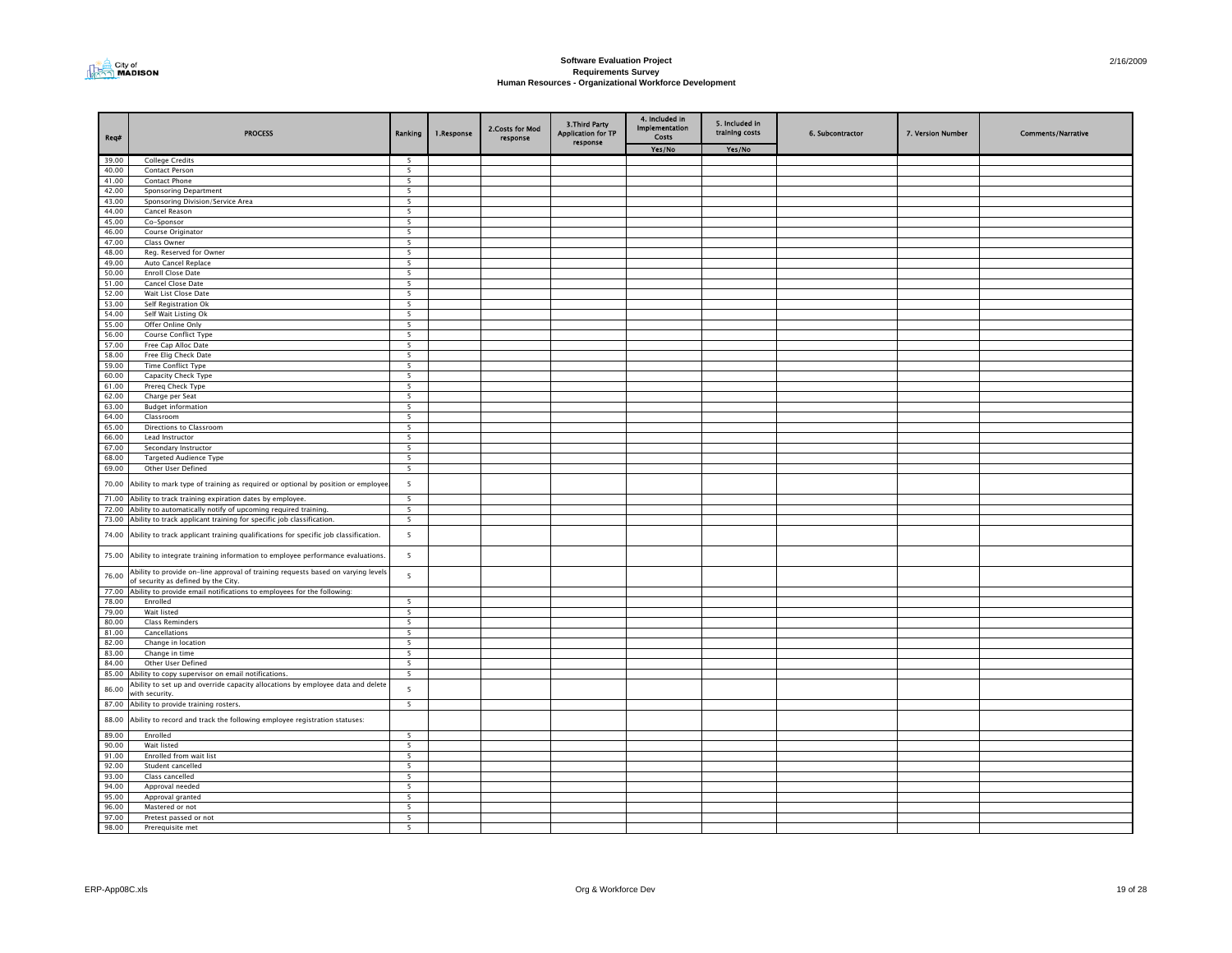

| Req#             | <b>PROCESS</b>                                                                                                                                                                                           | Ranking                       | 1.Response | 2. Costs for Mod<br>response | <b>3.Third Party</b><br>pplication for TP<br>response | 4. Included in<br><b>Implementation</b><br>Costs | 5. Included in<br>training costs | 6. Subcontractor | 7. Version Number | <b>Comments/Narrative</b> |
|------------------|----------------------------------------------------------------------------------------------------------------------------------------------------------------------------------------------------------|-------------------------------|------------|------------------------------|-------------------------------------------------------|--------------------------------------------------|----------------------------------|------------------|-------------------|---------------------------|
|                  |                                                                                                                                                                                                          |                               |            |                              |                                                       | Yes/No                                           | Yes/No                           |                  |                   |                           |
| 99.00            | Other User Defined                                                                                                                                                                                       | 5                             |            |                              |                                                       |                                                  |                                  |                  |                   |                           |
|                  | 100.00 Ability to track employee skill sets.                                                                                                                                                             | $\overline{\phantom{a}}$      |            |                              |                                                       |                                                  |                                  |                  |                   |                           |
|                  | 101.00 Ability to compare IDP goals with training taken.                                                                                                                                                 | $\overline{5}$                |            |                              |                                                       |                                                  |                                  |                  |                   |                           |
|                  | 102.00 Ability to integrate Employee information with training information.                                                                                                                              | $\overline{\phantom{a}}$      |            |                              |                                                       |                                                  |                                  |                  |                   |                           |
| 103.00           | Ability to produce a transcript by employee and provide employee self service<br>to view transcript information.                                                                                         | 5                             |            |                              |                                                       |                                                  |                                  |                  |                   |                           |
|                  | 104.00 Ability to produce a training plan by employee and maintain in employee file.                                                                                                                     | 5                             |            |                              |                                                       |                                                  |                                  |                  |                   |                           |
| 105.00           | Ability to assign training to an employee based on criteria in the employee's<br>person record (example: job class, supervisory status).                                                                 | 5                             |            |                              |                                                       |                                                  |                                  |                  |                   |                           |
| 106.00           | Ability to set up various types of online training options, such as video, audio,<br>web link, etc.                                                                                                      | $\overline{\phantom{a}}$      |            |                              |                                                       |                                                  |                                  |                  |                   |                           |
| 107.00           | Ability to track SCORM and AICC compliant training.                                                                                                                                                      | 5                             |            |                              |                                                       |                                                  |                                  |                  |                   |                           |
|                  | 108.00 Ability to track non SCORM or AICC compliant training.                                                                                                                                            | $\overline{5}$                |            |                              |                                                       |                                                  |                                  |                  |                   |                           |
| 109.00           | Ability to set up training tests prior to courses and provide online assessments<br>including:                                                                                                           |                               |            |                              |                                                       |                                                  |                                  |                  |                   |                           |
| 110.00           | Pre-test                                                                                                                                                                                                 | $\overline{5}$                |            |                              |                                                       |                                                  |                                  |                  |                   |                           |
| 111.00<br>112.00 | Post-test<br>Multiple Choice                                                                                                                                                                             | $\overline{\phantom{a}}$<br>5 |            |                              |                                                       |                                                  |                                  |                  |                   |                           |
| 113.00           | True/false                                                                                                                                                                                               | $\overline{\phantom{a}}$      |            |                              |                                                       |                                                  |                                  |                  |                   |                           |
| 114.00           | Fill in                                                                                                                                                                                                  | 5                             |            |                              |                                                       |                                                  |                                  |                  |                   |                           |
| 115.00           | <b>Matching Questions</b>                                                                                                                                                                                | $\overline{5}$                |            |                              |                                                       |                                                  |                                  |                  |                   |                           |
| 116.00           | Store test questions in a questions bank                                                                                                                                                                 | 5                             |            |                              |                                                       |                                                  |                                  |                  |                   |                           |
| 117.00           | Present questions randomly                                                                                                                                                                               | $\overline{5}$                |            |                              |                                                       |                                                  |                                  |                  |                   |                           |
| 118.00           | Provide feedback                                                                                                                                                                                         | 5                             |            |                              |                                                       |                                                  |                                  |                  |                   |                           |
|                  | <b>Training Information</b>                                                                                                                                                                              |                               |            |                              |                                                       |                                                  |                                  |                  |                   |                           |
|                  | Ability to track classes and courses needed for career/job progression planning                                                                                                                          |                               |            |                              |                                                       |                                                  |                                  |                  |                   |                           |
| 119.00           | and required prerequisites for employees.<br>Ability to set up minimum qualifications to sign up for a training course/class                                                                             | 5                             |            |                              |                                                       |                                                  |                                  |                  |                   |                           |
| 120.00           | (e.g. CPR 1 needed for CPR 2).<br>Ability to override minimum qualifications, based upon user security and                                                                                               | 5                             |            |                              |                                                       |                                                  |                                  |                  |                   |                           |
| 121.00           | workflow.                                                                                                                                                                                                | 5                             |            |                              |                                                       |                                                  |                                  |                  |                   |                           |
| 122.00           | Ability to identify course equivalencies (e.g. Math 101 is equal to another<br>course).<br>123.00 Ability to change information assigned to a training class.                                            | 5<br>$\overline{5}$           |            |                              |                                                       |                                                  |                                  |                  |                   |                           |
|                  |                                                                                                                                                                                                          |                               |            |                              |                                                       |                                                  |                                  |                  |                   |                           |
| 124.00           | Ability to maintain and select from a City defined pool of questions for tests<br>and training.                                                                                                          | 5                             |            |                              |                                                       |                                                  |                                  |                  |                   |                           |
| 125.00           | Ability to define training curriculums by division/service area, cost center<br>number, supervisor and job class.                                                                                        | 5                             |            |                              |                                                       |                                                  |                                  |                  |                   |                           |
| 127.00           | 126.00 Ability to assign training courses to a curriculum:<br>By employee                                                                                                                                | $\overline{5}$                |            |                              |                                                       |                                                  |                                  |                  |                   |                           |
| 128.00           | By groups of employees                                                                                                                                                                                   | $\overline{5}$                |            |                              |                                                       |                                                  |                                  |                  |                   |                           |
|                  |                                                                                                                                                                                                          |                               |            |                              |                                                       |                                                  |                                  |                  |                   |                           |
|                  | 129.00 Ability to establish minimum number of courses to complete in curriculum.                                                                                                                         | 5                             |            |                              |                                                       |                                                  |                                  |                  |                   |                           |
| 130.00           | Ability to record due dates for completing curriculum minimum based on hire<br>date, job class date, etc.                                                                                                | 5                             |            |                              |                                                       |                                                  |                                  |                  |                   |                           |
| 131.00           | Ability to assign employees to a training group by user defined criteria (e.g. jol<br>class).                                                                                                            | 5                             |            |                              |                                                       |                                                  |                                  |                  |                   |                           |
|                  | 132.00 Ability to link a group of courses (e.g. curriculum) to a training group.                                                                                                                         | 5                             |            |                              |                                                       |                                                  |                                  |                  |                   |                           |
|                  | 133.00 Ability to enroll one employee or a group of employees to a training course.                                                                                                                      | 5                             |            |                              |                                                       |                                                  |                                  |                  |                   |                           |
|                  | 134.00 Ability for employees to sign up to courses via self-service.                                                                                                                                     | 5                             |            |                              |                                                       |                                                  |                                  |                  |                   |                           |
|                  | Ability to match Employee changes and trigger workflow for training<br>135.00 information (e.g. an employee that changes job classes moves to a new trainin<br>group and has new training requirements). | 5                             |            |                              |                                                       |                                                  |                                  |                  |                   |                           |
| 136.00           | Ability to automatically update skills, certifications, and licenses of attendees<br>who have met the training requirements.                                                                             | 5                             |            |                              |                                                       |                                                  |                                  |                  |                   |                           |
|                  | 137.00 Ability to notify the employee's supervisor of required training completion.                                                                                                                      | 5                             |            |                              |                                                       |                                                  |                                  |                  |                   |                           |
| 138.00           | Ability to record and report planned and actual information based on user<br>defined criteria, for each training session.                                                                                | 5                             |            |                              |                                                       |                                                  |                                  |                  |                   |                           |
| 139.00           | Ability to record multiple completion statuses of training (e.g., completed,<br>partial completion, no show).                                                                                            | 5                             |            |                              |                                                       |                                                  |                                  |                  |                   |                           |
|                  | 140.00 Ability to allow employees to search for training needs and requirements.                                                                                                                         | 5                             |            |                              |                                                       |                                                  |                                  |                  |                   |                           |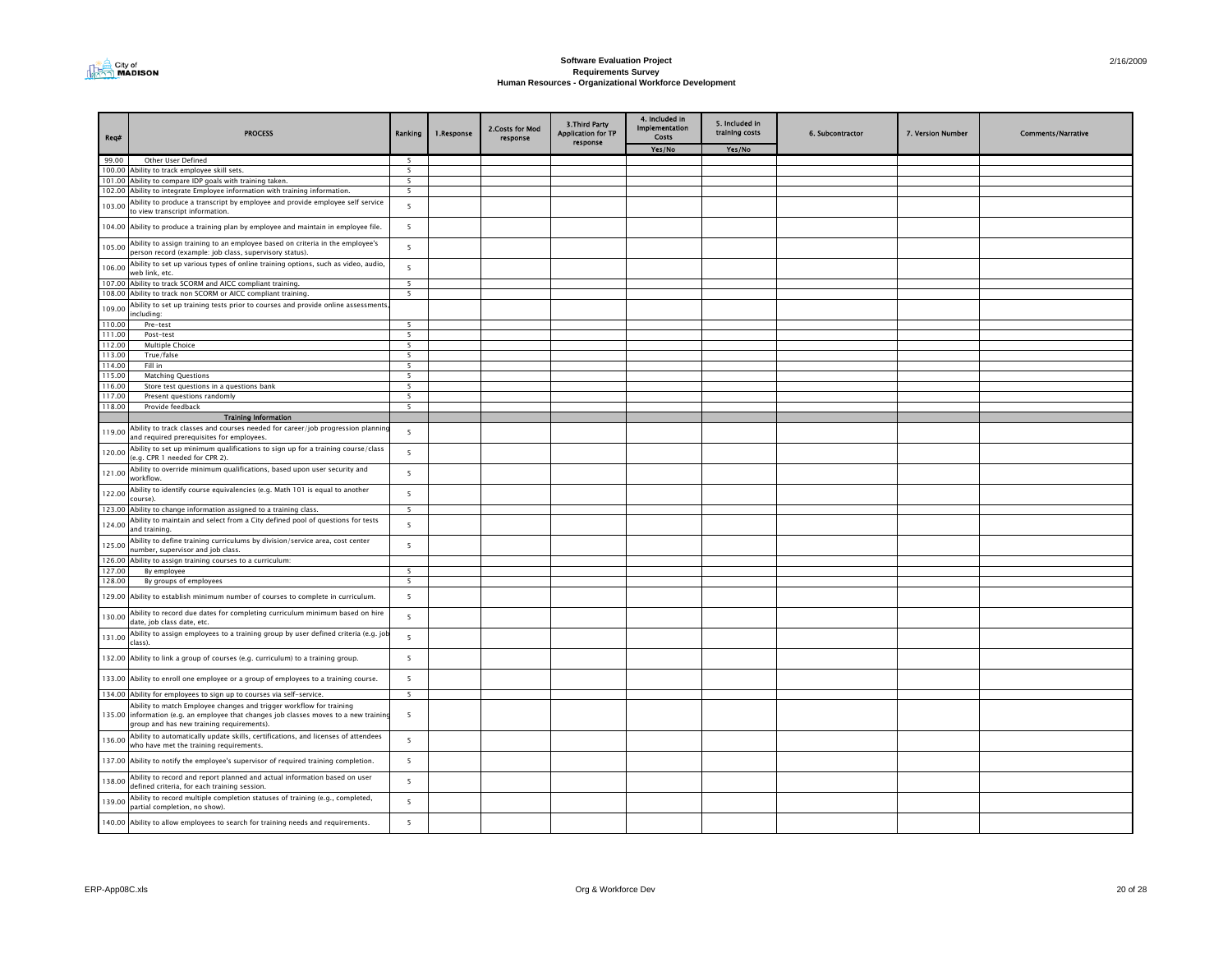

| Req#             | <b>PROCESS</b>                                                                                                                              | Ranking                                    | 1.Response | 2. Costs for Mod<br>response | <b>3.Third Party</b><br><b>Application for TP</b><br>response | 4. Included in<br>Implementation<br><b>Costs</b> | 5. Included in<br>training costs | 6. Subcontractor | 7. Version Number | <b>Comments/Narrative</b> |
|------------------|---------------------------------------------------------------------------------------------------------------------------------------------|--------------------------------------------|------------|------------------------------|---------------------------------------------------------------|--------------------------------------------------|----------------------------------|------------------|-------------------|---------------------------|
|                  |                                                                                                                                             |                                            |            |                              |                                                               | Yes/No                                           | Yes/No                           |                  |                   |                           |
|                  | 141.00 Ability for employees to search or sort within training courses by the following                                                     |                                            |            |                              |                                                               |                                                  |                                  |                  |                   |                           |
| 142.00           | Type of Class (e.g. diversity classes)                                                                                                      | $\overline{\phantom{a}}$                   |            |                              |                                                               |                                                  |                                  |                  |                   |                           |
| 143.00           | <b>Sponsoring Department</b>                                                                                                                | 5                                          |            |                              |                                                               |                                                  |                                  |                  |                   |                           |
| 144.00<br>145.00 | Course Code<br>Course Name                                                                                                                  | 5<br>- 5                                   |            |                              |                                                               |                                                  |                                  |                  |                   |                           |
| 146.00           | Method of Delivery                                                                                                                          | 5                                          |            |                              |                                                               |                                                  |                                  |                  |                   |                           |
| 147.00           | Prerequisites                                                                                                                               | 5                                          |            |                              |                                                               |                                                  |                                  |                  |                   |                           |
| 148.00           | CEU Type                                                                                                                                    | 5                                          |            |                              |                                                               |                                                  |                                  |                  |                   |                           |
| 149.00           | CEU's                                                                                                                                       | 5                                          |            |                              |                                                               |                                                  |                                  |                  |                   |                           |
| 150.00<br>151.00 | Available seats<br>Dates                                                                                                                    | $\overline{\phantom{a}}$<br>$\overline{5}$ |            |                              |                                                               |                                                  |                                  |                  |                   |                           |
| 152.00           | Other User Defined                                                                                                                          | $\overline{5}$                             |            |                              |                                                               |                                                  |                                  |                  |                   |                           |
|                  | Ability to assess gaps in training by department, employee group or other user                                                              |                                            |            |                              |                                                               |                                                  |                                  |                  |                   |                           |
| 153.00           | defined criteria                                                                                                                            | $\overline{\phantom{a}}$                   |            |                              |                                                               |                                                  |                                  |                  |                   |                           |
| 154.00           | Ability to track the budget and cost of each training course/class.                                                                         | 5                                          |            |                              |                                                               |                                                  |                                  |                  |                   |                           |
| 155.00           | Ability to produce the following templates by course:                                                                                       |                                            |            |                              |                                                               |                                                  |                                  |                  |                   |                           |
| 156.00<br>157.00 | Class Roster                                                                                                                                | $\overline{5}$<br>$\overline{\phantom{a}}$ |            |                              |                                                               |                                                  |                                  |                  |                   |                           |
| 158.00           | <b>Attendance Sheets</b><br>Invoice participants                                                                                            | $\overline{\phantom{a}}$                   |            |                              |                                                               |                                                  |                                  |                  |                   |                           |
| 159.00           | <b>Training certificates</b>                                                                                                                | $\overline{\phantom{a}}$                   |            |                              |                                                               |                                                  |                                  |                  |                   |                           |
| 160.00           | <b>Training confirmations</b>                                                                                                               | - 5                                        |            |                              |                                                               |                                                  |                                  |                  |                   |                           |
| 161.00           | Pre-course requirements                                                                                                                     | 5                                          |            |                              |                                                               |                                                  |                                  |                  |                   |                           |
| 162.00           | Other user defined templates                                                                                                                | 5                                          |            |                              |                                                               |                                                  |                                  |                  |                   |                           |
|                  | <b>Performance Management</b>                                                                                                               |                                            |            |                              |                                                               |                                                  |                                  |                  |                   |                           |
| 163.00           | Ability to electronically route performance reviews for approval.                                                                           | 5                                          |            |                              |                                                               |                                                  |                                  |                  |                   |                           |
| 164.00           | Ability to have a variety of electronic performance evaluation templates.                                                                   | 5                                          |            |                              |                                                               |                                                  |                                  |                  |                   |                           |
| 165.00           | Ability to record a variety of performance ratings (e.g., alpha and numeric<br>scales).                                                     | $\overline{5}$                             |            |                              |                                                               |                                                  |                                  |                  |                   |                           |
|                  | 166.00 Ability to have multiple raters.                                                                                                     | $\overline{5}$                             |            |                              |                                                               |                                                  |                                  |                  |                   |                           |
|                  | 167.00 Ability to provide a rating based on weighting and scoring items in the review.                                                      | 5                                          |            |                              |                                                               |                                                  |                                  |                  |                   |                           |
| 168.00           | Access to online resources such as content aids to assist supervisors in writing<br>performance reviews                                     | $5\overline{5}$                            |            |                              |                                                               |                                                  |                                  |                  |                   |                           |
| 169.00           | Ability to access employee's previous performance reviews with property<br>security.                                                        | $5\overline{5}$                            |            |                              |                                                               |                                                  |                                  |                  |                   |                           |
| 170.00           | Ability to assign performance review schedule using hours worked by job class<br>and bargaining unit.                                       | $5\overline{5}$                            |            |                              |                                                               |                                                  |                                  |                  |                   |                           |
| 171.00           | Ability to assign performance review schedule using calendar date by job class<br>and bargaining unit.                                      | 5                                          |            |                              |                                                               |                                                  |                                  |                  |                   |                           |
| 172.00           | Ability to override performance review schedule by employee                                                                                 | 5<br>$\overline{\phantom{a}}$              |            |                              |                                                               |                                                  |                                  |                  |                   |                           |
|                  | 173.00 Ability to prepare and submit a non-scheduled performance review                                                                     |                                            |            |                              |                                                               |                                                  |                                  |                  |                   |                           |
| 174.00           | Ability to track multiple review schedules at the same time (example: probatior<br>review and regular merit review).                        | 5                                          |            |                              |                                                               |                                                  |                                  |                  |                   |                           |
| 175.00           | Ability to track Probation periods of differing lengths including initial,<br>extended, department transfer, promotion, demotion.           | $5\overline{5}$                            |            |                              |                                                               |                                                  |                                  |                  |                   |                           |
| 176.00<br>177.00 | Ability to electronically notify supervisor that a review is due.<br>Ability to electronically notify supervisor that a review is past due. | 5<br>$\overline{5}$                        |            |                              |                                                               |                                                  |                                  |                  |                   |                           |
| 178.00           | Ability to provide supervisors with list of their employees and projected review<br>date.                                                   | $5\overline{5}$                            |            |                              |                                                               |                                                  |                                  |                  |                   |                           |
| 179.00           | Ability to integrate employee performance review documentation with                                                                         | 5                                          |            |                              |                                                               |                                                  |                                  |                  |                   |                           |
|                  | rievance and employee development information.<br>180.00 Ability to link salary information to performance review.                          | 5                                          |            |                              |                                                               |                                                  |                                  |                  |                   |                           |
|                  |                                                                                                                                             |                                            |            |                              |                                                               |                                                  |                                  |                  |                   |                           |
| 181.00           | Ability provide salary information for employees in acting appointments using<br>permanent job class information for a performance review.  | 5                                          |            |                              |                                                               |                                                  |                                  |                  |                   |                           |
| 182.00           | Ability to electronically solicit feedback from other employees as part of the<br>performance review.                                       | 5                                          |            |                              |                                                               |                                                  |                                  |                  |                   |                           |
| 183.00           | Ability to attach documents to the performance review.                                                                                      | 5                                          |            |                              |                                                               |                                                  |                                  |                  |                   |                           |
|                  | 184.00 Ability to record and track Individual Development Plans (IDP).                                                                      | 5                                          |            |                              |                                                               |                                                  |                                  |                  |                   |                           |
|                  | Reports, Analysis and Inquiries                                                                                                             |                                            |            |                              |                                                               |                                                  |                                  |                  |                   |                           |
|                  | 185.00 Ability to report on and project training costs.                                                                                     | 5                                          |            |                              |                                                               |                                                  |                                  |                  |                   |                           |
|                  | 186.00 Ability to report on upcoming training required and due dates, by department.                                                        | $\overline{\phantom{a}}$                   |            |                              |                                                               |                                                  |                                  |                  |                   |                           |
|                  | 187.00 Ability to report on completed training by user defined period.                                                                      | 5                                          |            |                              |                                                               |                                                  |                                  |                  |                   |                           |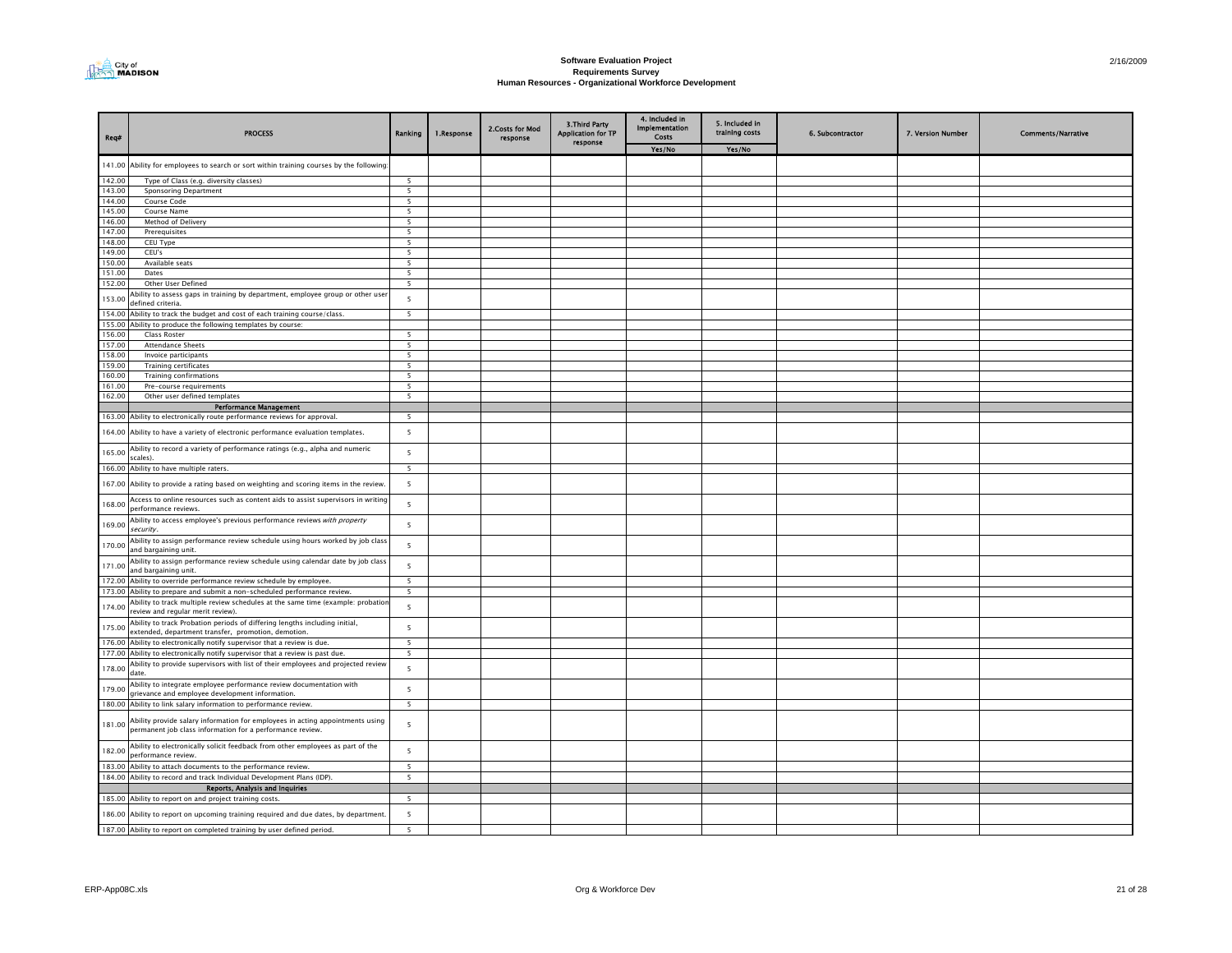

| Reg# | <b>PROCESS</b>                                                                                                                     | Ranking I | 1.Response | 2. Costs for Mod<br>response | 3. Third Party<br><b>Application for TP</b><br>response | 4. Included in<br>Implementation<br>Costs | 5. Included in<br>training costs | 6. Subcontractor | 7. Version Number | <b>Comments/Narrative</b> |
|------|------------------------------------------------------------------------------------------------------------------------------------|-----------|------------|------------------------------|---------------------------------------------------------|-------------------------------------------|----------------------------------|------------------|-------------------|---------------------------|
|      |                                                                                                                                    |           |            |                              |                                                         | Yes/No                                    | Yes/No                           |                  |                   |                           |
|      | 188.00 Ability to compare results of internal vs. external training.                                                               |           |            |                              |                                                         |                                           |                                  |                  |                   |                           |
|      | 189.00 Ability to provide online performance review reports, including % completions<br>and past due reviews.                      |           |            |                              |                                                         |                                           |                                  |                  |                   |                           |
|      | 190.00 Ability to compare performance review ratings with salary recommendations.                                                  |           |            |                              |                                                         |                                           |                                  |                  |                   |                           |
|      | 191.00 Ability to report on the number of employee with IDP's by department,<br>division/service area, job class, bargaining unit. |           |            |                              |                                                         |                                           |                                  |                  |                   |                           |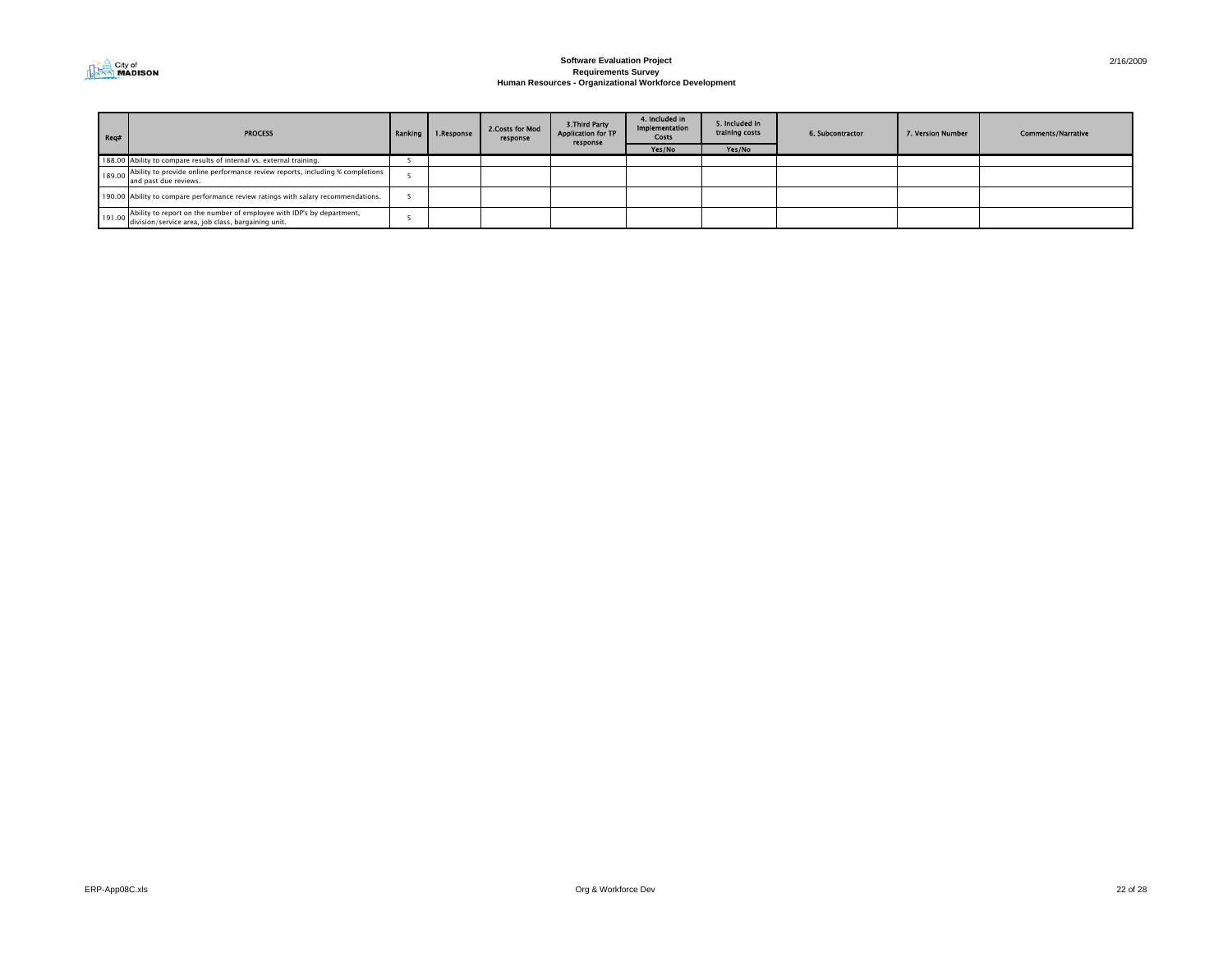|              | <b>Requirements Survey</b><br><b>Human Resources</b>                                                                                                                                                                                                                                                                                                                                          |                          | <b>Requirements Response Rules:</b>                                                                                                                                                                                                                                                                                                                                                                                                                                                                                                                                                                                                                                                                                                                                                                                                                                                                                                                                                                                                                                                                                                                                                                                                                                                                                                                                           |                             |                                                         |                                                         |                                  |                  |                   |                           |  |  |
|--------------|-----------------------------------------------------------------------------------------------------------------------------------------------------------------------------------------------------------------------------------------------------------------------------------------------------------------------------------------------------------------------------------------------|--------------------------|-------------------------------------------------------------------------------------------------------------------------------------------------------------------------------------------------------------------------------------------------------------------------------------------------------------------------------------------------------------------------------------------------------------------------------------------------------------------------------------------------------------------------------------------------------------------------------------------------------------------------------------------------------------------------------------------------------------------------------------------------------------------------------------------------------------------------------------------------------------------------------------------------------------------------------------------------------------------------------------------------------------------------------------------------------------------------------------------------------------------------------------------------------------------------------------------------------------------------------------------------------------------------------------------------------------------------------------------------------------------------------|-----------------------------|---------------------------------------------------------|---------------------------------------------------------|----------------------------------|------------------|-------------------|---------------------------|--|--|
|              | The following functional, technical, workflow and reporting needs provide the<br>minimum requirements of City of Madison. Please review the items carefully<br>and respond in accordance with the requirements response rules provided. Any<br>partial response will be deemed as an invalid response. MANDATORY: EVERY<br>REQUIREMENT (Req#) MUST HAVE A RESPONSE TO BE CONSIDERED COMPLETE. |                          | Column #1. Mandatory: Proposers are required to input one response per requirement using the drop down list provided.<br><b>Response Types:</b><br>F=Fully provided out of the box, or fully provided out of the box through basic configuration<br>Mod= Provided through a technical modification of the software (i.e. a customization)<br>$TP =$ Provided through a proposed third party application or capability<br>RT = Provided through a built in or proposed reporting tool<br>NA = Not Available<br>Column #2. Proposers are requested to itemize estimated costs for all modification requirements.<br>Column #3. Proposers are requested to list the third party product name for all Third Party Product requirements.<br>Column #4. Mandatory : Proposers are required to mark yes or no to whether the implementation costs of this functionality is included in their cost proposal.<br>Column #5. Mandatory: Proposers are required to mark yes or no to whether the training costs of this functionality is included in their cost proposal.<br>Column #6. If a subcontractor is implementing or providing training for this functionality, please indicate the name of the subcontracting firm responsible for this functionality.<br>Column #7. Mandatory : Proposers are required to list the version number for all functionality proposed to the City. |                             |                                                         |                                                         |                                  |                  |                   |                           |  |  |
| Req#         | <b>PROCESS</b>                                                                                                                                                                                                                                                                                                                                                                                | Ranking                  | 1.Response                                                                                                                                                                                                                                                                                                                                                                                                                                                                                                                                                                                                                                                                                                                                                                                                                                                                                                                                                                                                                                                                                                                                                                                                                                                                                                                                                                    | 2.Costs for Mod<br>response | 3. Third Party<br><b>Application for TP</b><br>response | 4. Included in<br><b>Implementation</b><br><b>Costs</b> | 5. Included in<br>training costs | 6. Subcontractor | 7. Version Number | <b>Comments/Narrative</b> |  |  |
|              |                                                                                                                                                                                                                                                                                                                                                                                               |                          |                                                                                                                                                                                                                                                                                                                                                                                                                                                                                                                                                                                                                                                                                                                                                                                                                                                                                                                                                                                                                                                                                                                                                                                                                                                                                                                                                                               |                             |                                                         | Yes/No                                                  | Yes/No                           |                  |                   |                           |  |  |
|              | Grievance                                                                                                                                                                                                                                                                                                                                                                                     |                          |                                                                                                                                                                                                                                                                                                                                                                                                                                                                                                                                                                                                                                                                                                                                                                                                                                                                                                                                                                                                                                                                                                                                                                                                                                                                                                                                                                               |                             |                                                         |                                                         |                                  |                  |                   |                           |  |  |
|              | <b>Critical &amp; Unique Requirements</b>                                                                                                                                                                                                                                                                                                                                                     |                          |                                                                                                                                                                                                                                                                                                                                                                                                                                                                                                                                                                                                                                                                                                                                                                                                                                                                                                                                                                                                                                                                                                                                                                                                                                                                                                                                                                               |                             |                                                         |                                                         |                                  |                  |                   |                           |  |  |
|              | Ability to provide system visibility to all Agencies (with appropriate security) of                                                                                                                                                                                                                                                                                                           |                          |                                                                                                                                                                                                                                                                                                                                                                                                                                                                                                                                                                                                                                                                                                                                                                                                                                                                                                                                                                                                                                                                                                                                                                                                                                                                                                                                                                               |                             |                                                         |                                                         |                                  |                  |                   |                           |  |  |
|              | grievance status, disciplinary process/corrective actions, personnel action                                                                                                                                                                                                                                                                                                                   |                          |                                                                                                                                                                                                                                                                                                                                                                                                                                                                                                                                                                                                                                                                                                                                                                                                                                                                                                                                                                                                                                                                                                                                                                                                                                                                                                                                                                               |                             |                                                         |                                                         |                                  |                  |                   |                           |  |  |
| M1           | forms, performance notes, and employee paperwork.                                                                                                                                                                                                                                                                                                                                             | 6                        |                                                                                                                                                                                                                                                                                                                                                                                                                                                                                                                                                                                                                                                                                                                                                                                                                                                                                                                                                                                                                                                                                                                                                                                                                                                                                                                                                                               |                             |                                                         |                                                         |                                  |                  |                   |                           |  |  |
|              |                                                                                                                                                                                                                                                                                                                                                                                               |                          |                                                                                                                                                                                                                                                                                                                                                                                                                                                                                                                                                                                                                                                                                                                                                                                                                                                                                                                                                                                                                                                                                                                                                                                                                                                                                                                                                                               |                             |                                                         |                                                         |                                  |                  |                   |                           |  |  |
|              | <b>Grievances Set Up</b>                                                                                                                                                                                                                                                                                                                                                                      |                          |                                                                                                                                                                                                                                                                                                                                                                                                                                                                                                                                                                                                                                                                                                                                                                                                                                                                                                                                                                                                                                                                                                                                                                                                                                                                                                                                                                               |                             |                                                         |                                                         |                                  |                  |                   |                           |  |  |
|              | 1.00 Ability to set up discipline and grievance tracking records.                                                                                                                                                                                                                                                                                                                             | 5                        |                                                                                                                                                                                                                                                                                                                                                                                                                                                                                                                                                                                                                                                                                                                                                                                                                                                                                                                                                                                                                                                                                                                                                                                                                                                                                                                                                                               |                             |                                                         |                                                         |                                  |                  |                   |                           |  |  |
|              | Ability to integrate with Human Resources, Payroll, Performance, Training and                                                                                                                                                                                                                                                                                                                 |                          |                                                                                                                                                                                                                                                                                                                                                                                                                                                                                                                                                                                                                                                                                                                                                                                                                                                                                                                                                                                                                                                                                                                                                                                                                                                                                                                                                                               |                             |                                                         |                                                         |                                  |                  |                   |                           |  |  |
| 2.00         | other modules.                                                                                                                                                                                                                                                                                                                                                                                | $\overline{5}$           |                                                                                                                                                                                                                                                                                                                                                                                                                                                                                                                                                                                                                                                                                                                                                                                                                                                                                                                                                                                                                                                                                                                                                                                                                                                                                                                                                                               |                             |                                                         |                                                         |                                  |                  |                   |                           |  |  |
| 3.00         | Ability to set up incidents codes/types (e.g. Policy Violation).                                                                                                                                                                                                                                                                                                                              | 5                        |                                                                                                                                                                                                                                                                                                                                                                                                                                                                                                                                                                                                                                                                                                                                                                                                                                                                                                                                                                                                                                                                                                                                                                                                                                                                                                                                                                               |                             |                                                         |                                                         |                                  |                  |                   |                           |  |  |
|              | Ability to set up descriptive or narrative text for incident descriptions.                                                                                                                                                                                                                                                                                                                    | $\overline{5}$           |                                                                                                                                                                                                                                                                                                                                                                                                                                                                                                                                                                                                                                                                                                                                                                                                                                                                                                                                                                                                                                                                                                                                                                                                                                                                                                                                                                               |                             |                                                         |                                                         |                                  |                  |                   |                           |  |  |
| 4.00<br>5.00 |                                                                                                                                                                                                                                                                                                                                                                                               | 5                        |                                                                                                                                                                                                                                                                                                                                                                                                                                                                                                                                                                                                                                                                                                                                                                                                                                                                                                                                                                                                                                                                                                                                                                                                                                                                                                                                                                               |                             |                                                         |                                                         |                                  |                  |                   |                           |  |  |
|              | Ability to set up discipline codes (e.g. dismissal).<br>6.00 Ability to set up the number of hours suspended.                                                                                                                                                                                                                                                                                 | 5                        |                                                                                                                                                                                                                                                                                                                                                                                                                                                                                                                                                                                                                                                                                                                                                                                                                                                                                                                                                                                                                                                                                                                                                                                                                                                                                                                                                                               |                             |                                                         |                                                         |                                  |                  |                   |                           |  |  |
|              |                                                                                                                                                                                                                                                                                                                                                                                               |                          |                                                                                                                                                                                                                                                                                                                                                                                                                                                                                                                                                                                                                                                                                                                                                                                                                                                                                                                                                                                                                                                                                                                                                                                                                                                                                                                                                                               |                             |                                                         |                                                         |                                  |                  |                   |                           |  |  |
| 7.00         | Ability to set up descriptive or narrative text for disciplinary descriptions.                                                                                                                                                                                                                                                                                                                | 5                        |                                                                                                                                                                                                                                                                                                                                                                                                                                                                                                                                                                                                                                                                                                                                                                                                                                                                                                                                                                                                                                                                                                                                                                                                                                                                                                                                                                               |                             |                                                         |                                                         |                                  |                  |                   |                           |  |  |
| 8.00         | Ability to mark the date grievance or discipline was filed.                                                                                                                                                                                                                                                                                                                                   | $\overline{5}$           |                                                                                                                                                                                                                                                                                                                                                                                                                                                                                                                                                                                                                                                                                                                                                                                                                                                                                                                                                                                                                                                                                                                                                                                                                                                                                                                                                                               |                             |                                                         |                                                         |                                  |                  |                   |                           |  |  |
| 9.00         | Ability to mark the date grievance or discipline was received (different from the<br>ile date).                                                                                                                                                                                                                                                                                               | $\overline{\phantom{a}}$ |                                                                                                                                                                                                                                                                                                                                                                                                                                                                                                                                                                                                                                                                                                                                                                                                                                                                                                                                                                                                                                                                                                                                                                                                                                                                                                                                                                               |                             |                                                         |                                                         |                                  |                  |                   |                           |  |  |
| 10.00        | Ability to set up multiple steps (e.g. Step One, Step Two) with required<br>information at each step.                                                                                                                                                                                                                                                                                         | 5                        |                                                                                                                                                                                                                                                                                                                                                                                                                                                                                                                                                                                                                                                                                                                                                                                                                                                                                                                                                                                                                                                                                                                                                                                                                                                                                                                                                                               |                             |                                                         |                                                         |                                  |                  |                   |                           |  |  |
| 11.00        | Ability to set up panel tracking, mediation tracking and arbitration tracking.                                                                                                                                                                                                                                                                                                                | 5                        |                                                                                                                                                                                                                                                                                                                                                                                                                                                                                                                                                                                                                                                                                                                                                                                                                                                                                                                                                                                                                                                                                                                                                                                                                                                                                                                                                                               |                             |                                                         |                                                         |                                  |                  |                   |                           |  |  |
| 12.00        | Ability to set up descriptive or narrative text for panel results, mediation result<br>or arbitration results.                                                                                                                                                                                                                                                                                | 5                        |                                                                                                                                                                                                                                                                                                                                                                                                                                                                                                                                                                                                                                                                                                                                                                                                                                                                                                                                                                                                                                                                                                                                                                                                                                                                                                                                                                               |                             |                                                         |                                                         |                                  |                  |                   |                           |  |  |
| 13.00        | Ability to set up and track action codes with multiple dates (date completed,                                                                                                                                                                                                                                                                                                                 |                          |                                                                                                                                                                                                                                                                                                                                                                                                                                                                                                                                                                                                                                                                                                                                                                                                                                                                                                                                                                                                                                                                                                                                                                                                                                                                                                                                                                               |                             |                                                         |                                                         |                                  |                  |                   |                           |  |  |
|              | effective date, end date) including:                                                                                                                                                                                                                                                                                                                                                          |                          |                                                                                                                                                                                                                                                                                                                                                                                                                                                                                                                                                                                                                                                                                                                                                                                                                                                                                                                                                                                                                                                                                                                                                                                                                                                                                                                                                                               |                             |                                                         |                                                         |                                  |                  |                   |                           |  |  |
| 14.00        | Oral Warning                                                                                                                                                                                                                                                                                                                                                                                  | $\overline{5}$           |                                                                                                                                                                                                                                                                                                                                                                                                                                                                                                                                                                                                                                                                                                                                                                                                                                                                                                                                                                                                                                                                                                                                                                                                                                                                                                                                                                               |                             |                                                         |                                                         |                                  |                  |                   |                           |  |  |
| 15.00        | Written Warning                                                                                                                                                                                                                                                                                                                                                                               | 5                        |                                                                                                                                                                                                                                                                                                                                                                                                                                                                                                                                                                                                                                                                                                                                                                                                                                                                                                                                                                                                                                                                                                                                                                                                                                                                                                                                                                               |                             |                                                         |                                                         |                                  |                  |                   |                           |  |  |
| 16.00        | Suspensions with pay                                                                                                                                                                                                                                                                                                                                                                          | 5                        |                                                                                                                                                                                                                                                                                                                                                                                                                                                                                                                                                                                                                                                                                                                                                                                                                                                                                                                                                                                                                                                                                                                                                                                                                                                                                                                                                                               |                             |                                                         |                                                         |                                  |                  |                   |                           |  |  |
| 17.00        | Suspensions without pay                                                                                                                                                                                                                                                                                                                                                                       | 5                        |                                                                                                                                                                                                                                                                                                                                                                                                                                                                                                                                                                                                                                                                                                                                                                                                                                                                                                                                                                                                                                                                                                                                                                                                                                                                                                                                                                               |                             |                                                         |                                                         |                                  |                  |                   |                           |  |  |
| 18.00        | Multiple reasons for Dismissals                                                                                                                                                                                                                                                                                                                                                               | 5                        |                                                                                                                                                                                                                                                                                                                                                                                                                                                                                                                                                                                                                                                                                                                                                                                                                                                                                                                                                                                                                                                                                                                                                                                                                                                                                                                                                                               |                             |                                                         |                                                         |                                  |                  |                   |                           |  |  |
| 19.00        | Other user defined types                                                                                                                                                                                                                                                                                                                                                                      | $\overline{\phantom{a}}$ |                                                                                                                                                                                                                                                                                                                                                                                                                                                                                                                                                                                                                                                                                                                                                                                                                                                                                                                                                                                                                                                                                                                                                                                                                                                                                                                                                                               |                             |                                                         |                                                         |                                  |                  |                   |                           |  |  |
| 20.00        | Ability to set up implementation plan types by action code.                                                                                                                                                                                                                                                                                                                                   | $\overline{\phantom{a}}$ |                                                                                                                                                                                                                                                                                                                                                                                                                                                                                                                                                                                                                                                                                                                                                                                                                                                                                                                                                                                                                                                                                                                                                                                                                                                                                                                                                                               |                             |                                                         |                                                         |                                  |                  |                   |                           |  |  |
| 21.00        | Ability to set up discipline and grievance tracking by status code (e.g. open,<br>closed).                                                                                                                                                                                                                                                                                                    | 5                        |                                                                                                                                                                                                                                                                                                                                                                                                                                                                                                                                                                                                                                                                                                                                                                                                                                                                                                                                                                                                                                                                                                                                                                                                                                                                                                                                                                               |                             |                                                         |                                                         |                                  |                  |                   |                           |  |  |
| 22.00        | Ability to set up grievance or discipline workflows based upon non union or<br>union employment.                                                                                                                                                                                                                                                                                              | 5                        |                                                                                                                                                                                                                                                                                                                                                                                                                                                                                                                                                                                                                                                                                                                                                                                                                                                                                                                                                                                                                                                                                                                                                                                                                                                                                                                                                                               |                             |                                                         |                                                         |                                  |                  |                   |                           |  |  |
| 23.00        | Ability to set up multiple union workflows for the grievance or discipline<br>process based upon bargaining unit.                                                                                                                                                                                                                                                                             | 5                        |                                                                                                                                                                                                                                                                                                                                                                                                                                                                                                                                                                                                                                                                                                                                                                                                                                                                                                                                                                                                                                                                                                                                                                                                                                                                                                                                                                               |                             |                                                         |                                                         |                                  |                  |                   |                           |  |  |
| 24.00        | Ability to set up workflows based upon the type of grievance or discipline.                                                                                                                                                                                                                                                                                                                   | 5                        |                                                                                                                                                                                                                                                                                                                                                                                                                                                                                                                                                                                                                                                                                                                                                                                                                                                                                                                                                                                                                                                                                                                                                                                                                                                                                                                                                                               |                             |                                                         |                                                         |                                  |                  |                   |                           |  |  |
| 25.00        | Ability to set up workflows based upon employee characteristics (e.g. veteran<br>or not).                                                                                                                                                                                                                                                                                                     | 5                        |                                                                                                                                                                                                                                                                                                                                                                                                                                                                                                                                                                                                                                                                                                                                                                                                                                                                                                                                                                                                                                                                                                                                                                                                                                                                                                                                                                               |                             |                                                         |                                                         |                                  |                  |                   |                           |  |  |
| 26.00        | Ability to set up workflows based upon contract type (e.g. non contract<br>employees).                                                                                                                                                                                                                                                                                                        | 5                        |                                                                                                                                                                                                                                                                                                                                                                                                                                                                                                                                                                                                                                                                                                                                                                                                                                                                                                                                                                                                                                                                                                                                                                                                                                                                                                                                                                               |                             |                                                         |                                                         |                                  |                  |                   |                           |  |  |
| 27.00        | Ability to set up workflows based upon action code (e.g. suspension without<br>pay routed to payroll).                                                                                                                                                                                                                                                                                        | $\overline{\phantom{a}}$ |                                                                                                                                                                                                                                                                                                                                                                                                                                                                                                                                                                                                                                                                                                                                                                                                                                                                                                                                                                                                                                                                                                                                                                                                                                                                                                                                                                               |                             |                                                         |                                                         |                                  |                  |                   |                           |  |  |
|              | 28.00 Ability to set up and link grievances to disciplines, as needed.                                                                                                                                                                                                                                                                                                                        | $\overline{\phantom{a}}$ |                                                                                                                                                                                                                                                                                                                                                                                                                                                                                                                                                                                                                                                                                                                                                                                                                                                                                                                                                                                                                                                                                                                                                                                                                                                                                                                                                                               |                             |                                                         |                                                         |                                  |                  |                   |                           |  |  |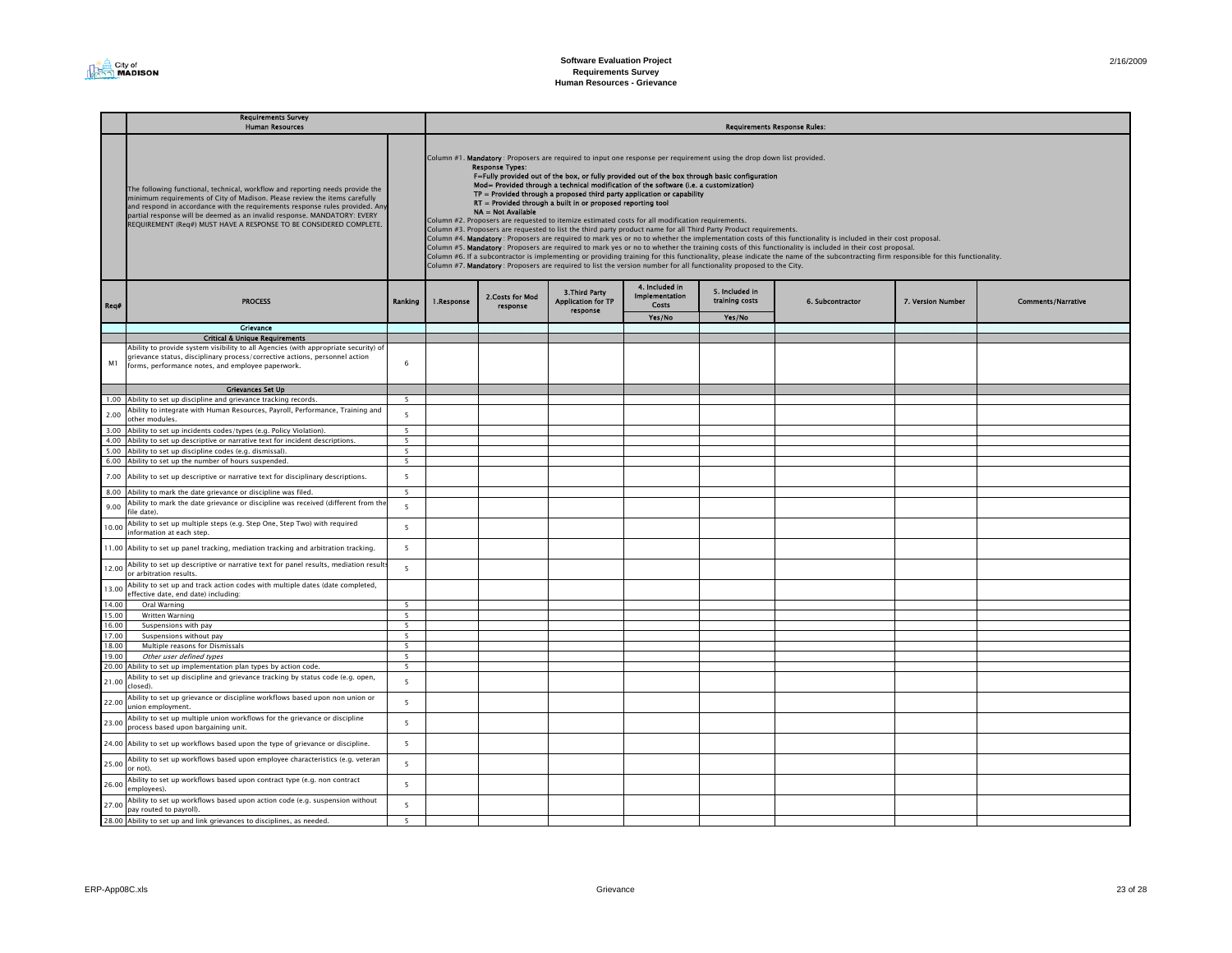

| Req#                                               | <b>PROCESS</b>                                                                                                                                                | Ranking                                    | 1.Response | 2. Costs for Mod<br>response | 3. Third Party<br><b>Application for TP</b> | 4. Included in<br>Implementation<br>Costs | 5. Included in<br>training costs | 6. Subcontractor | 7. Version Number | <b>Comments/Narrative</b> |
|----------------------------------------------------|---------------------------------------------------------------------------------------------------------------------------------------------------------------|--------------------------------------------|------------|------------------------------|---------------------------------------------|-------------------------------------------|----------------------------------|------------------|-------------------|---------------------------|
|                                                    |                                                                                                                                                               |                                            |            |                              | response                                    | Yes/No                                    | Yes/No                           |                  |                   |                           |
| 29.00                                              | Ability to set up and track an appeals process for union and non union<br>employees.                                                                          | $5\phantom{a}$                             |            |                              |                                             |                                           |                                  |                  |                   |                           |
| 30.00                                              | Ability to alert supervisors and department heads of past due actions for<br>grievances.                                                                      | $5\phantom{.0}$                            |            |                              |                                             |                                           |                                  |                  |                   |                           |
|                                                    | Process                                                                                                                                                       |                                            |            |                              |                                             |                                           |                                  |                  |                   |                           |
| $\begin{array}{ c c }\n\hline\n31.00\n\end{array}$ | Ability to transfer employee data into a discipline or grievance record, including<br>the following:                                                          |                                            |            |                              |                                             |                                           |                                  |                  |                   |                           |
| 32.00                                              | Employee Name                                                                                                                                                 | 5                                          |            |                              |                                             |                                           |                                  |                  |                   |                           |
| 33.00                                              | Employee Number                                                                                                                                               | 5                                          |            |                              |                                             |                                           |                                  |                  |                   |                           |
| 34.00                                              | <b>Bargaining Unit</b>                                                                                                                                        | 5 <sup>5</sup>                             |            |                              |                                             |                                           |                                  |                  |                   |                           |
| 35.00<br>36.00                                     | Department                                                                                                                                                    | $\overline{5}$<br>$\overline{\phantom{0}}$ |            |                              |                                             |                                           |                                  |                  |                   |                           |
| 37.00                                              | Division<br>Job Class                                                                                                                                         | $\overline{5}$                             |            |                              |                                             |                                           |                                  |                  |                   |                           |
| 38.00                                              | <b>Union Steward</b>                                                                                                                                          | 5                                          |            |                              |                                             |                                           |                                  |                  |                   |                           |
| 39.00                                              | Supervisor                                                                                                                                                    | $\overline{\phantom{a}}$                   |            |                              |                                             |                                           |                                  |                  |                   |                           |
| 40.00                                              | Location                                                                                                                                                      | 5                                          |            |                              |                                             |                                           |                                  |                  |                   |                           |
| 41.00                                              | Other Employee Information                                                                                                                                    | 5                                          |            |                              |                                             |                                           |                                  |                  |                   |                           |
|                                                    | 42.00 Ability to enter and track the following information in an employee's file:                                                                             |                                            |            |                              |                                             |                                           |                                  |                  |                   |                           |
| 43.00                                              | <b>Filing Date</b>                                                                                                                                            | $\overline{\phantom{a}}$                   |            |                              |                                             |                                           |                                  |                  |                   |                           |
| 44.00                                              | Contract Article Invoked                                                                                                                                      | 5                                          |            |                              |                                             |                                           |                                  |                  |                   |                           |
| 45.00                                              | <b>Disciplinary Action</b>                                                                                                                                    | 5                                          |            |                              |                                             |                                           |                                  |                  |                   |                           |
| 46.00<br>47.00                                     | Incident (that gave rise to discipline)<br>Step 1 Data and Feedback                                                                                           | 5<br>5                                     |            |                              |                                             |                                           |                                  |                  |                   |                           |
| 48.00                                              | Step 2 Data and Feedback                                                                                                                                      | 5                                          |            |                              |                                             |                                           |                                  |                  |                   |                           |
| 49.00                                              | Step 3 Data and Feedback                                                                                                                                      | $\overline{5}$                             |            |                              |                                             |                                           |                                  |                  |                   |                           |
| 50.00                                              | Actual discipline                                                                                                                                             | $\overline{5}$                             |            |                              |                                             |                                           |                                  |                  |                   |                           |
| 51.00                                              | <b>Effective dates</b>                                                                                                                                        | 5                                          |            |                              |                                             |                                           |                                  |                  |                   |                           |
| $\frac{52.00}{53.00}$                              | End dates                                                                                                                                                     | 5                                          |            |                              |                                             |                                           |                                  |                  |                   |                           |
|                                                    | Proposed Discipline                                                                                                                                           | 5                                          |            |                              |                                             |                                           |                                  |                  |                   |                           |
| 54.00                                              | Actual discipline                                                                                                                                             | 5                                          |            |                              |                                             |                                           |                                  |                  |                   |                           |
| 55.00                                              | Resolutions                                                                                                                                                   | 5                                          |            |                              |                                             |                                           |                                  |                  |                   |                           |
| 56.00<br>57.00                                     | Appeal Information<br><b>Meeting Dates</b>                                                                                                                    | 5<br>5                                     |            |                              |                                             |                                           |                                  |                  |                   |                           |
| 58.00                                              | Panel, Arbitration or Mediation Steps                                                                                                                         | $\overline{\phantom{0}}$                   |            |                              |                                             |                                           |                                  |                  |                   |                           |
| 59.00                                              | Ability to upload scanned documents or other documents to a grievance or<br>disciplinary record per employee (e.g. letter, signed form).                      | 5                                          |            |                              |                                             |                                           |                                  |                  |                   |                           |
| 60.00                                              | Ability to input and track narrative description by each step (Steps 1 through 3)<br>and dates.                                                               | $5\overline{5}$                            |            |                              |                                             |                                           |                                  |                  |                   |                           |
|                                                    | 61.00 Ability to track results of arbitration or mediation.                                                                                                   | 5                                          |            |                              |                                             |                                           |                                  |                  |                   |                           |
| 62.00                                              | Ability to track additional data resulting from a mediation, such as union<br>response, and response type.                                                    | $5\phantom{a}$                             |            |                              |                                             |                                           |                                  |                  |                   |                           |
| 63.00                                              | Ability to track additional data if an arbitration occurs, including status of<br>response, results, arbitrator's name, date, results, and other information. | 5                                          |            |                              |                                             |                                           |                                  |                  |                   |                           |
|                                                    | 64.00 Ability to input and track settlement information.                                                                                                      | 5                                          |            |                              |                                             |                                           |                                  |                  |                   |                           |
|                                                    | 65.00 Ability to track types of settlements by employee, including:                                                                                           |                                            |            |                              |                                             |                                           |                                  |                  |                   |                           |
| 66.00                                              | Reduction in discipline                                                                                                                                       | 5                                          |            |                              |                                             |                                           |                                  |                  |                   |                           |
| 67.00<br>68.00                                     | Sunset of discipline                                                                                                                                          | $\overline{\phantom{a}}$                   |            |                              |                                             |                                           |                                  |                  |                   |                           |
| 69.00                                              | Withdrawal of discipline                                                                                                                                      | 5<br>5                                     |            |                              |                                             |                                           |                                  |                  |                   |                           |
| 70.00                                              | Back pay/retroactive pay<br>Cash settlement                                                                                                                   | 5                                          |            |                              |                                             |                                           |                                  |                  |                   |                           |
| 71.00                                              | Conditions to meet                                                                                                                                            | 5                                          |            |                              |                                             |                                           |                                  |                  |                   |                           |
| 72.00                                              | Other user defined types                                                                                                                                      | 5                                          |            |                              |                                             |                                           |                                  |                  |                   |                           |
| 73.00                                              | Ability to track types of settlements by employee and arbitration/mediation<br>status, including:                                                             |                                            |            |                              |                                             |                                           |                                  |                  |                   |                           |
| 74.00                                              | Active (awaiting arbitration date)                                                                                                                            | 5                                          |            |                              |                                             |                                           |                                  |                  |                   |                           |
| 75.00                                              | Inactive and Open                                                                                                                                             | 5                                          |            |                              |                                             |                                           |                                  |                  |                   |                           |
| 76.00                                              | Arbitration scheduled                                                                                                                                         | 5                                          |            |                              |                                             |                                           |                                  |                  |                   |                           |
| 77.00                                              | Arbitrated/awaiting award                                                                                                                                     | 5                                          |            |                              |                                             |                                           |                                  |                  |                   |                           |
| 78.00                                              | Arbitrated and follow up required                                                                                                                             | 5 <sup>5</sup>                             |            |                              |                                             |                                           |                                  |                  |                   |                           |
| 79.00<br>80.00                                     | Settled<br>Closed                                                                                                                                             | 5<br>5                                     |            |                              |                                             |                                           |                                  |                  |                   |                           |
|                                                    |                                                                                                                                                               |                                            |            |                              |                                             |                                           |                                  |                  |                   |                           |
|                                                    | 81.00 Ability to input and track how settlement information has been implemented.                                                                             | 5                                          |            |                              |                                             |                                           |                                  |                  |                   |                           |

2/16/2009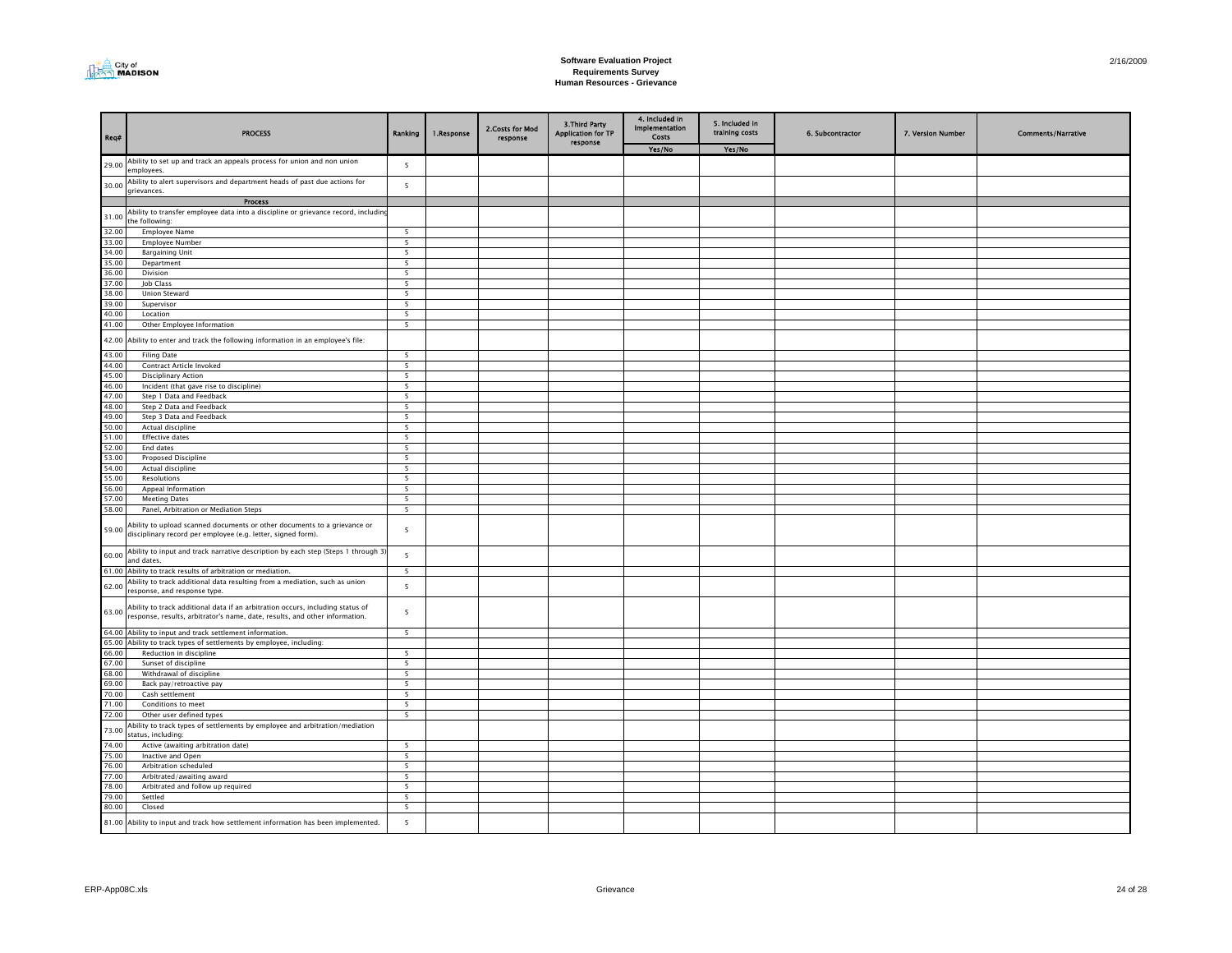

| Req#  | <b>PROCESS</b>                                                                                                                                                                             | Ranking | 1.Response | 2. Costs for Mod<br>response | 3. Third Party<br><b>Application for TP</b><br>response | 4. Included in<br>Implementation<br>Costs | 5. Included in<br>training costs | 6. Subcontractor | 7. Version Number | <b>Comments/Narrative</b> |
|-------|--------------------------------------------------------------------------------------------------------------------------------------------------------------------------------------------|---------|------------|------------------------------|---------------------------------------------------------|-------------------------------------------|----------------------------------|------------------|-------------------|---------------------------|
|       |                                                                                                                                                                                            |         |            |                              |                                                         | Yes/No                                    | Yes/No                           |                  |                   |                           |
| 82.00 | Ability to set up multiple dates for responses and deadlines by City and/or<br>union or other party, and send notifications.                                                               | 5       |            |                              |                                                         |                                           |                                  |                  |                   |                           |
| 83.00 | Ability to extend due dates for responses (e.g. City or unions requests and<br>agrees upon an extension).                                                                                  | 5       |            |                              |                                                         |                                           |                                  |                  |                   |                           |
|       | 84.00 Ability to workflow and update personnel file based upon settlement types.                                                                                                           | 5       |            |                              |                                                         |                                           |                                  |                  |                   |                           |
|       | Ability to workflow information to appropriate departments based upon<br>85.00 settlement type (e.g. payroll needs the information related to a status of back<br>pay or retroactive pay). | - 5     |            |                              |                                                         |                                           |                                  |                  |                   |                           |
|       | 86.00 Ability to workflow and update personnel file when settlement types relate to<br>total compensation (e.g. need to update accruals by employee).                                      | 5       |            |                              |                                                         |                                           |                                  |                  |                   |                           |
| 87.00 | Ability to workflow and update personnel file when action relates to prohibition<br>of future employment with the City.                                                                    | 5       |            |                              |                                                         |                                           |                                  |                  |                   |                           |
|       | 88.00 Ability to limit time entry codes if an employee is on suspension without pay.                                                                                                       | 5       |            |                              |                                                         |                                           |                                  |                  |                   |                           |
| 89.00 | Ability to workflow and update personnel file for performance review, with<br>grievance and/or discipline records by employee.                                                             | - 5     |            |                              |                                                         |                                           |                                  |                  |                   |                           |
|       | 90.00 Ability to flag and limit pay increases based upon disciplinary action results.                                                                                                      | 5       |            |                              |                                                         |                                           |                                  |                  |                   |                           |
|       | <b>Reports, Analysis and Inquiries</b>                                                                                                                                                     |         |            |                              |                                                         |                                           |                                  |                  |                   |                           |
|       | Ability to inquire or generate ad hoc reports by employee, grievance or<br>91.00 discipline type, status, multiple dates, and other user defined criteria.                                 | 5       |            |                              |                                                         |                                           |                                  |                  |                   |                           |
|       | 92.00 Ability to track the history of disciplines and grievances by employee.                                                                                                              | 5       |            |                              |                                                         |                                           |                                  |                  |                   |                           |
|       | Ability to track and report on disciplines and grievances by department and/or<br>$93.00$ division.                                                                                        | 5       |            |                              |                                                         |                                           |                                  |                  |                   |                           |
|       | 94.00 Ability to track and report on disciplines and grievances by supervisor.                                                                                                             | - 5     |            |                              |                                                         |                                           |                                  |                  |                   |                           |
|       | 95.00 Ability to report on number, type, outcome of grievances by bargaining unit                                                                                                          | - 5     |            |                              |                                                         |                                           |                                  |                  |                   |                           |
| 96.00 | Ability to track and report on disciplines and grievances by union/bargaining<br>lunit.                                                                                                    | 5       |            |                              |                                                         |                                           |                                  |                  |                   |                           |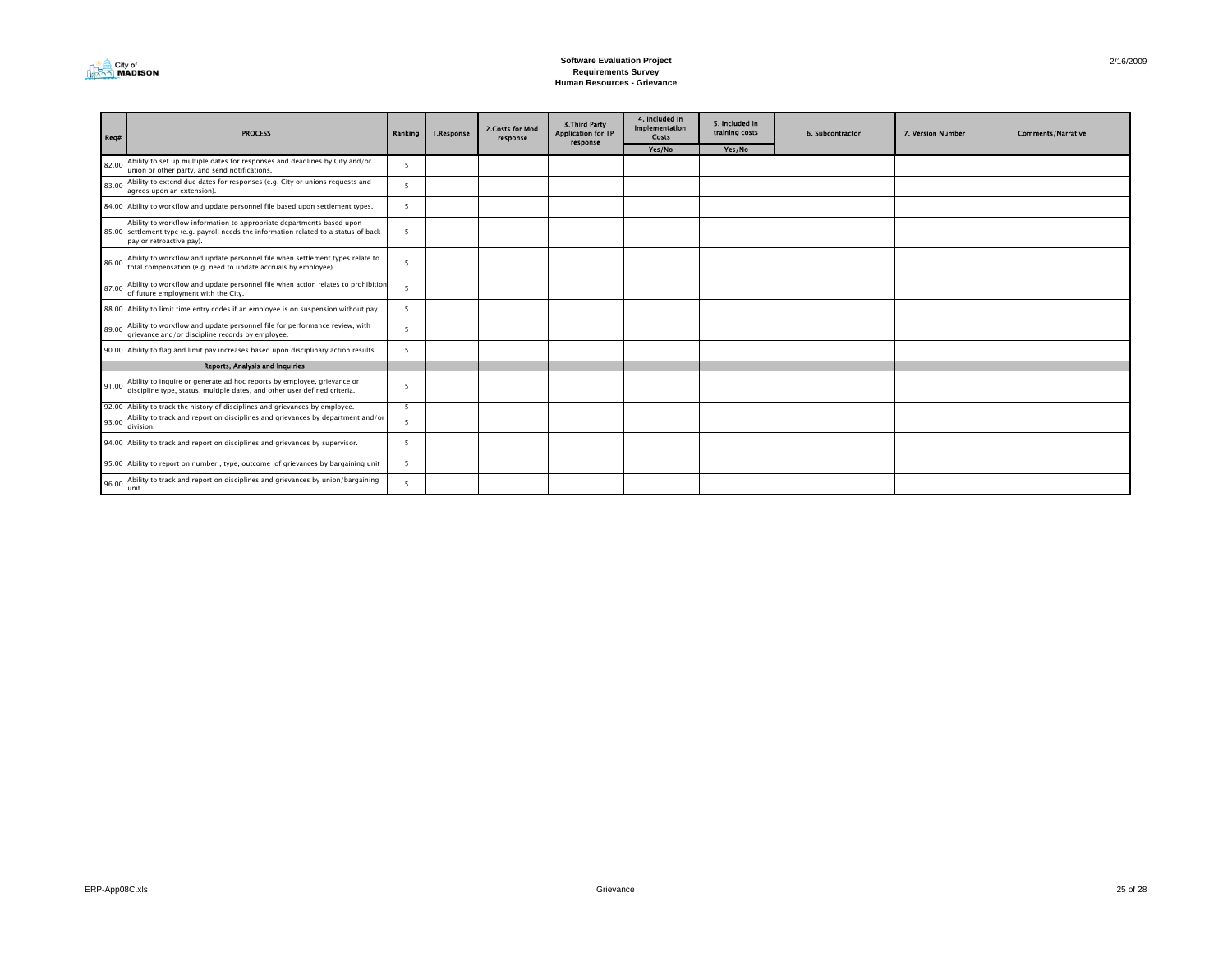|                | Requirements Survey<br><b>Human Resources</b>                                                                                                                                                                                                                                                                                                                                                 |                          | <b>Requirements Response Rules:</b>                                                                                                                                                                                                                                                                                                                                                                                                                                                                                                                                                                                                                                                                                                                                                                                                                                                                                                                                                                                                                                                                                                                                                                                                                                                                                                                                          |                              |                                                         |                                                  |                                  |                  |                   |                           |  |  |
|----------------|-----------------------------------------------------------------------------------------------------------------------------------------------------------------------------------------------------------------------------------------------------------------------------------------------------------------------------------------------------------------------------------------------|--------------------------|------------------------------------------------------------------------------------------------------------------------------------------------------------------------------------------------------------------------------------------------------------------------------------------------------------------------------------------------------------------------------------------------------------------------------------------------------------------------------------------------------------------------------------------------------------------------------------------------------------------------------------------------------------------------------------------------------------------------------------------------------------------------------------------------------------------------------------------------------------------------------------------------------------------------------------------------------------------------------------------------------------------------------------------------------------------------------------------------------------------------------------------------------------------------------------------------------------------------------------------------------------------------------------------------------------------------------------------------------------------------------|------------------------------|---------------------------------------------------------|--------------------------------------------------|----------------------------------|------------------|-------------------|---------------------------|--|--|
|                | The following functional, technical, workflow and reporting needs provide the<br>minimum requirements of City of Madison. Please review the items carefully<br>and respond in accordance with the requirements response rules provided. Any<br>partial response will be deemed as an invalid response. MANDATORY: EVERY<br>REQUIREMENT (Reg#) MUST HAVE A RESPONSE TO BE CONSIDERED COMPLETE. |                          | Column #1. Mandatory: Proposers are required to input one response per requirement using the drop down list provided.<br><b>Response Types:</b><br>F=Fully provided out of the box, or fully provided out of the box through basic configuration<br>Mod= Provided through a technical modification of the software (i.e. a customization)<br>$TP =$ Provided through a proposed third party application or capability<br>RT = Provided through a built in or proposed reporting tool<br>NA = Not Available<br>Column #2. Proposers are requested to itemize estimated costs for all modification requirements.<br>Column #3. Proposers are requested to list the third party product name for all Third Party Product requirements.<br>Column #4. Mandatory: Proposers are required to mark yes or no to whether the implementation costs of this functionality is included in their cost proposal.<br>Column #5. Mandatory : Proposers are required to mark yes or no to whether the training costs of this functionality is included in their cost proposal.<br>Column #6. If a subcontractor is implementing or providing training for this functionality, please indicate the name of the subcontracting firm responsible for this functionality.<br>Column #7. Mandatory: Proposers are required to list the version number for all functionality proposed to the City. |                              |                                                         |                                                  |                                  |                  |                   |                           |  |  |
| Req#           | <b>PROCESS</b>                                                                                                                                                                                                                                                                                                                                                                                | Ranking                  | 1.Response                                                                                                                                                                                                                                                                                                                                                                                                                                                                                                                                                                                                                                                                                                                                                                                                                                                                                                                                                                                                                                                                                                                                                                                                                                                                                                                                                                   | 2. Costs for Mod<br>response | 3. Third Party<br><b>Application for TP</b><br>response | 4. Included in<br><b>Implementation</b><br>Costs | 5. Included in<br>training costs | 6. Subcontractor | 7. Version Number | <b>Comments/Narrative</b> |  |  |
|                |                                                                                                                                                                                                                                                                                                                                                                                               |                          |                                                                                                                                                                                                                                                                                                                                                                                                                                                                                                                                                                                                                                                                                                                                                                                                                                                                                                                                                                                                                                                                                                                                                                                                                                                                                                                                                                              |                              |                                                         | Yes/No                                           | Yes/No                           |                  |                   |                           |  |  |
|                | <b>Self Service</b><br><b>Critical &amp; Unique Requirements</b>                                                                                                                                                                                                                                                                                                                              |                          |                                                                                                                                                                                                                                                                                                                                                                                                                                                                                                                                                                                                                                                                                                                                                                                                                                                                                                                                                                                                                                                                                                                                                                                                                                                                                                                                                                              |                              |                                                         |                                                  |                                  |                  |                   |                           |  |  |
|                | Ability to support Web-Based Self Service functionality for Employee                                                                                                                                                                                                                                                                                                                          |                          |                                                                                                                                                                                                                                                                                                                                                                                                                                                                                                                                                                                                                                                                                                                                                                                                                                                                                                                                                                                                                                                                                                                                                                                                                                                                                                                                                                              |                              |                                                         |                                                  |                                  |                  |                   |                           |  |  |
| M1             | information changes, with ability to integrate workflow for approval                                                                                                                                                                                                                                                                                                                          | 6                        |                                                                                                                                                                                                                                                                                                                                                                                                                                                                                                                                                                                                                                                                                                                                                                                                                                                                                                                                                                                                                                                                                                                                                                                                                                                                                                                                                                              |                              |                                                         |                                                  |                                  |                  |                   |                           |  |  |
| M <sub>2</sub> | Ability to support Web-Based Self Service functionality for Employee benefits<br>elections (periodic enrollments) and for benefits changes (upon qualifying<br>event)                                                                                                                                                                                                                         | 6                        |                                                                                                                                                                                                                                                                                                                                                                                                                                                                                                                                                                                                                                                                                                                                                                                                                                                                                                                                                                                                                                                                                                                                                                                                                                                                                                                                                                              |                              |                                                         |                                                  |                                  |                  |                   |                           |  |  |
| M <sup>3</sup> | Ability to provide web based Employee Self Service including:<br>-Detailed tracking of hours by Leave type<br>-Real time leave status                                                                                                                                                                                                                                                         | 6                        |                                                                                                                                                                                                                                                                                                                                                                                                                                                                                                                                                                                                                                                                                                                                                                                                                                                                                                                                                                                                                                                                                                                                                                                                                                                                                                                                                                              |                              |                                                         |                                                  |                                  |                  |                   |                           |  |  |
| M4             | Ability to provide Manager Self Service workflow and access, which includes:<br>-Detailed tracking of hours by Leave type<br>-Real time leave status (of all assigned employees)                                                                                                                                                                                                              | 6                        |                                                                                                                                                                                                                                                                                                                                                                                                                                                                                                                                                                                                                                                                                                                                                                                                                                                                                                                                                                                                                                                                                                                                                                                                                                                                                                                                                                              |                              |                                                         |                                                  |                                  |                  |                   |                           |  |  |
|                | Self Service Set Up                                                                                                                                                                                                                                                                                                                                                                           |                          |                                                                                                                                                                                                                                                                                                                                                                                                                                                                                                                                                                                                                                                                                                                                                                                                                                                                                                                                                                                                                                                                                                                                                                                                                                                                                                                                                                              |                              |                                                         |                                                  |                                  |                  |                   |                           |  |  |
| 1.00           | Ability for self service to capture the following information with proper<br>workflow approvals:                                                                                                                                                                                                                                                                                              |                          |                                                                                                                                                                                                                                                                                                                                                                                                                                                                                                                                                                                                                                                                                                                                                                                                                                                                                                                                                                                                                                                                                                                                                                                                                                                                                                                                                                              |                              |                                                         |                                                  |                                  |                  |                   |                           |  |  |
| 2.00           | Multiple Addresses                                                                                                                                                                                                                                                                                                                                                                            | 5                        |                                                                                                                                                                                                                                                                                                                                                                                                                                                                                                                                                                                                                                                                                                                                                                                                                                                                                                                                                                                                                                                                                                                                                                                                                                                                                                                                                                              |                              |                                                         |                                                  |                                  |                  |                   |                           |  |  |
| 3.00           | Multiple Phone Numbers                                                                                                                                                                                                                                                                                                                                                                        | 5                        |                                                                                                                                                                                                                                                                                                                                                                                                                                                                                                                                                                                                                                                                                                                                                                                                                                                                                                                                                                                                                                                                                                                                                                                                                                                                                                                                                                              |                              |                                                         |                                                  |                                  |                  |                   |                           |  |  |
| 4.00           | Marital                                                                                                                                                                                                                                                                                                                                                                                       | $\overline{\phantom{a}}$ |                                                                                                                                                                                                                                                                                                                                                                                                                                                                                                                                                                                                                                                                                                                                                                                                                                                                                                                                                                                                                                                                                                                                                                                                                                                                                                                                                                              |                              |                                                         |                                                  |                                  |                  |                   |                           |  |  |
| 5.00           | Race                                                                                                                                                                                                                                                                                                                                                                                          | 5                        |                                                                                                                                                                                                                                                                                                                                                                                                                                                                                                                                                                                                                                                                                                                                                                                                                                                                                                                                                                                                                                                                                                                                                                                                                                                                                                                                                                              |                              |                                                         |                                                  |                                  |                  |                   |                           |  |  |
| 6.00           | Gender                                                                                                                                                                                                                                                                                                                                                                                        | 5                        |                                                                                                                                                                                                                                                                                                                                                                                                                                                                                                                                                                                                                                                                                                                                                                                                                                                                                                                                                                                                                                                                                                                                                                                                                                                                                                                                                                              |                              |                                                         |                                                  |                                  |                  |                   |                           |  |  |
| 7.00           | Multiple Emergency Contacts                                                                                                                                                                                                                                                                                                                                                                   | 5                        |                                                                                                                                                                                                                                                                                                                                                                                                                                                                                                                                                                                                                                                                                                                                                                                                                                                                                                                                                                                                                                                                                                                                                                                                                                                                                                                                                                              |                              |                                                         |                                                  |                                  |                  |                   |                           |  |  |
| 8.00<br>9.00   | Multiple Name Changes<br>Tax amount (w4)                                                                                                                                                                                                                                                                                                                                                      | $5\overline{5}$<br>5     |                                                                                                                                                                                                                                                                                                                                                                                                                                                                                                                                                                                                                                                                                                                                                                                                                                                                                                                                                                                                                                                                                                                                                                                                                                                                                                                                                                              |                              |                                                         |                                                  |                                  |                  |                   |                           |  |  |
| 10.00          | Multiple Dependents Information                                                                                                                                                                                                                                                                                                                                                               | $\overline{\phantom{a}}$ |                                                                                                                                                                                                                                                                                                                                                                                                                                                                                                                                                                                                                                                                                                                                                                                                                                                                                                                                                                                                                                                                                                                                                                                                                                                                                                                                                                              |                              |                                                         |                                                  |                                  |                  |                   |                           |  |  |
| 11.00          | Check delivery address                                                                                                                                                                                                                                                                                                                                                                        | $\overline{5}$           |                                                                                                                                                                                                                                                                                                                                                                                                                                                                                                                                                                                                                                                                                                                                                                                                                                                                                                                                                                                                                                                                                                                                                                                                                                                                                                                                                                              |                              |                                                         |                                                  |                                  |                  |                   |                           |  |  |
| 12.00          | Transit card information                                                                                                                                                                                                                                                                                                                                                                      | 5                        |                                                                                                                                                                                                                                                                                                                                                                                                                                                                                                                                                                                                                                                                                                                                                                                                                                                                                                                                                                                                                                                                                                                                                                                                                                                                                                                                                                              |                              |                                                         |                                                  |                                  |                  |                   |                           |  |  |
| 13.00          | Multiple E-mail Addresses                                                                                                                                                                                                                                                                                                                                                                     | $\overline{5}$           |                                                                                                                                                                                                                                                                                                                                                                                                                                                                                                                                                                                                                                                                                                                                                                                                                                                                                                                                                                                                                                                                                                                                                                                                                                                                                                                                                                              |                              |                                                         |                                                  |                                  |                  |                   |                           |  |  |
| 14.00          | Other user defined fields                                                                                                                                                                                                                                                                                                                                                                     | $\overline{5}$           |                                                                                                                                                                                                                                                                                                                                                                                                                                                                                                                                                                                                                                                                                                                                                                                                                                                                                                                                                                                                                                                                                                                                                                                                                                                                                                                                                                              |                              |                                                         |                                                  |                                  |                  |                   |                           |  |  |
| 15.00          | Ability for employees manage the following through employee self-service with<br>workflow approvals:                                                                                                                                                                                                                                                                                          |                          |                                                                                                                                                                                                                                                                                                                                                                                                                                                                                                                                                                                                                                                                                                                                                                                                                                                                                                                                                                                                                                                                                                                                                                                                                                                                                                                                                                              |                              |                                                         |                                                  |                                  |                  |                   |                           |  |  |
| 16.00          | Review of pay, deductions, leave balances                                                                                                                                                                                                                                                                                                                                                     | 5                        |                                                                                                                                                                                                                                                                                                                                                                                                                                                                                                                                                                                                                                                                                                                                                                                                                                                                                                                                                                                                                                                                                                                                                                                                                                                                                                                                                                              |                              |                                                         |                                                  |                                  |                  |                   |                           |  |  |
| 17.00          | Request duplicate W-2                                                                                                                                                                                                                                                                                                                                                                         | $\overline{\phantom{a}}$ |                                                                                                                                                                                                                                                                                                                                                                                                                                                                                                                                                                                                                                                                                                                                                                                                                                                                                                                                                                                                                                                                                                                                                                                                                                                                                                                                                                              |                              |                                                         |                                                  |                                  |                  |                   |                           |  |  |
| 18.00<br>19.00 | What-if capability for determining effect on paycheck of changes to<br>deduction, exemptions, and other changes.                                                                                                                                                                                                                                                                              | 5                        |                                                                                                                                                                                                                                                                                                                                                                                                                                                                                                                                                                                                                                                                                                                                                                                                                                                                                                                                                                                                                                                                                                                                                                                                                                                                                                                                                                              |                              |                                                         |                                                  |                                  |                  |                   |                           |  |  |
| 20.00          | Maintain multiple bank information for direct deposit<br>Change banking information                                                                                                                                                                                                                                                                                                           | 5<br>5                   |                                                                                                                                                                                                                                                                                                                                                                                                                                                                                                                                                                                                                                                                                                                                                                                                                                                                                                                                                                                                                                                                                                                                                                                                                                                                                                                                                                              |                              |                                                         |                                                  |                                  |                  |                   |                           |  |  |
|                |                                                                                                                                                                                                                                                                                                                                                                                               |                          |                                                                                                                                                                                                                                                                                                                                                                                                                                                                                                                                                                                                                                                                                                                                                                                                                                                                                                                                                                                                                                                                                                                                                                                                                                                                                                                                                                              |                              |                                                         |                                                  |                                  |                  |                   |                           |  |  |
| 21.00          | Change personal information such as address, marital status, last name                                                                                                                                                                                                                                                                                                                        | 5                        |                                                                                                                                                                                                                                                                                                                                                                                                                                                                                                                                                                                                                                                                                                                                                                                                                                                                                                                                                                                                                                                                                                                                                                                                                                                                                                                                                                              |                              |                                                         |                                                  |                                  |                  |                   |                           |  |  |
| 22.00          | Change beneficiaries and information about beneficiaries (ex: contact<br>information)                                                                                                                                                                                                                                                                                                         | 5                        |                                                                                                                                                                                                                                                                                                                                                                                                                                                                                                                                                                                                                                                                                                                                                                                                                                                                                                                                                                                                                                                                                                                                                                                                                                                                                                                                                                              |                              |                                                         |                                                  |                                  |                  |                   |                           |  |  |
| 23.00          | Change voluntary deductions                                                                                                                                                                                                                                                                                                                                                                   | 5                        |                                                                                                                                                                                                                                                                                                                                                                                                                                                                                                                                                                                                                                                                                                                                                                                                                                                                                                                                                                                                                                                                                                                                                                                                                                                                                                                                                                              |                              |                                                         |                                                  |                                  |                  |                   |                           |  |  |
| 24.00          | Review or enroll in benefits for open enrollment period                                                                                                                                                                                                                                                                                                                                       | 5                        |                                                                                                                                                                                                                                                                                                                                                                                                                                                                                                                                                                                                                                                                                                                                                                                                                                                                                                                                                                                                                                                                                                                                                                                                                                                                                                                                                                              |                              |                                                         |                                                  |                                  |                  |                   |                           |  |  |
| 25.00          | Change benefits related to a life event<br>Update W4 information such as tax filling status, number of exemptions,                                                                                                                                                                                                                                                                            | 5<br>5                   |                                                                                                                                                                                                                                                                                                                                                                                                                                                                                                                                                                                                                                                                                                                                                                                                                                                                                                                                                                                                                                                                                                                                                                                                                                                                                                                                                                              |                              |                                                         |                                                  |                                  |                  |                   |                           |  |  |
| 26.00          | and withholding information<br>View historical and current pay stub information: gross pay, taxes, other                                                                                                                                                                                                                                                                                      |                          |                                                                                                                                                                                                                                                                                                                                                                                                                                                                                                                                                                                                                                                                                                                                                                                                                                                                                                                                                                                                                                                                                                                                                                                                                                                                                                                                                                              |                              |                                                         |                                                  |                                  |                  |                   |                           |  |  |
| 27.00          | deductions, net pay, pay period, year-to-date totals, leave accruals and<br><b>balances</b>                                                                                                                                                                                                                                                                                                   | 5                        |                                                                                                                                                                                                                                                                                                                                                                                                                                                                                                                                                                                                                                                                                                                                                                                                                                                                                                                                                                                                                                                                                                                                                                                                                                                                                                                                                                              |                              |                                                         |                                                  |                                  |                  |                   |                           |  |  |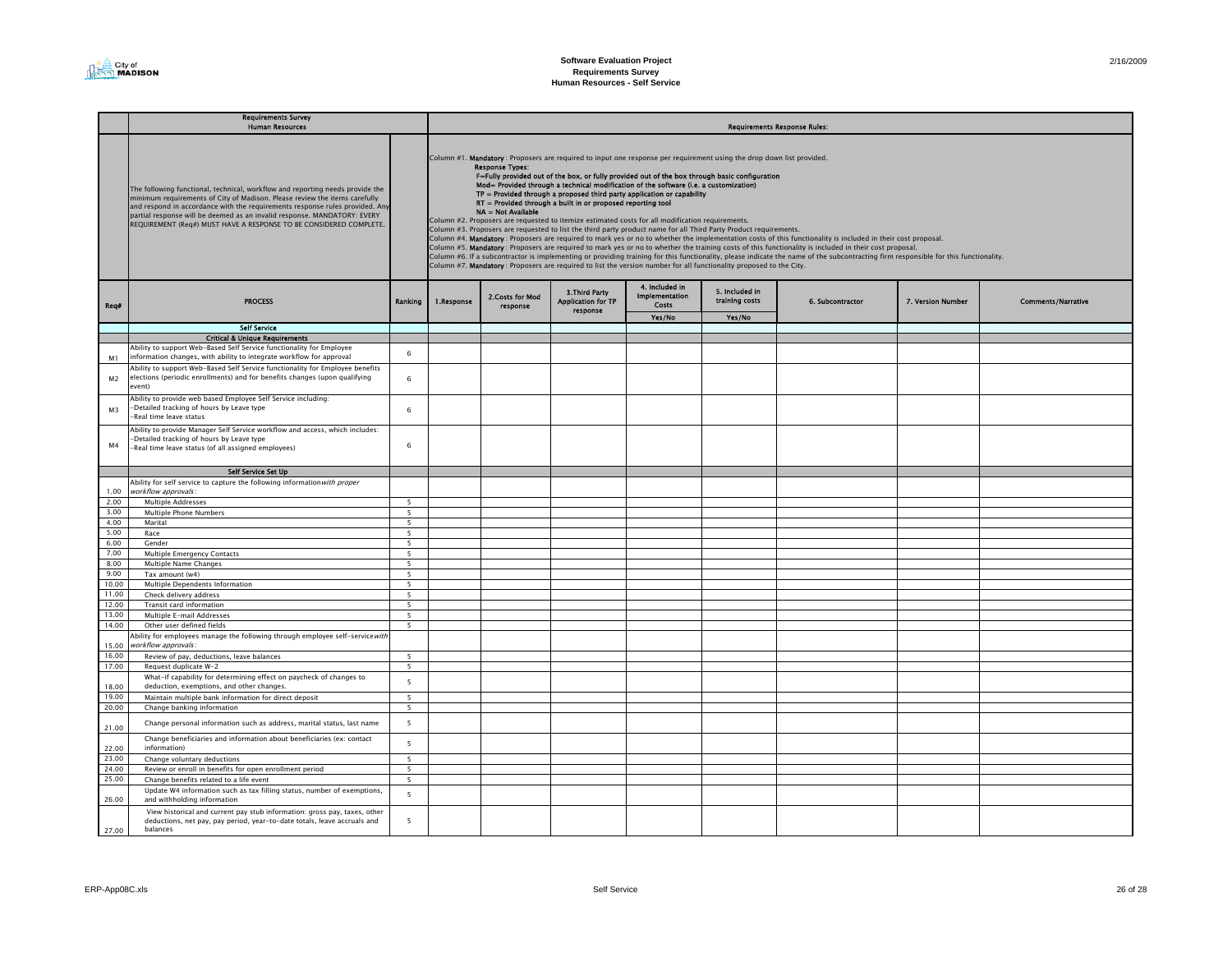

| Reg#           | <b>PROCESS</b>                                                                                                                                                                                                  | Ranking                                    | 1.Response | 2. Costs for Mod<br>response | <b>3.Third Party</b><br><b>Application for TP</b><br>response | 4. Included in<br><b>Implementation</b><br>Costs | 5. Included in<br>training costs | 6. Subcontractor | 7. Version Number | <b>Comments/Narrative</b> |
|----------------|-----------------------------------------------------------------------------------------------------------------------------------------------------------------------------------------------------------------|--------------------------------------------|------------|------------------------------|---------------------------------------------------------------|--------------------------------------------------|----------------------------------|------------------|-------------------|---------------------------|
|                |                                                                                                                                                                                                                 |                                            |            |                              |                                                               | Yes/No                                           | Yes/No                           |                  |                   |                           |
| 28.00          | Review vacation/PTO and sick day balances and submit leave requests                                                                                                                                             | $\overline{\phantom{a}}$                   |            |                              |                                                               |                                                  |                                  |                  |                   |                           |
| 29.00          | Display remaining special leave without pay balance                                                                                                                                                             | 5                                          |            |                              |                                                               |                                                  |                                  |                  |                   |                           |
| 30.00          | Report time                                                                                                                                                                                                     | 5                                          |            |                              |                                                               |                                                  |                                  |                  |                   |                           |
| 31.00          | Ability to support links to service providers and third party administrators<br>through self service.                                                                                                           | 5                                          |            |                              |                                                               |                                                  |                                  |                  |                   |                           |
| 32.00          | Ability to provide browser based employee self service capability for the<br>following benefits administration functions:                                                                                       |                                            |            |                              |                                                               |                                                  |                                  |                  |                   |                           |
| 33.00          | Current benefits elections and costs                                                                                                                                                                            | - 5                                        |            |                              |                                                               |                                                  |                                  |                  |                   |                           |
| 34.00          | Explanation of benefit options                                                                                                                                                                                  | 5                                          |            |                              |                                                               |                                                  |                                  |                  |                   |                           |
| 35.00          | Enrollment for all benefits (including insurance, retirement (multiple plans)<br>and other benefits) for both employees and dependents consistent with<br>eligibility rules defined in Benefits Administration. | 5                                          |            |                              |                                                               |                                                  |                                  |                  |                   |                           |
| 36.00          | Maintenance of dependent information including spouse, children and life<br>partners                                                                                                                            | $\overline{5}$                             |            |                              |                                                               |                                                  |                                  |                  |                   |                           |
| 37.00          | Benefit package pricing worksheet for employee costs                                                                                                                                                            | 5                                          |            |                              |                                                               |                                                  |                                  |                  |                   |                           |
| 38.00          | Benefit eligibility checking at time of enrollment                                                                                                                                                              | 5                                          |            |                              |                                                               |                                                  |                                  |                  |                   |                           |
| 39.00          | Enrollment options (e.g., single vs. family coverage)                                                                                                                                                           | 5                                          |            |                              |                                                               |                                                  |                                  |                  |                   |                           |
| 40.00<br>41.00 | Review of premiums paid and current premiums due<br>Track current and historical beneficiary information                                                                                                        | $\overline{\phantom{a}}$<br>$\overline{5}$ |            |                              |                                                               |                                                  |                                  |                  |                   |                           |
| 42.00          | Input and track student verification information                                                                                                                                                                | 5                                          |            |                              |                                                               |                                                  |                                  |                  |                   |                           |
|                | Ability for HR and other departments to receive, view, approve and/or edit                                                                                                                                      |                                            |            |                              |                                                               |                                                  |                                  |                  |                   |                           |
| 43.00          | employee self-service transactions.                                                                                                                                                                             | $\overline{\phantom{a}}$                   |            |                              |                                                               |                                                  |                                  |                  |                   |                           |
|                | 44.00 Ability to provide supervisors access to view employee information.                                                                                                                                       | 5                                          |            |                              |                                                               |                                                  |                                  |                  |                   |                           |
| 45.00          | Ability to send email notification of current pay stub availability or personal<br>data entry by someone other than employee with security.                                                                     | 5                                          |            |                              |                                                               |                                                  |                                  |                  |                   |                           |
| 46.00          | Ability for internal and external candidates for a job and view the status of the<br>application.                                                                                                               | 5                                          |            |                              |                                                               |                                                  |                                  |                  |                   |                           |
| 47.00          | Ability for internal and external candidates and employees to schedule testing,<br>sign up for training, obtain notification of training openings, and other option:                                            | 5                                          |            |                              |                                                               |                                                  |                                  |                  |                   |                           |
| 48.00          | Ability for internal candidates to directly sign up to training courses via self<br>service, with security, workflow and approvals.                                                                             | 5                                          |            |                              |                                                               |                                                  |                                  |                  |                   |                           |
| 49.00          | Ability for internal and external candidates to input their preferred method of<br>communication (e.g. email, mail).                                                                                            | 5                                          |            |                              |                                                               |                                                  |                                  |                  |                   |                           |
| 50.00          | Ability for internal and external candidates to input their interested jobs and<br>positions and receive notifications when a job or position opens that meets<br>their interests.                              | 5                                          |            |                              |                                                               |                                                  |                                  |                  |                   |                           |
| 51.00          | Ability for employees to attach imaged required documentation to self service<br>transactions.                                                                                                                  | 5                                          |            |                              |                                                               |                                                  |                                  |                  |                   |                           |
| 52.00          | Ability to provide for processing the following benefits eligibility events:                                                                                                                                    |                                            |            |                              |                                                               |                                                  |                                  |                  |                   |                           |
| 53.00          | Establishment and maintenance of employee information                                                                                                                                                           | $\overline{\phantom{a}}$                   |            |                              |                                                               |                                                  |                                  |                  |                   |                           |
| 54.00          | Activation of coverage for employee, spouse, and non-spouse dependents                                                                                                                                          | 5                                          |            |                              |                                                               |                                                  |                                  |                  |                   |                           |
| 55.00          | Activation of coverage for survivors                                                                                                                                                                            | $\overline{\phantom{a}}$                   |            |                              |                                                               |                                                  |                                  |                  |                   |                           |
| 56.00          | Maintenance of beneficiary information for multiple plans                                                                                                                                                       | 5                                          |            |                              |                                                               |                                                  |                                  |                  |                   |                           |
| 57.00          | Extended coverage of dependents                                                                                                                                                                                 | $5\overline{5}$                            |            |                              |                                                               |                                                  |                                  |                  |                   |                           |
| 58.00          | Medicare eligibility                                                                                                                                                                                            | $\overline{\phantom{a}}$                   |            |                              |                                                               |                                                  |                                  |                  |                   |                           |
| 59.00          | Initiation of COBRA processing when an individual's coverage is terminated<br>due to a COBRA qualifying event                                                                                                   | 5                                          |            |                              |                                                               |                                                  |                                  |                  |                   |                           |
| 60.00          | Evidence of insurability                                                                                                                                                                                        | 5                                          |            |                              |                                                               |                                                  |                                  |                  |                   |                           |
| 61.00          | Terminating/retiring employees                                                                                                                                                                                  | 5                                          |            |                              |                                                               |                                                  |                                  |                  |                   |                           |
| 62.00          | Termination of coverage for employee, spouse, and non-spouse<br>dependents                                                                                                                                      | 5                                          |            |                              |                                                               |                                                  |                                  |                  |                   |                           |
| 63.00          | Ability to send notification to employees based on benefit change types,<br>enrollment information and other data.                                                                                              | 5                                          |            |                              |                                                               |                                                  |                                  |                  |                   |                           |
| 64.00          | Ability for employees to access information about active and historical<br>deductions.                                                                                                                          | 5                                          |            |                              |                                                               |                                                  |                                  |                  |                   |                           |
|                | <b>Travel and Expenses</b>                                                                                                                                                                                      |                                            |            |                              |                                                               |                                                  |                                  |                  |                   |                           |
| 65.00          | Ability for City employees to initiate reimbursement for their travel expenses<br>through direct entry via self service with workflow approvals.                                                                | 5                                          |            |                              |                                                               |                                                  |                                  |                  |                   |                           |
| 66.00          | Ability for City employees to query on the status of their pending travel<br>reimbursements via self service.                                                                                                   | 5                                          |            |                              |                                                               |                                                  |                                  |                  |                   |                           |